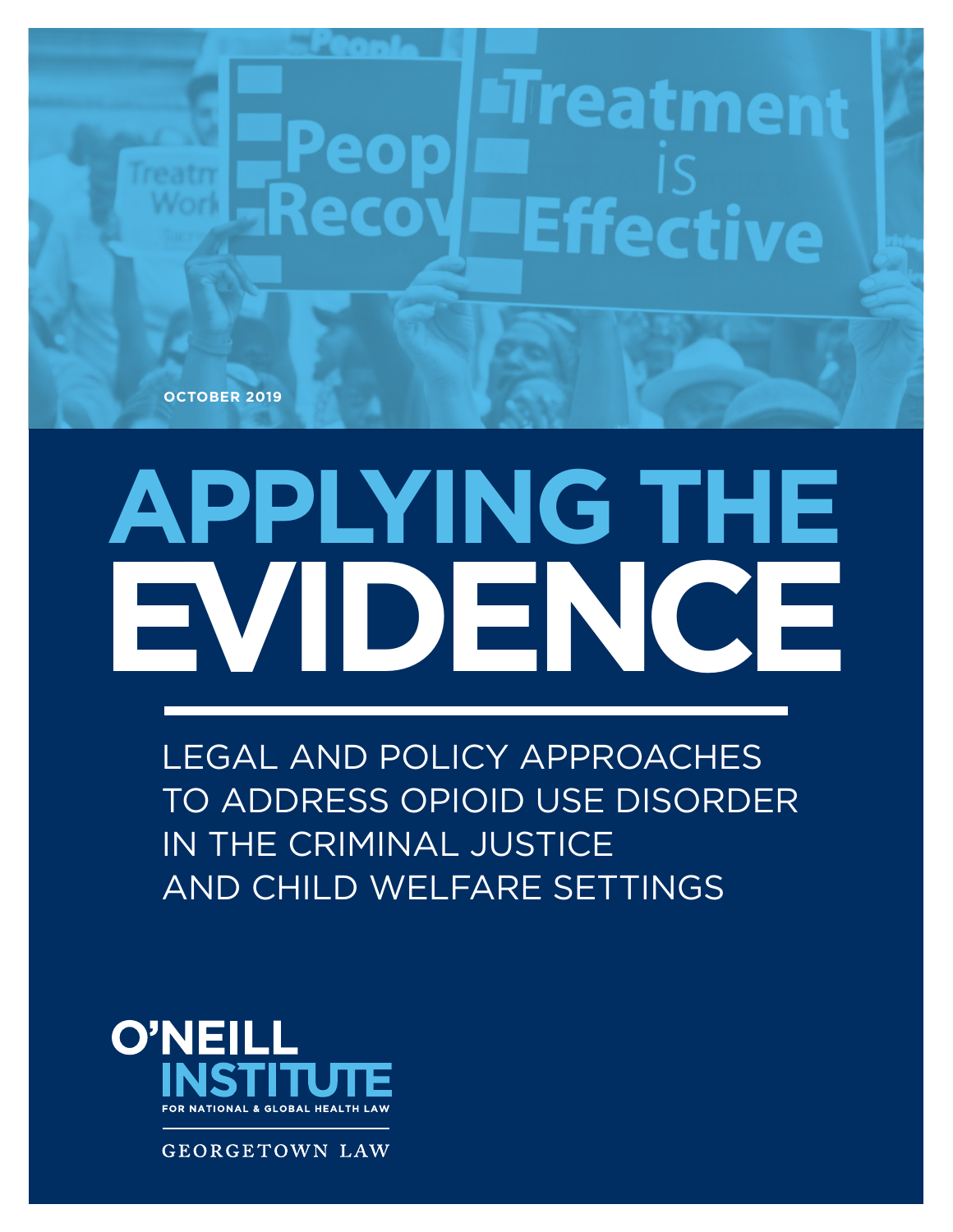#### About this Report

This report is a product of the Addiction & Public Policy Initiative of the O'Neill Institute for National and Global Health Law at Georgetown Law Center and was developed through grant support from Arnold Ventures. The essential vision for the O'Neill Institute rests upon the proposition that the law has been, and will remain, a fundamental tool for solving critical health problems in our local, national, and global communities. The Addiction and Public Policy Initiative works to advance a public health approach to substance use disorders and the opioid epidemic through policies, practices, and regulations that promote evidence based treatment and recovery.

#### Authors

Regina LaBelle, JD Shelly Weizman, JD

#### Acknowledgements

We thank Arnold Ventures for their support in funding and enabling this work.

We would like to specifically acknowledge and thank the individual contributions of the Addiction & Public Policy Initiative Advisory Committee: Caleb Banta-Green, PhD, MPH, MSW; Michael Botticelli, MEd; Elizabeth Connolly, MPA; Jeffrey S. Crowley, MPH; Sally Friedman, JD; Mary Lou Leary, JD; Lipi Roy, MD, MPH; Susan Weinstein, JD; Mayor Steve Williams, MPA, and Nancy Young, PhD, MSW

Essential research assistance was provided by Leigh Bianchi, Somer Brown, Margherita Cinà, Fabian Lucero, and Jayram Sastry.

We would also like to thank the following individuals for sharing their expertise and input that contributed to the development of this report and accompanying convening: Sheriff Craig D. Apple, Sr., Phil Breitenbucher, Elizabeth Brico, Sonia Canzater, Tracie Gardner, Judge Craig D. Hannah, Steve Hanson, Rob Kent, Tara Kunkel, Jeffrey Locke, David Lucas, Doyle Morrison, T.K. Rabii, Laura Radel, Patrick Wayne Robels, Judge John Rowley, Justice Loretta H. Rush, Maria Schiff, Dr. Mishka Terplan, Sarah Twardock, Julie Wiegandt, and Michael White.

Report Design Ahlgrim Design Group

Suggested Citation: LaBelle, Regina and Weizman, Shelly, *Applying The Evidence: Legal and Policy Strategies to Address Opioid Use Disorder in Criminal Justice And Child Welfare Systems*, O'Neill Institute for National and Global Health Law at Georgetown Law Center (October 2019).

Unless specifically noted, all information contained herein is in the public domain and may be used and reprinted without special permission. Citation of this source is required.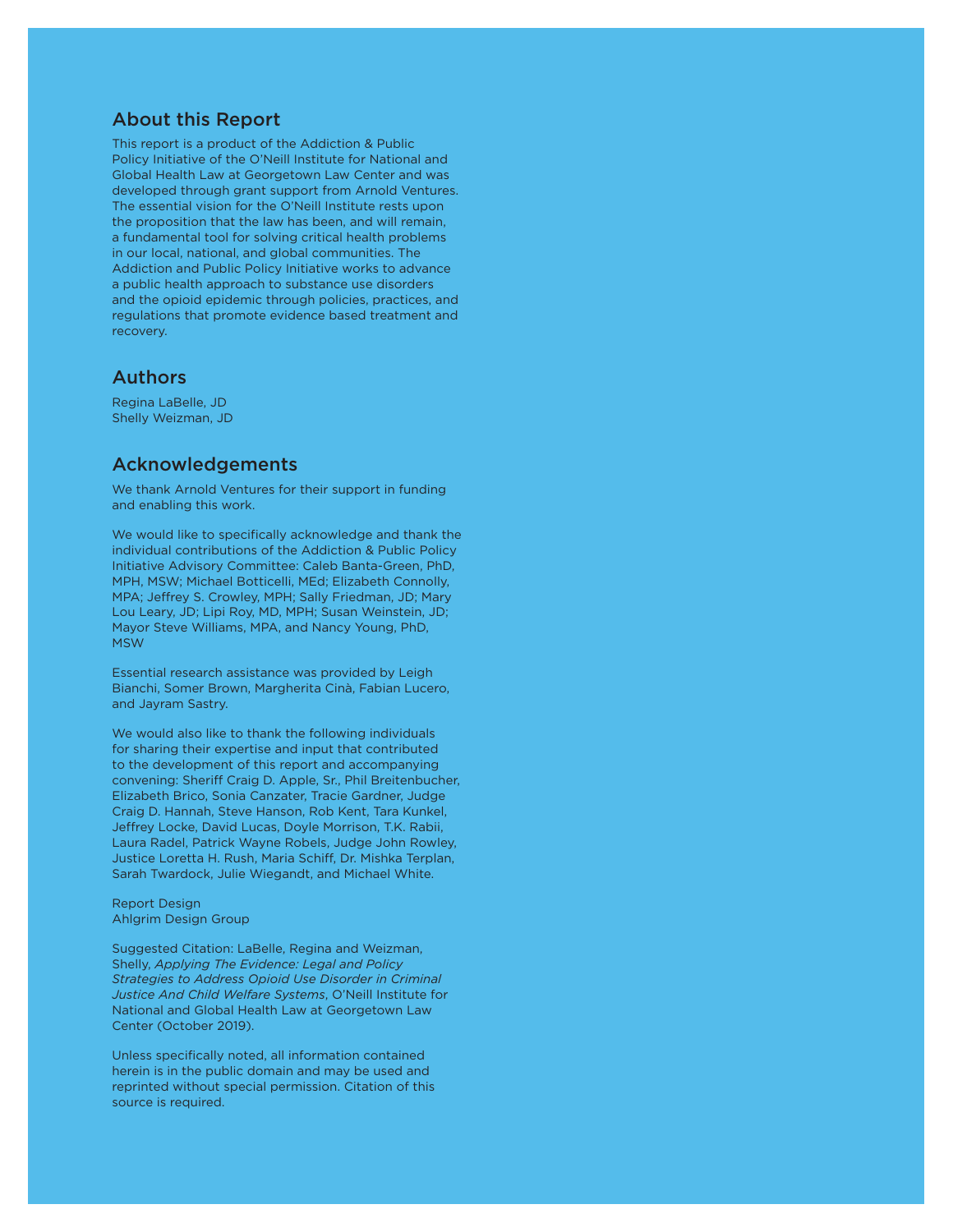# **TABLE OF CONTENTS**

| <b>SECTION 1: SAVING LIVES: INCREASING ACCESS TO MEDICATIONS FOR</b>              |  |
|-----------------------------------------------------------------------------------|--|
| Key Principles to Advance Access to Evidence-Based Treatment in                   |  |
|                                                                                   |  |
| Current Landscape and Trends: Medications for OUD in Jails, Prisons and Reentry 8 |  |
|                                                                                   |  |
|                                                                                   |  |
|                                                                                   |  |
|                                                                                   |  |
|                                                                                   |  |
|                                                                                   |  |
|                                                                                   |  |
|                                                                                   |  |
|                                                                                   |  |
| <b>SECTION 2: BEST PRACTICES: ENSURING ACCESS TO MEDICATION FOR</b>               |  |
|                                                                                   |  |
| Key Principles to Advance Access to Medication for Opioid Use Disorder in         |  |
|                                                                                   |  |
|                                                                                   |  |
|                                                                                   |  |
|                                                                                   |  |
|                                                                                   |  |
|                                                                                   |  |
|                                                                                   |  |
|                                                                                   |  |
| <b>SECTION 3: ADDICTION AND CHILD WELFARE POLICY:</b>                             |  |
|                                                                                   |  |
| Key Principles and Strategies: Communities Must Re-Imagine the System             |  |
|                                                                                   |  |
| Systems Must Be Coordinated, Flexible, and Trauma-Informed With a                 |  |
|                                                                                   |  |
|                                                                                   |  |
|                                                                                   |  |
|                                                                                   |  |
| Prioritize Training and Workforce Development for the                             |  |
|                                                                                   |  |
| Launch and Sustain Alternative Models Using Evidence-Based Programming 37         |  |
|                                                                                   |  |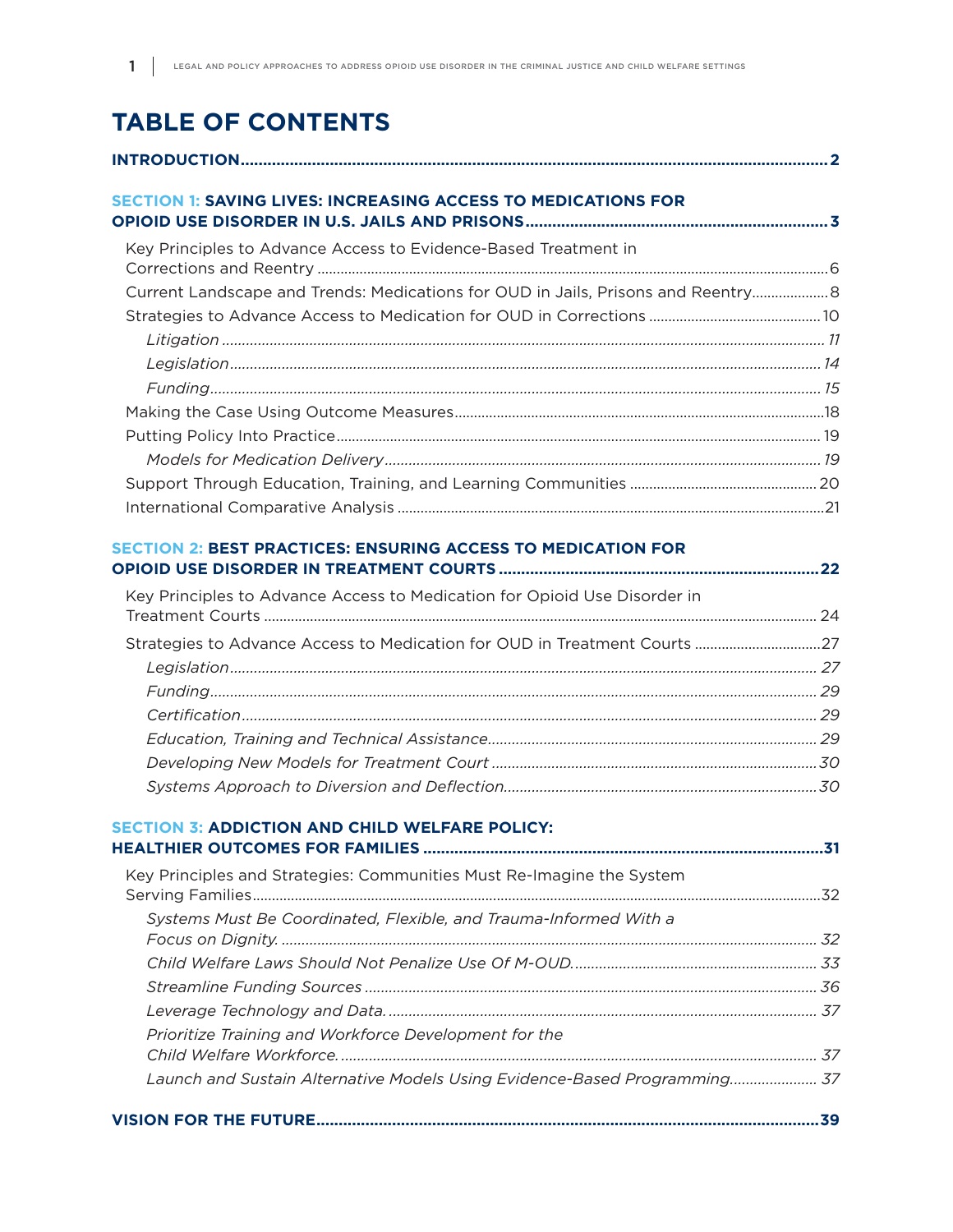# INTRODUCTION

#### **APPROXIMATELY 130 PEOPLE IN THE UNITED STATES DIE EVERY DAY FROM OPIOID-**

RELATED DRUG OVERDOSES, accounting for 47,000 deaths in 2017.<sup>1</sup> Increased national and international attention to this crisis has led to an influx of resources and policy solutions in recent years; however, the problem is much larger than opioids. Addiction is not a new phenomenon and does not occur in a vacuum, but instead occurs at the intersection of public health, criminal justice and social services. Solutions must reflect this reality.

This report focuses on access to treatment in the criminal justice and child welfare settings for several reasons.

**FIRST,** these systems, rather than the health care system, have traditionally been involved in the response to addiction and its related consequences, particularly for members of marginalized communities. People recently released from correctional facilities and postpartum women are two groups that are at a significantly higher risk for overdose death than the general population.<sup>2</sup> Ensuring access to evidence-based treatment and medication in corrections, courts and child welfare systems is one immediate measure that will save lives.

**SECOND,** solutions must recognize that there are enormous racial and economic disparities in access to care for substance use disorders. People with greater social and economic capital often have greater access to treatment and other needed resources to support recovery, whereas those who are less resourced are more likely to be impacted by the criminalization and punishment of addiction. Implementing strategic reforms in the criminal justice and child welfare systems presents a crucial opportunity to address these disparities and connect people to life-saving care, which will in turn contribute to lower recidivism and promote healthier and safer communities.

In our current system, jails, prisons, courts and child welfare are often the intervention points for people with substance use disorders. A public health approach to addiction would create a system where people have barrier-free access to a range of services and supports that promote well-being for individuals, families and communities to deflect people from entering the criminal justice and child welfare systems. As we work to transform our systems of care, we must simultaneously improve access to treatment for the people most at risk for overdose to save lives and improve health outcomes for people with substance use disorders and their families.

This report provides recommendations for actions that state and local leaders can take immediately to increase evidence-based practices, decrease arbitrary determinations, and prevent overdose deaths. The report also provides concrete steps that will, in the longterm, help dismantle a siloed system of unequal access and disparities and move towards an integrated system that promotes restorative justice, where people and families are treated with dignity, and where addiction is treated as a health and wellness matter rather than one of moral failing or criminality.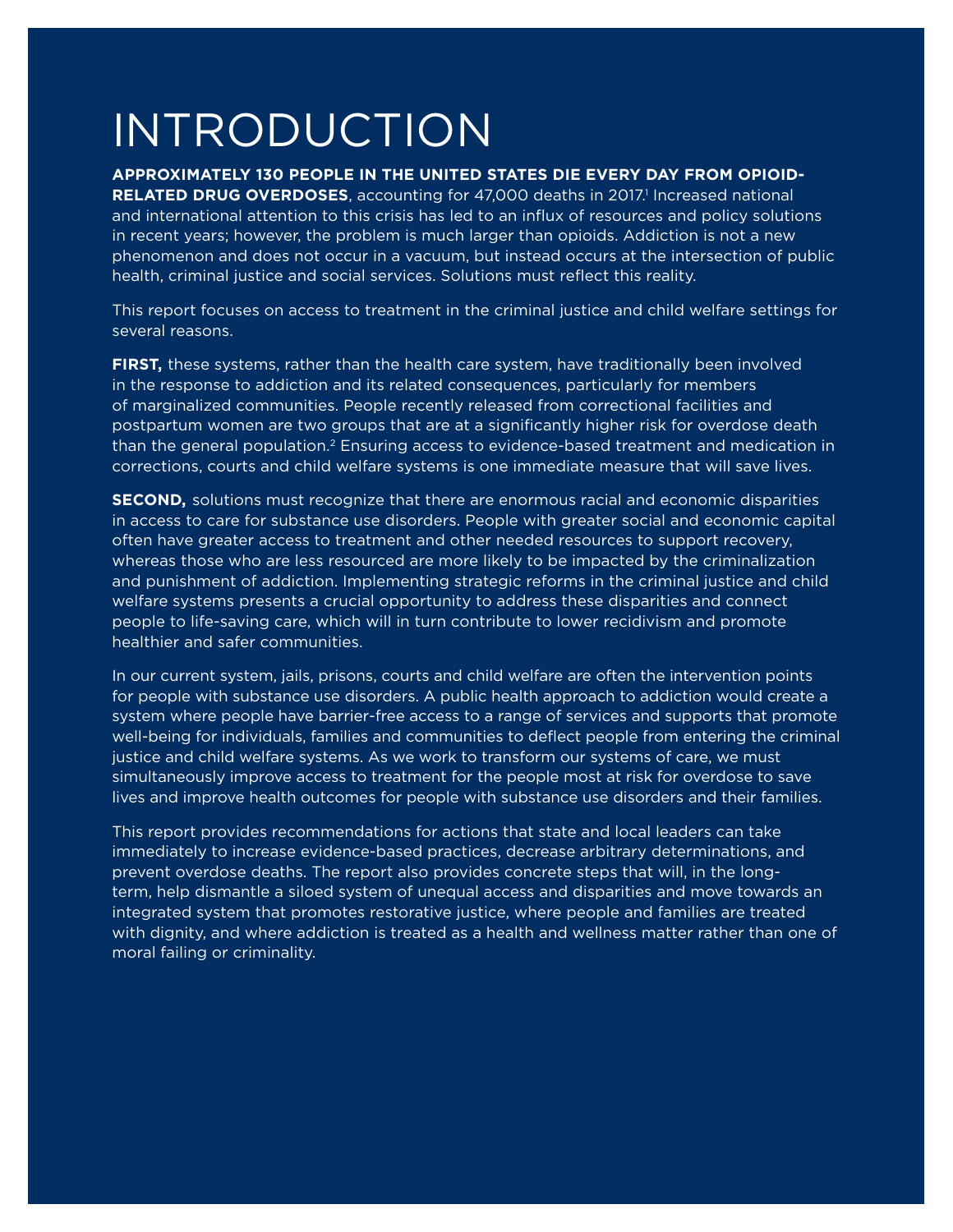# SECTION 1 SAVING LIVES: INCREASING ACCESS TO MEDICATIONS FOR OPIOID USE DISORDER IN U.S. JAILS AND PRISONS

People leaving jails and prisons are one of the groups most at risk for opioid overdose. Incarcerated persons who are released to the community are between 10 and 40 times more likely to die of an opioid overdose than the general American population—especially within a few weeks after release.<sup>3</sup>

However, few correctional institutions have adopted evidence-based strategies to address opioid use disorder (OUD) and few ensure access to methadone, buprenorphine, and naltrexone, the three medications approved by the U.S. Food and Drug Administration (FDA) and the recognized standard of care for treating OUD.<sup>4</sup> In this report, these medications will be referred to as "medications for opioid use disorder", or M-OUD.<sup>5</sup>

There is overwhelming national and international support for the use of M-OUD in jails and prisons as a critical tool to combat overdose deaths. The World Health Organization, the U.S.



### **UPON RELEASE FROM INCARCERATION, PEOPLE WHO RECEIVED MEDICATIONS FOR OPIOID USE DISORDER WHILE INCARCERATED**

SOURCE: Shabbar I. Ranapurwala et al., Opioid Overdose Mortality Among Former North Carolina Inmates. SOURCE: Nickolas Zaller, Initiation of Buprenorphine During Incarceration and Retention in Treatment Upon Release; Verner S. Westerberg, et al., Community-Based Methadone Maintenance in a Large Detention Center is Associated with Decreases in Inmate Recidivism.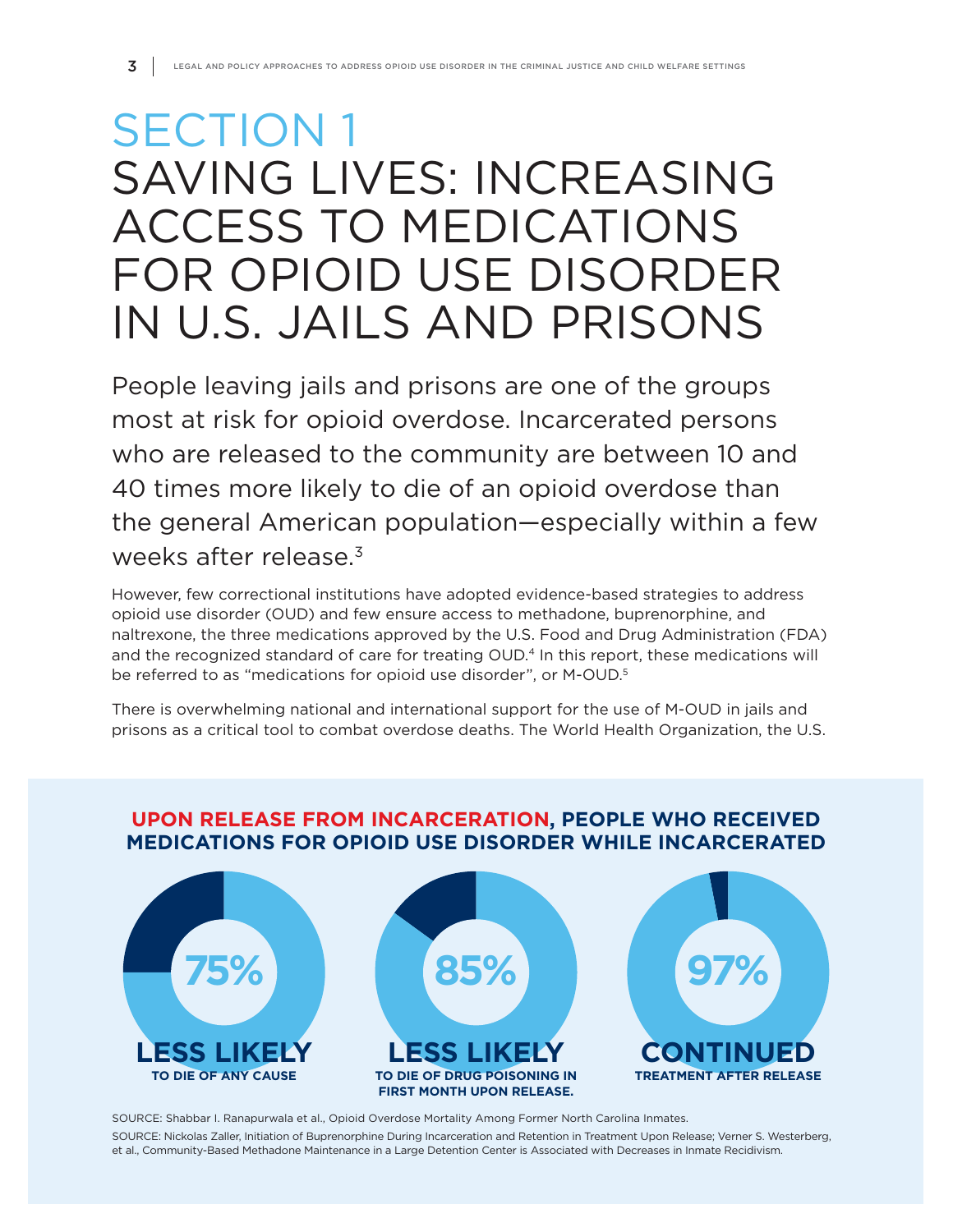### **MORTALITY RATES FOR PEOPLE WHO RECEIVED MEDICATIONS FOR OPIOID USE DISORDER WHILE INCARCERATED**



**ANY TIME DURING INCARCERATION**

SOURCE: Larney, et al., Opioid Substitution Therapy as a Strategy to Reduce Deaths in Prison: Retrospective Cohort Study.

Substance Abuse and Mental Health Service Administration (SAMHSA), the American Society of Addiction Medicine6, the National Sheriffs Association<sup>7</sup>, the National Commission on Correctional Health Care<sup>8</sup>, the President's Commission on Combating Drug Addiction and the Opioid Crisis<sup>9</sup> and myriad professional associations, government agencies, and representatives of the law enforcement community promote the use of M-OUD in corrections.

A large study of individuals with OUD released from prison found that individuals treated during incarceration with M-OUD were 75% less likely to die of any cause and 85% less likely to die of drug poisoning in the first month after release.<sup>10</sup> Research has shown that M-OUD prior to release from incarceration may also increase engagement and retention in community-based treatment—one study found that over 97% of people receiving methadone during incarceration continued treatment after release.<sup>11</sup> This study found that people with OUD who are allowed to continue methadone treatment during incarceration are less likely to be re-arrested than those who are detoxified in jail.<sup>12</sup> The use of M-OUD during incarceration is also associated with better treatment retention, reductions in the spread of infectious diseases, such as HCV and HIV, and lower rates of criminal behavior.<sup>13</sup>

Despite these outcomes, philosophical opposition to M-OUD, fears about diversion, lack of financial resources, limited community-based treatment to connect people with upon discharge, and barriers in prescribing, all contribute to a lack of access to M-OUD in correctional facilities.14

In some cases, correctional facilities have policies in place specifically prohibiting use of M-OUD. These policies are based on fears of misuse or on a belief that these medications are swapping one addiction for another.15 The use of medication for OUD is generally viewed unfavorably even among medical staff at U.S. correctional facilities, with methadone often only being provided, if at all, to pregnant women. A 2003 survey of U.S. state and federal prison medical directors found that only 30% believed that methadone was beneficial to incarcerated persons dependent on opiates, with 35% reporting that methadone was not beneficial and 35% reporting uncertainty or not responding to the question.16

This approach, however, is being challenged by evidence that using medication to treat OUD reduces overdose deaths, particularly when provided in correctional facilities. A 2017 study of correctional facilities in England found that treatment with buprenorphine or methadone was associated with an 80 to 85% reduction in post-release drug-related mortality and a reduced likelihood of in-custody deaths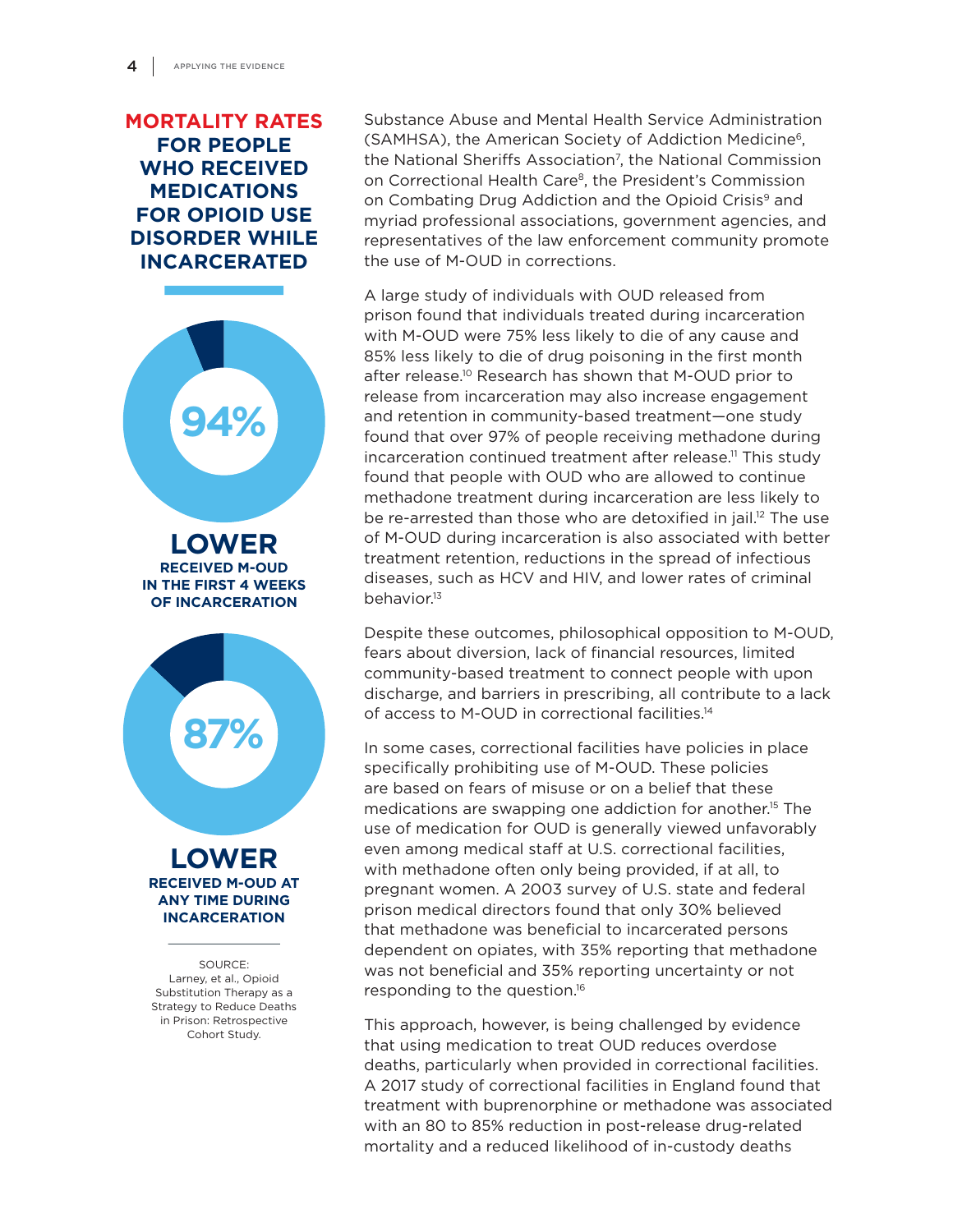by overdose or suicide.<sup>17</sup> A 2014 study from Australia also found that the availability of M-OUD reduced the likelihood death in prison: compared to people with OUD not receiving medication, the hazard of an unnatural death including overdose deaths, suicide, and other preventable mortality for incarcerated persons receiving in M-OUD was 94% lower in the first four weeks of incarceration and 87% lower for any period of incarceration.18

The U.S. is seeing similarly promising results.

In a randomized, controlled trial conducted in the Rhode Island correctional system, incarcerated people who were permitted to continue taking their prescribed methadone were seven times more likely to continue treatment after release than those who were forcibly withdrawn from their medication.<sup>19</sup> Another study of M-OUD in Rhode Island's correctional system showed a 61% decrease in post-incarceration deaths a year following implementation.<sup>20</sup> This decrease contributed to an overall 12% reduction in overdose deaths in Rhode Island's general population.21 This dramatic reduction in overdose deaths—and significant impact on statewide mortality—is spurring change.

A growing number of states have enacted legislation authorizing, funding, or requiring access to M-OUD in the criminal justice system.

Litigation in states like Massachusetts, Maine and Washington are contributing to a growing area of law related to the legal right to M-OUD while incarcerated.

States and local governments are using new federal dollars like the State Opioid Response (SOR) grant to implement pilot programs. Foundations such as Arnold Ventures and Bloomberg Philanthropies are also funding pilot programs across the country.

The federal government and a number of trade organizations have developed informational materials, best practice guides, and learning collaboratives to assist communities to begin providing access to M-OUD in jails and prisons.<sup>22</sup>

In every successful model, a champion has led the charge—an elected official, Sheriff, judge, county commissioner, or any other person in a position to make policy changes. As the opioid crisis touches more and more lives, and as people in influential positions are personally touched by this crisis or see the impact in their communities, perceptions have begun to shift.

The acceleration of efforts to expand access to medication "behind the walls" of jails and prisons will advance the principle that the constitutional and human rights to health and justice include the right to treatment. These efforts will also help to address the pervasive and deadly stigma against people who use or who have used drugs that has contributed to

" I didn't believe in it. But we were convinced to try it. In the first three months we saw a reduction in diversion and recidivism. And it was saving lives. It's a no-brainer."

the criminalization of drug use and mass incarceration in the United States, particularly in low-income communities and communities of color. Most importantly, providing all three forms of M-OUD in the correctional system is an action states and local government can immediately take to dramatically reduce overdose deaths, illicit drug use, communicable disease, and crime.

**SHERIFF CRAIG APPLE** ALBANY COUNTY, NEW YORK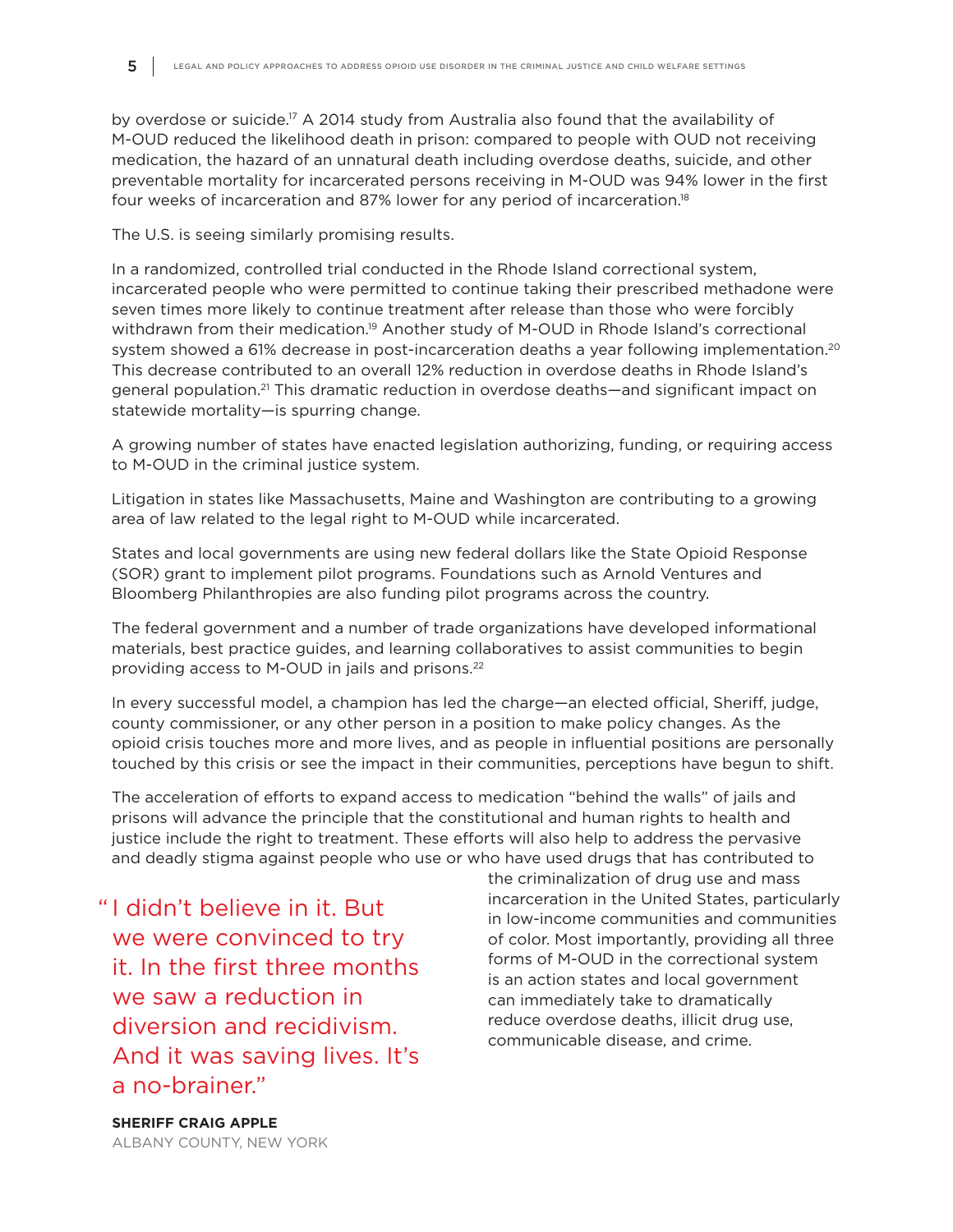# **KEY PRINCIPLES TO ADVANCE ACCESS TO EVIDENCE-BASED TREATMENT IN CORRECTIONS AND REENTRY**

A mandate can be a strong tool for reform. State executives and legislative bodies should consider the following principles when developing legislation, executive orders or programs related to OUD treatment in correctional settings.

#### **1. CORRECTIONAL FACILITIES SHOULD PROVIDE ALL THREE FORMS OF FDA-APPROVED MEDICATION TO TREAT M-OUD.**

M-OUD is the standard of care for treating OUD. A State can explicitly recognize this in statute and require access to methadone, buprenorphine, and naltrexone for all incarcerated persons with OUD. The statute can permit the mandate to be phased in over a period of time; however, the state should require voluntary transfer of incarcerated persons with OUD from correctional facilities that do not yet provide M-OUD to facilities that do provide it, and permit funding and reimbursement structure to support this. Exceptions can be made based on practicality and based on the standard of care; for example, statutory language can permit flexibility for correctional facilities where there are no opioid treatment programs providing methadone accessible in the area. Statues can also note that M-OUD is the standard of care for treating people with OUD who are pregnant. A statute should also account for access to future FDA-approved medications to treat OUD as well as all other Substance Use Disorders.

- **2. CORRECTIONAL FACILITIES SHOULD HAVE EVIDENCE-BASED WITHDRAWAL MANAGEMENT PROTOCOLS FOR ALCOHOL USE DISORDER AND SUBSTANCE USE DISORDER.**
- **3. THE STATE SHOULD DEVELOP AND FUND EDUCATIONAL PROGRAMMING AND TECHNICAL ASSISTANCE RELATED TO EVIDENCE-BASED TREATMENT FOR SUD AND OUD IN CORRECTIONAL SETTINGS.**

The addition of M-OUD will be a change in culture and practice for many correctional settings. Education, support, and technical assistance are critical components for the success of a program. Policies can also ensure that information about M-OUD is readily available to persons entering an incarcerated setting, persons in custody, public defenders, medical and corrections staff, health care providers involved in the criminal justice system, among others. The state should also fund data collection and technology to support measurement of outcomes.

#### **4. THE STATE MUST ALLOCATE FUNDING SUFFICIENT TO SUPPORT PROGRAMMING AND MEDICATIONS FOR ALL INCARCERATED PERSONS WITH OUD.**

This point cannot be overstated. In order to properly implement a new program, jails and prisons will need strong and sustained fiscal support as well as an understanding that resources may need to be reallocated. An unfunded mandate is likely to fail. A strategic approach to sustainable funding for this programming is key. The state should also develop and fund a mechanism for collaboration among key stakeholders, including the state, local government, treatment providers and criminal justice. Models and sources for funding are discussed in detail in this Report.

**5. CORRECTIONAL FACILITIES SHOULD MAKE EVIDENCE-BASED ASSESSMENTS OF ALL INCARCERATED PERSONS FOR SUD, DEVELOP INDIVIDUAL TREATMENT PLANS, AND ENSURE ACCESS TO M-OUD OR WITHDRAWAL MANAGEMENT SERVICES FREE OF CHARGE AND WITHOUT DELAY FOR QUALIFIED PERSONS.**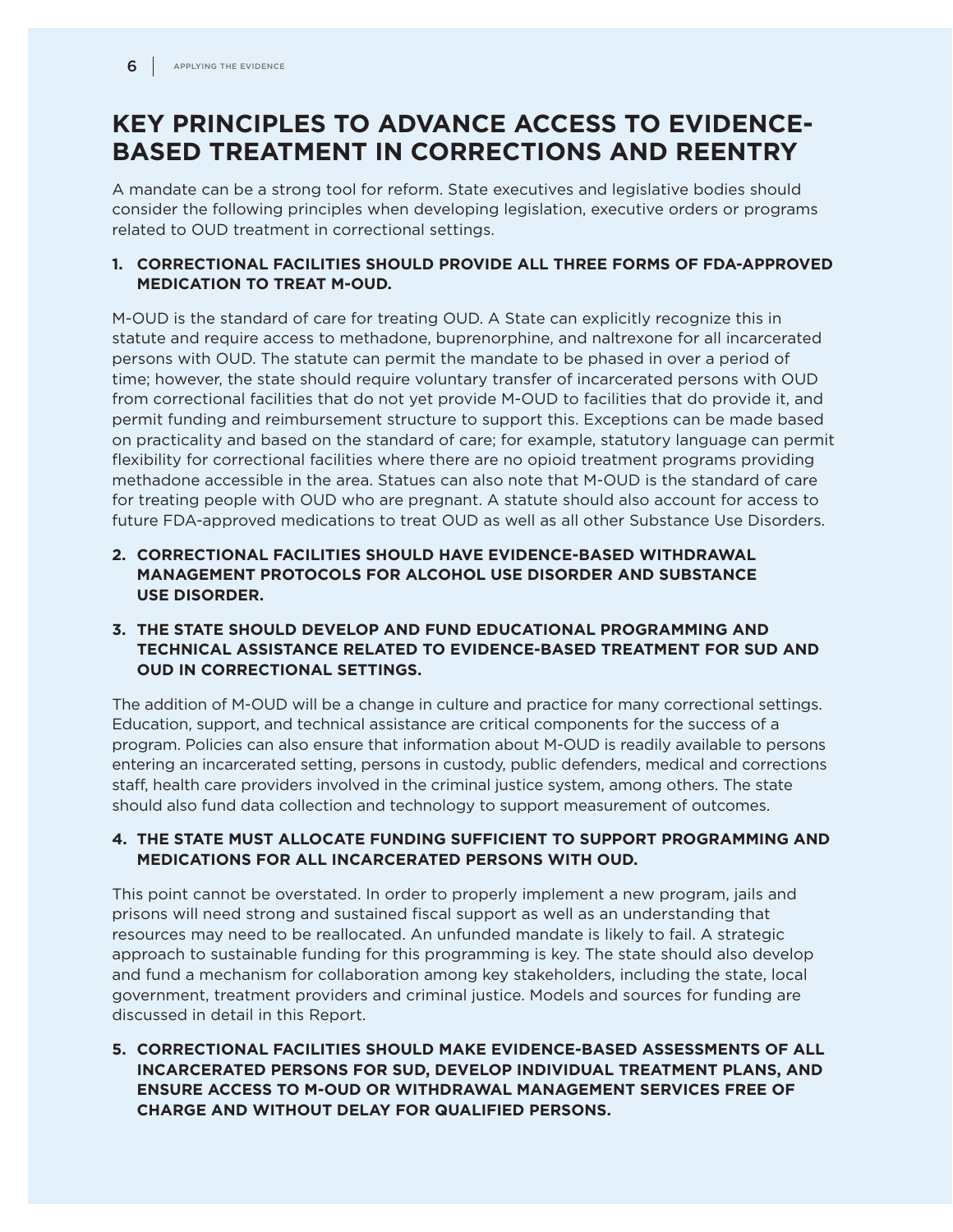Using evidence-based screening and assessments to diagnose and choose appropriate treatment, all correctional facilities should conduct an assessment of the mental health and substance use status of each individual who is incarcerated or entering a correctional facility, as soon as practicable but not to exceed 24 hours following incarceration. Following assessment, M-OUD or withdrawal management services should immediately be made available to persons with OUD. M-OUD should not be unreasonably withheld.

Decisions regarding type, dosage, or duration of treatment must be decided by a qualified health care professional licensed, certified, or otherwise authorized by the state. M-OUD and withdrawal management services must be voluntary. Each correctional facility should develop and implement policies for obtaining written consent of participants, and the state should provide a template to assist in this endeavor. Exceptions for consent to treat should be permitted for emergency provision of withdrawal management medications for health and safety.

Correctional facilities should develop an individualized treatment plan for each incarcerated person with SUD. Correctional facilities should not have a blanket policy prohibiting M-OUD or psychiatric medication and should not have a blanket policy that removes all persons from psychiatric or addiction treatment medications upon incarceration. Correctional facilities should develop policies and procedures for dispensing M-OUD, provide access to counseling and peer recovery specialists, and develop a mechanism for collaboration between clinical and justice staff to ensure safety and to decrease diversion.

Participation in M-OUD treatment should not be withheld from a qualifying person and any person should be able to enter M-OUD treatment at any time during incarceration. All should be allowed to continue M-OUD if they are already prescribed medication upon incarceration. No person should be removed from the M-OUD program for having received a disciplinary infraction, including for illicit substance use, either before or during the program. Data and clinical standards of care should inform policies and procedures related to addiction and mental health care in correctional facilities.

#### **6. CORRECTIONAL FACILITIES SHOULD DEVELOP REENTRY STRATEGIES FOR INCARCERATED PERSONS WHO HAVE PARTICIPATED IN M-OUD AND SUD TREATMENT TO ASSIST WITH CONNECTIONS TO CARE.**

Correctional facilities should develop a reentry plan for each person prior to release from incarceration. A reentry plan should include continuity of care and an affirmative connection to a community-based treatment provider. For people receiving M-OUD, a reentry plan shall include connection to a prescriber. For persons receiving buprenorphine while incarcerated, correctional facilities must arrange for medication upon release to ease transitional periods as long as feasibly possible in consultation with the person's physician. Correctional facilities should develop policies to commence M-OUD prior to release. Procedures must ensure that released individuals who relapse while on parole are not punished but instead receive SUD support.

- **7. EACH CORRECTIONAL FACILITY SHOULD PROVIDE ANNUAL REPORTS TO COUNTY EXECUTIVE, STATE LEGISLATURE AND THE GOVERNOR OUTLINING PRESCRIBED DATA POINTS AND OUTCOMES, SUCH AS THE NUMBER OF PEOPLE ASSESSED FOR SUD AND RATES OF RECIDIVISM.**
- **8. IN THE LONG TERM, COMMUNITIES MUST ADOPT A SYSTEMS APPROACH TO PROMOTE ALTERNATIVES TO INCARCERATION THAT INCLUDES ALL COMPONENTS OF THE JUSTICE SYSTEM FROM POLICE TO PROBATION, PAROLE, COURTS, AND CORRECTIONS. THE FOCUS SHOULD BE ON REDUCING THE SIZE OF THE JUSTICE SYSTEM WHERE ONLY THE HIGHEST RISK PEOPLE BECOME JUSTICE INVOLVED.**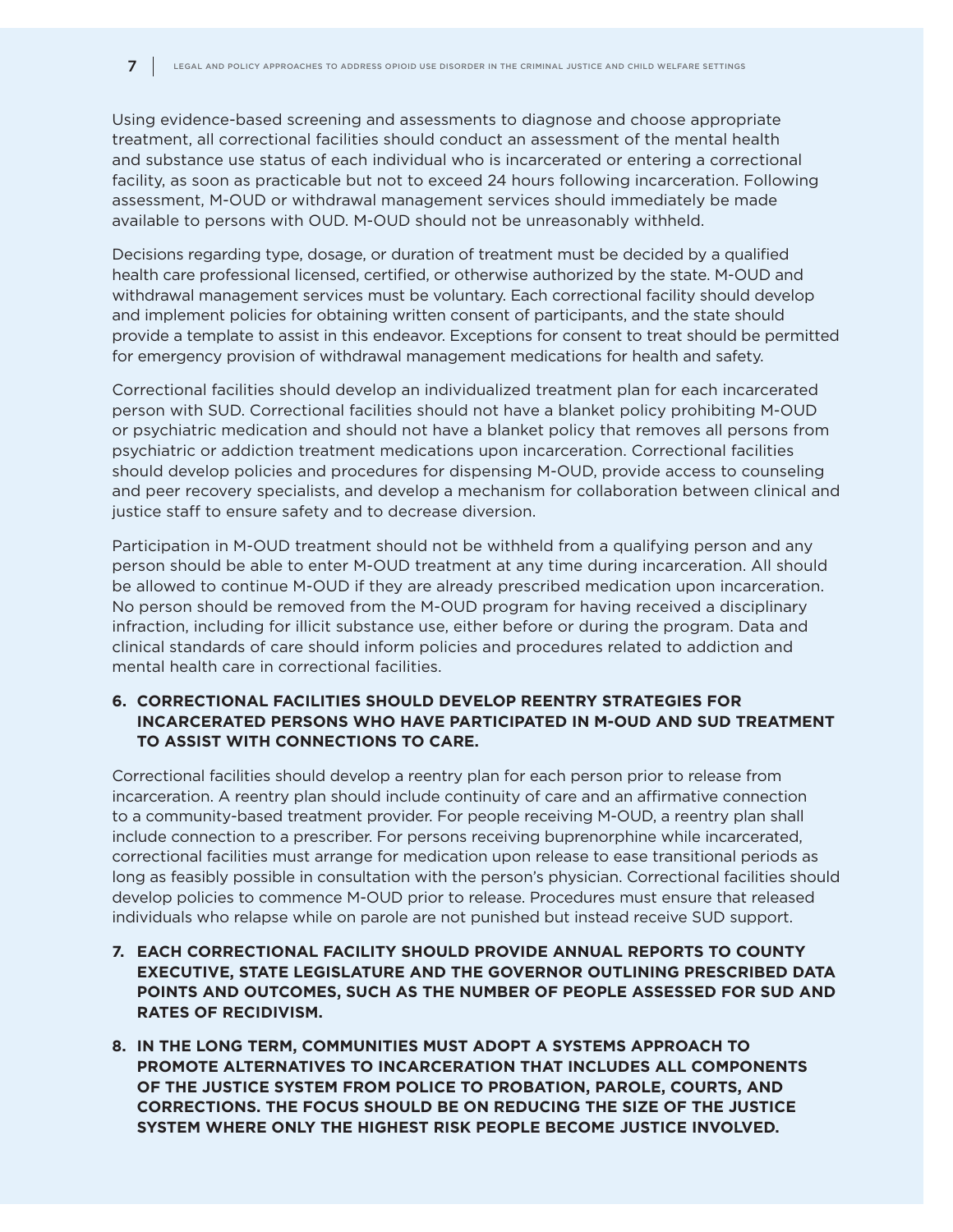# **CURRENT LANDSCAPE AND TRENDS: MEDICATIONS FOR OUD IN JAILS, PRISONS AND REENTRY**

**CORRECTIONAL FACILITIES HAVE BEEN SLOW** to offer M-OUD despite positive outcomes from several long-standing programs, such as in the Rikers Island jail complex in **New York City** which has provided methadone to incarcerated persons with OUD since 1987. As of 2009, 55% of U.S. prison systems offered methadone treatment; however, more than 50% did so only for pregnant women or for chronic pain management.<sup>23</sup> Only 14% offered buprenorphine treatment for any incarcerated persons at all.<sup>24</sup>

Leadership from state governors has shown to be critically important to the success of a coordinated statewide system. **Rhode Island** initiated statewide coordinated programs that include access to all three forms of medication in the states' correctional facilities. In **Vermont**, a 2018 law requires all three forms of medication to be made available when "medically necessary."25 **Delaware** announced plans to make buprenorphine, naltrexone, and methadone available to incarcerated persons identified as having an opioid addiction in its correctional facilities. This program first started at Sussex Correctional Institution and will expand as soon as possible to all four of its level five state prisons.<sup>26</sup>

" From 2005 to 2015 I was in and out of the system. Most of the time I was a client at the clinic getting methadone, but when I would get incarcerated they just didn't offer it. It wasn't available to anyone. I went cold turkey. I was at a high dose. I was also on benzos. I had seizures, I knocked my front teeth out. Outside the walls, I experienced a lot of success when I addressed my mental health issues as well as my addiction, I took care of my family, I was good to myself. Whenever one of those things would lag behind the other, I would eventually go back to using, go to jail, go cold turkey, it was a cycle. I'm so thankful that nobody has to go through that anymore. A year and a half ago, there was nobody to stand next to someone while they were going through this. Now, we have medication in the jail and a peer program. I run a group. We talk about things like credit repair, banking, second chance housing, how to go through process of re-ordering psych meds. My other job is coaching high school wrestling. I get to work with people on both sides, and maybe help prevent one group from becoming part of the other."

#### **PATRICK WAYNE ROBLES**

PEER ADVOCATE, CENTER FOR COMMUNITY MEDICAL SERVICES, ARIZONA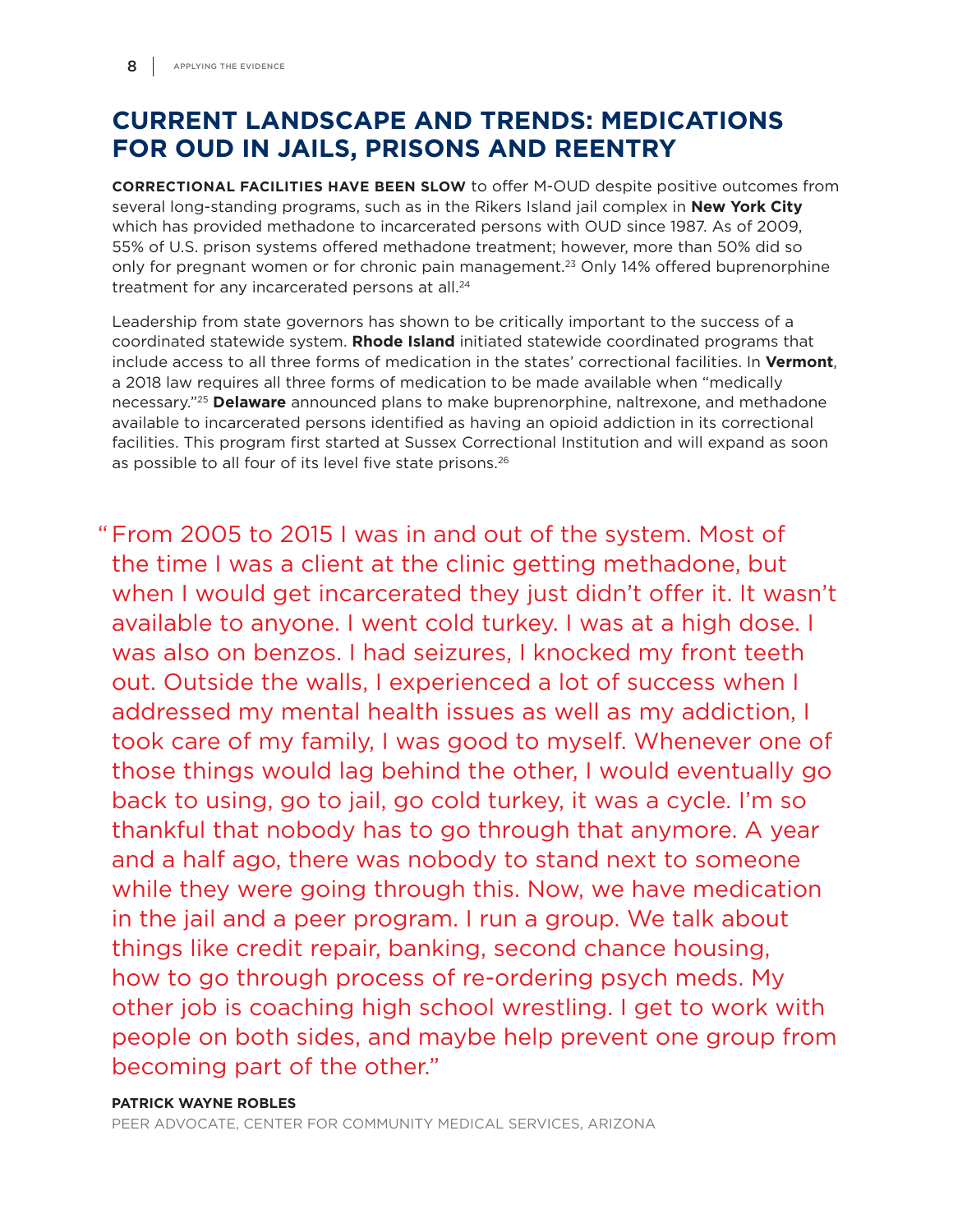**In Delaware, over 25% of overdose-related deaths in the state were from individuals who had been incarcerated, and 75% of those who died of an overdose did so within one year of being released from prison. Delaware has announced plans to make buprenorphine, naltrexone, and methadone available to incarcerated persons identified as having an opioid addiction in its correctional facilities. 27**

In the majority of states, however, a phased approach to M-OUD in correctional settings appears to be the trend. Some states are accelerating their efforts as a result of, or under the threat of, legislation and litigation. Individual county jails are launching programs using funding and support from a combination of state and local government sources, private foundations, and with new federal grants that target the opioid epidemic.

In the wake of several lawsuits and a change in gubernatorial leadership, **Maine** lifted a ban on M-OUD in prisons by Executive Order from Gov. Mills on February 6, 2019 and has committed funding and technical assistance resources to expand M-OUD into all of the state's jails and prisons by the end of 2019.<sup>28</sup>

Maine Executive Order 2 commits funding to "Encourage every county jail to have MAT services available for persons incarcerated who are suffering from a substance use disorder, and help such individuals released from jails to continue to receive support services" and "Assist the Department of Corrections pilot program to provide MAT to inmates, focusing first on those patients with a release date within four years, and helping individuals released from the Department to continue to receive like support services"29

In **New York**, proposed legislation to ensure access to M-OUD in all of the jails and prisons failed to pass the state legislature in 2019. Despite this, the state has launched an effort to encourage and support local county jails that want to offer medication to people with opioid use disorder. The state provides jails with funding, technical assistance and connections to local treatment providers. In addition, New York State recently expanded medication programming into its state prison system. By September 2019, six state prisons will be providing methadone to people who enter the prison already on methadone and who have a sentence of less than two years. This is a critical shift because, prior to this policy, people incarcerated in a county jail that provided methadone, such as Rikers Island in New York City, were forced to withdraw or taper prior to being transferred to prison. Now, people will be able to continue receiving methadone following the transfer to a state prison. As of August 2019, 42 jails in New York State are offering long-acting injectable naltrexone and 10-15 are offering methadone and/or buprenorphine, with more being added every month.

In **California**, the state used a combination of federal and philanthropic funding to establish county teams and learning collaboratives that committed to providing at least two of the three forms of M-OUD in correctional settings, drug courts, and child welfare systems in the county. As of August 2019, 29 teams covered 80% of California's incarcerated population, including in rural and frontier areas and the largest urban areas like Los Angeles.

In **Arizona**, the five jails in Maricopa County began phasing in methadone following SAMHSA's 2015 mandate requiring drug courts to provide M-OUD and in the wake of a lawsuit addressing conditions in the jails that jeopardize health and safety. A phased approach began by coordinating medications for drug court clients, pregnant women, and in units where people were serving sanctions and remands. Now, M-OUD is provided for anyone going into the jail who is already receiving it, and for those who ask to be inducted. The county funds the program, which supports 70 people with M-OUD on any given day. M-OUD is also offered in the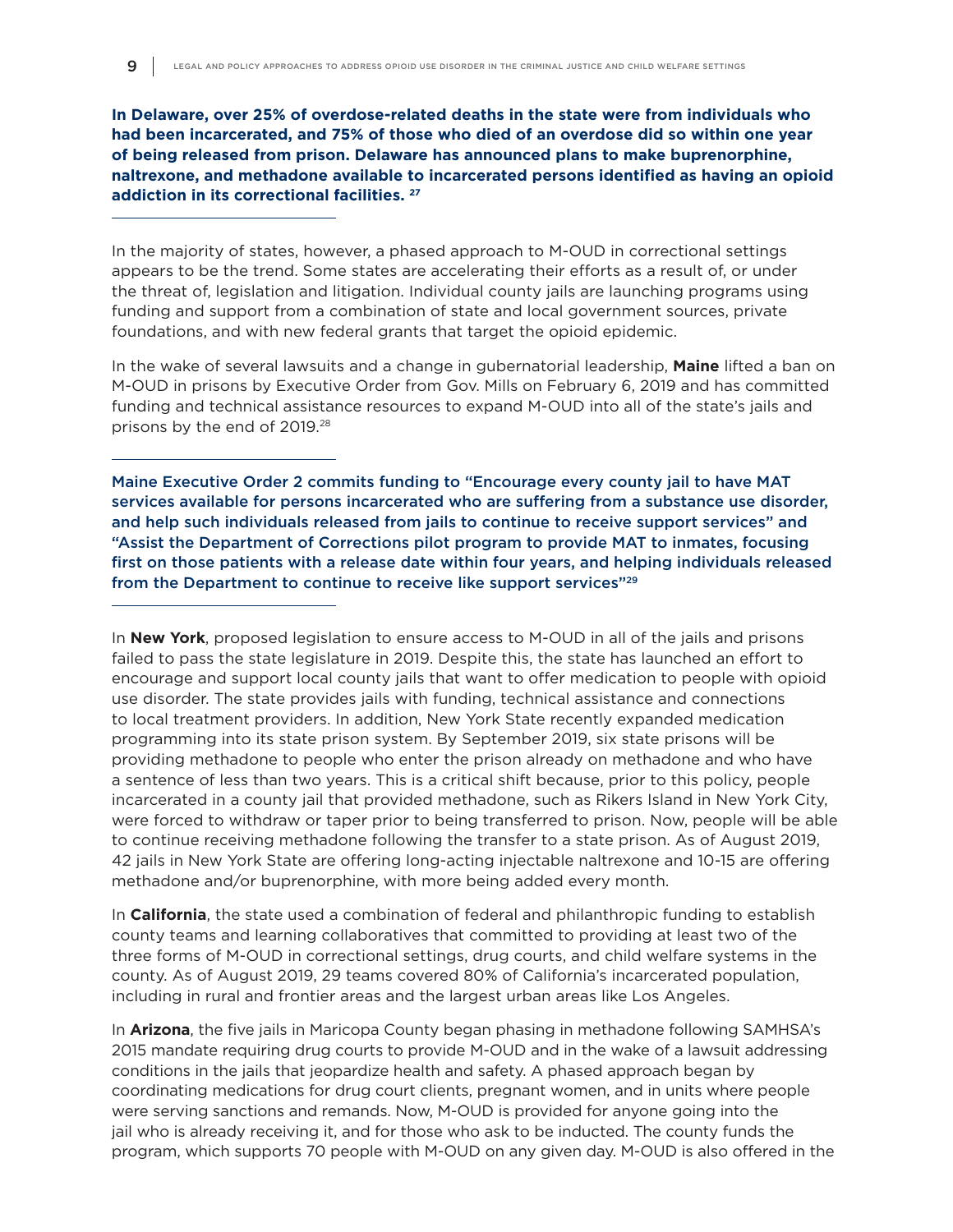# " Just because you are incarcerated, doesn't mean that a medication that is helping you stabilize your life should be taken away. We wouldn't do that with another medication."

#### **MICHAEL WHITE**

 COMMUNITY MEDICAL SERVICES, OPIOID TREATMENT PROGRAM (OTP) PROVIDING SERVICES AND TECHNICAL ASSISTANCE TO CORRECTIONAL FACILITIES ACROSS THE COUNTRY

state's reentry centers which house persons who have violated probation or parole.

**Connecticut**, **Colorado**, **Maryland**, **Massachusetts**, **North Dakota**, **New Jersey**, **Pennsylvania** and several other states are following this phased approach.

A number of jails, prisons and pilot programs across the country offer long-acting injectable naltrexone, but not methadone or buprenorphine, or offer methadone and buprenorphine for a short time. Some correctional facilities in **Alaska30**, for example, offer naltrexone to people pre-release and methadone "bridging" for up to 30 days for short-term stays. Some facilities limit access

to M-OUD to people already receiving it when they are incarcerated. Other facilities only offer it pre-release: people with OUD must go into withdrawal when entering the facility, but are induced with M-OUD before they are released.

Private companies contracted to deliver correctional health services in jails are beginning to support M-OUD programs in jails across the country, including in **Alabama**, **Ohio**, **Massachusetts**, **New Jersey**, **Oregon**, **Georgia**, **Florida**, **Louisiana**, **Nevada**, and **Washington**. 31

Although efforts in most states have begun with pilot projects that included a few county jails or limited use of M-OUD, the trend is accelerating toward statewide coordinated systems that include the best practice of offering all three forms medication in all jails and prisons to all those who require it for the treatment of OUD.

# **STRATEGIES TO ADVANCE ACCESS TO MEDICATION FOR OUD IN CORRECTIONS**

**SUSTAINED REFORM OF A SYSTEM** often requires a combination of incentives and mandates to inspire change. Legislation, litigation and financial incentives have all served as motivation for reform in the area of access to evidence-based practices for OUD. In addition, champions in government, law enforcement, medicine, philanthropy and advocacy have played a critical role in initiating a grassroots shift to evidence-based care in communities across the country.

# LITIGATION

An increasing number of legal cases are establishing the principle that people with OUD who are incarcerated have a legal right to treatment using medications like methadone and buprenorphine. Legal claims are based on the Americans with Disabilities Act (ADA) (for claims against state and local governments), the Eighth Amendment prohibition on cruel and unusual punishment, the Rehabilitation Act and the Administrative Procedures Act.

<sup>&</sup>quot;In this Court counsel for the State recognized that narcotic addiction is an illness…. We would forget the teaching of the Eight Amendment if we allowed sickness to be made a crime and permitted sick people to be punished for being sick. This age of enlightenment cannot tolerate such barbarous action."—Supreme Court of the United States in *Robinson v. California*<sup>32</sup>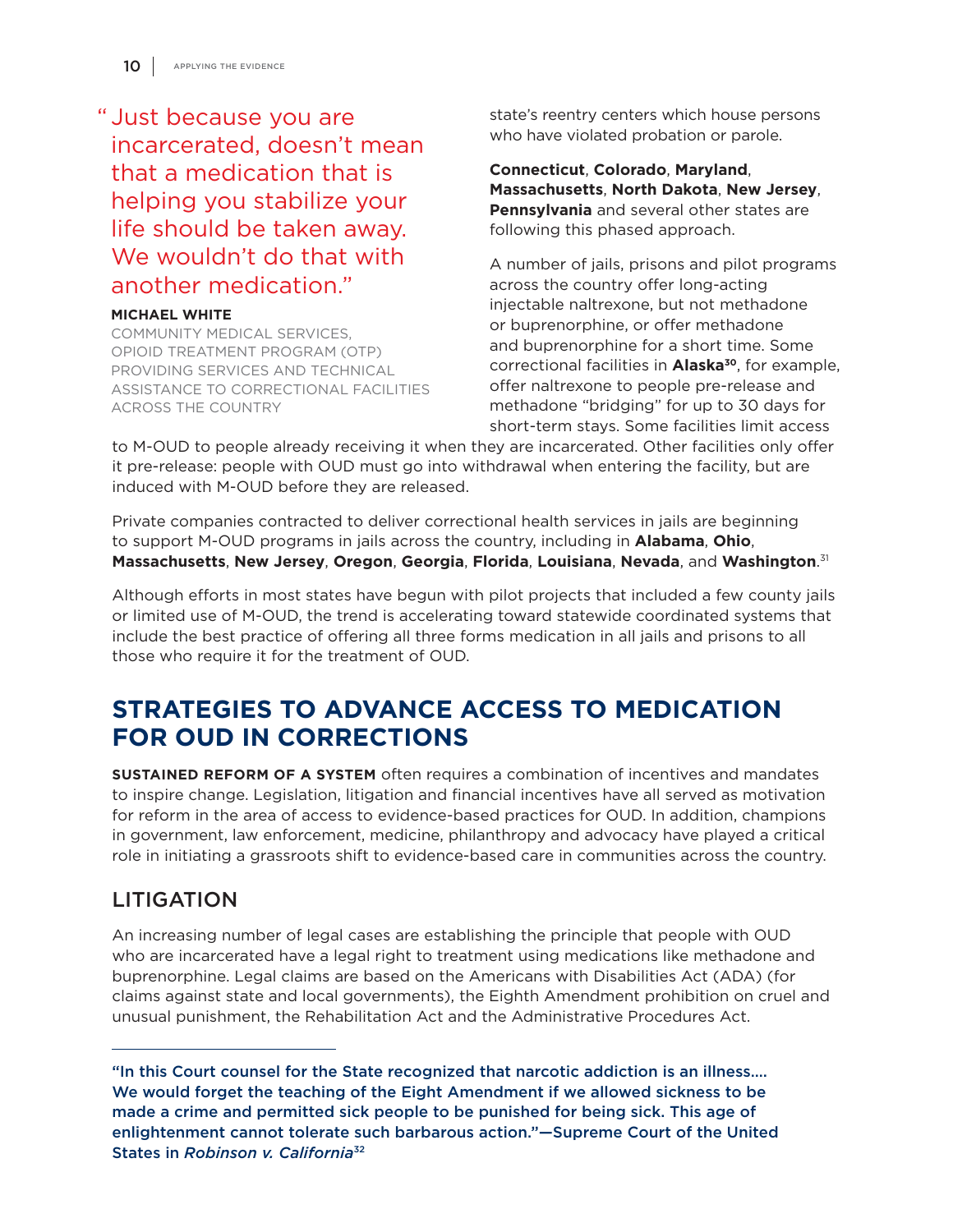#### Legal Tools

#### *1. Preliminary Injunctions*

A preliminary injunction is a tool to force or prohibit certain actions. To be awarded a preliminary injunction, a plaintiff must establish that he or she is likely to succeed on the merits of his or her claims, that he or she is likely to suffer irreparable harm in the absence of preliminary relief, that the balance of equities tips in his or her favor, and that an injunction is in the public interest. $33$ 

In the **Massachusetts** case of *Pesce v. Coppinger*, the Plaintiff, Mr. Pesce, sought an injunction requiring the Essex County Sheriff to provide him with access to his physician-prescribed methadone treatment while incarcerated.34 Similarly, in the Maine case of *Smith v. Aroostook County*, the Plaintiff, Brenda Smith, sought an injunction requiring Aroostook County and its Sheriff to provide her with access to her physician-prescribed buprenorphine treatment while incarcerated.<sup>35</sup> In both cases, the courts found that the plaintiffs were likely to succeed on the merits of their claims of discrimination under the ADA and ordered a preliminary injunction requiring the defendants to provide the plaintiffs with M-OUD while incarcerated.<sup>36</sup>

A blanket policy in a jail that denies access to medically necessary medication for the treatment of an incarcerated person's opioid use disorder, without an individualized reason for that denial, is likely to be disability discrimination under the ADA.

The court in the *Pesce* case also based its decision on a likelihood of success on the merits of Mr. Pesce's claim that denying him access to methadone while incarcerated was cruel and unusual punishment in violation of the Eighth Amendment.<sup>37</sup> Both courts found that denial of M-OUD would cause irreparable harm to these individual plaintiffs, that the balance of equities weighed in favor of the plaintiffs, and that the public interest would be served by allowing these individuals to access M-OUD.

#### *2. Settlement Agreements in Individual Cases*

Another **Maine** case involving Aroostook County, *Smith v. Fitzpatrick*, was settled while the *Smith v. Aroostook County* case was pending.38 In that case, the plaintiff, Zachary Smith (unrelated to Brenda Smith), faced imminent incarceration either in the Aroostook County Jail or at a facility in the Maine Department of Corrections.<sup>39</sup> He had been prescribed buprenorphine for his OUD and alleged that both the Aroostook County Jail and the Maine Department of Corrections had policies prohibiting the use of M-OUD. Mr. Smith brought an action under the ADA and the Eighth Amendment seeking injunctive relief. The case settled with the Maine Department of Corrections agreeing to provide Mr. Smith with buprenorphine during his incarceration. Maine now has plans to expand M-OUD into all jails and prisons by the end of 2019.

The first case brought against the Federal Bureau of Prisons (BOP) regarding access to M-OUD in a federal correctional facility in **Massachusetts**, *DiPierro v Hurwitz*, also settled.40 In that case, the plaintiff Ms. DiPierro<sup>41</sup> had been prescribed methadone to treat her OUD. She was facing incarceration in a facility operated by the BOP, which she alleged had a policy prohibiting non-pregnant men and women who were incarcerated from using methadone for OUD. Ms. DiPierro alleged violations of the Eighth Amendment, the Rehabilitation Act, and the Administrative Procedures Act, and sought declaratory and injunctive relief to require the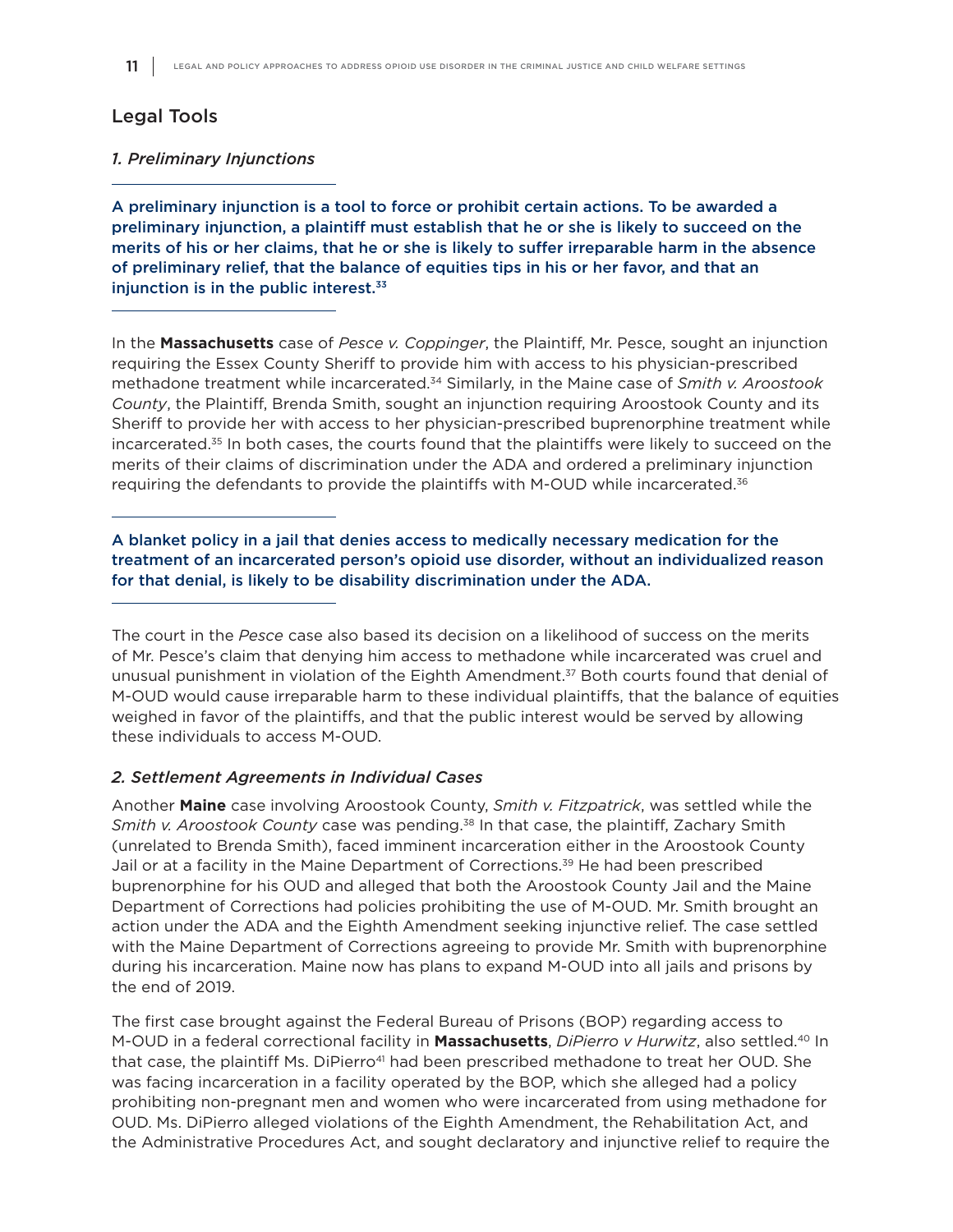Defendants to provide her with access to her physician-prescribed methadone treatment for her OUD throughout her upcoming incarceration at a BOP facility. She also filed a motion for a temporary restraining order and a preliminary injunction. In settling the case, the Defendants agreed to dispense and administer methadone treatment to Ms. DiPierro throughout the period of her incarceration.

A second case brought against BOP in Federal District court in **Kansas** settled in September 2019.42 The Plaintiff, Leaman Crews, alleged that officials at Leavenworth Federal Penitentiary failed to provide him with prescribed buprenorphine to treat his OUD and instead were providing him with codeine and Tylenol.<sup>43</sup> As part of the settlement, officials agreed to begin providing him buprenorphine.

#### *3. Class Actions*

In **Washington** state, a class action suit was brought against Whatcom County and the Whatcom County Sheriff's Office, alleging that the county's failure to provide M-OUD to people who are in the county jail was discrimination on the basis of disability in violation of the ADA.<sup>44</sup> The lawsuit sought both declarative and injunctive relief requiring the defendants to provide access to M-OUD to the named plaintiffs and a class of persons with OUD who are incarcerated and who will be incarcerated in the future in the jail.

Prior to formal adjudication, the parties entered into a settlement agreement.<sup>45</sup> The settlement included an agreement that Whatcom County Jail will implement written policies that included the following: optional medication assisted withdrawal program; continued "nonmethadone" M-OUD, including Suboxone (a combination of buprenorphine and naloxone), Subutex (buprenorphine), or Vivitrol (naltrexone), for those already prescribed these medications; for individuals on methadone, permit transition from methadone to "nonmethadone" M-OUD; reasonable attempts for alternative arrangements to keep an individual on methadone if he or she does not wish to transition to a different medication; and induction of Suboxone, Subutex, or Vivitrol for their incarcerated population who are deemed medically qualified and want to engage in treatment. The agreement included provisions permitting transition from methadone to other medications because there are no opioid treatment programs offering methadone in the area. The settlement agreement also included training for personnel and education for people who are incarcerated about M-OUD, provision of county financial resources and sufficient staffing standards, data collection, reentry support, and behavioral health programming.

#### Causes of Action

#### *1. Americans with Disabilities Act (ADA)*

The ADA ensures that people with disabilities have the same rights and opportunities as everyone else. This includes people with addiction to alcohol and people in recovery from opioid and other substance use disorders. While the ADA generally excludes from protection individuals who are actively using illicit substances, when the discrimination is based on that use, that exclusion does not apply to discrimination in receipt of health care, including in jails and prisons. In both the *Pesce* and *Smith* cases, the parties agreed that the plaintiffs were qualified individuals under the ADA.

Title II of the ADA focuses on access to services, programs, and activities in public entities such as public education, corrections and the courts. Under Title II of the ADA "no qualified individual with a disability shall by reason of such disability be excluded from participation or be denied the benefits of the services, programs, or activities of a public entity, or be subject to discrimination by any such entity."47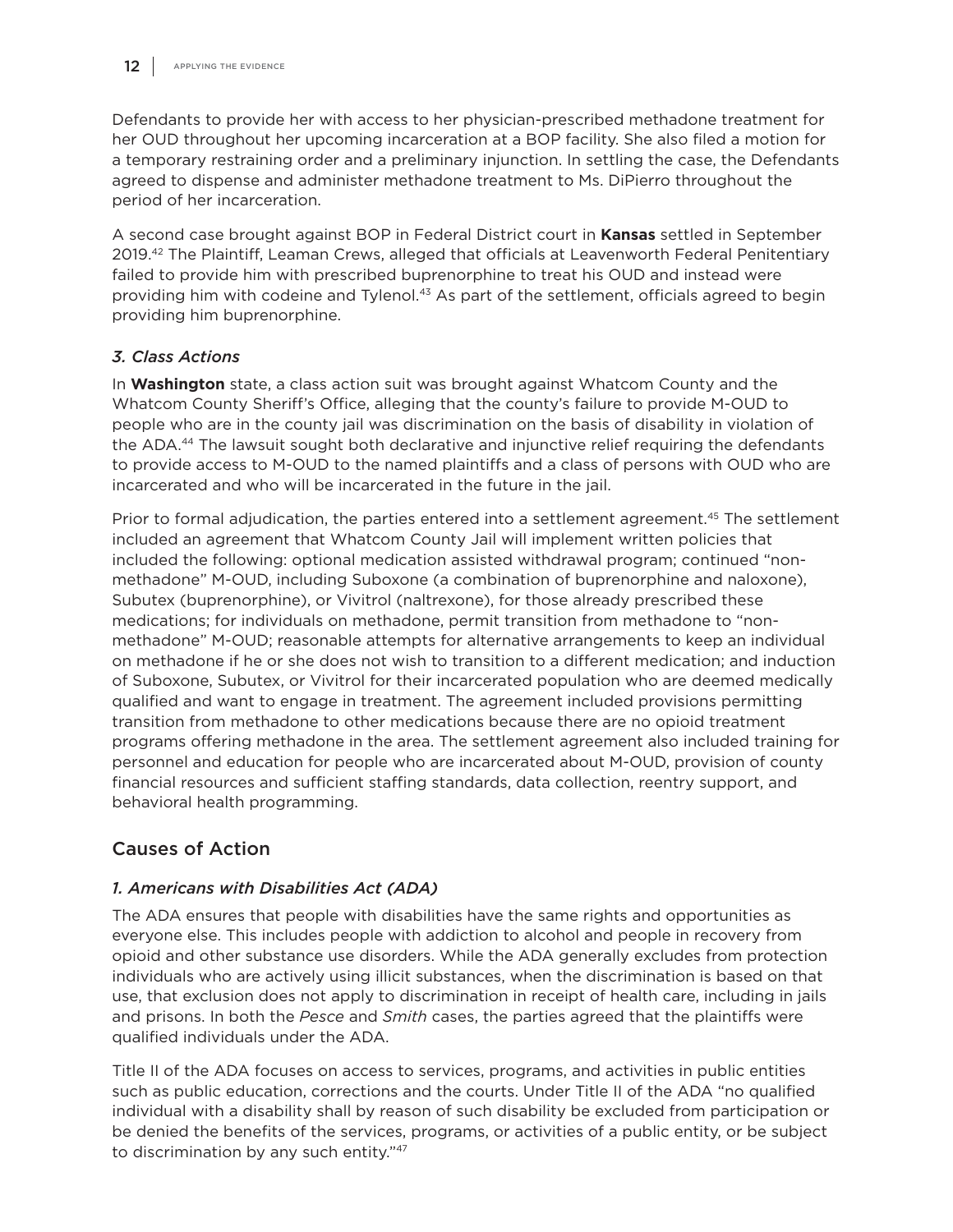# **A PERSON HAS A DISABILITY UNDER THE ADA IF THE PERSON HAS:**

- 1. A physical or mental impairment that substantially limits one or more major life activities, e.g. someone with bi-polar disorder, diabetes or addiction to alcohol; or
- 2. A history of an impairment that substantially limited one or more major life activities, e.g. someone who has a history of cancer; or someone in recovery from illegal use of drugs; or
- 3. Been regarded as having such an impairment, e.g. someone who has a family member who has HIV, so is assumed to have HIV as well and face discrimination as a result, or someone who is perceived to have a disability and is treated negatively based on the assumption of disability.46

In both *Pesce* and *Smith*, the court found that the plaintiffs were likely to succeed in their ADA claims. Both courts recognized that, where a health care service or program is denied in a jail, disagreement with reasoned medical judgment is not sufficient to state a disability discrimination claim. A decision must be based on the person's individual medical needs.<sup>48</sup> Medical decisions that rest on stereotypes about people with disabilities rather than "an individualized inquiry into the patient's condition" may be considered discriminatory.49 In both cases, the defendants' determination to deny M-OUD was based on a blanket ban on these medications, rather than on a consideration of the specific medical needs of the plaintiffs. Both courts noted the grave danger and risk of death to the plaintiffs if these medications were denied. A blanket policy banning M-OUD in the jail and denying it to these plaintiffs was likely to be discrimination because it was either arbitrary or capricious as to imply that it was a pretext for some discriminatory motive, or discriminatory on its face.

The courts also noted that concerns over security may be legitimate non-discriminatory grounds for limiting access to a jail program. However, specific security concerns related to the individual's proposed medication intake must be articulated.50 In *Pesce*, the defendants did not explain why the Middleton jail could not "safely and securely administer prescription methadone in liquid form to Mr. Pesce under the supervision of medical staff, especially given that this is a common practice in institutions across the United States and in two facilities in Massachusetts" where Middleton jail is located. Similarly, in the *Smith* case, the court found that Ms. Smith's request for an accommodation under the ADA would not be unreasonable, because, not only had the jail previously provided the same accommodation to a pregnant woman without issue, the defendants also acknowledged that the requested exemption could be granted in a way that would obviate any security concerns.<sup>51</sup>

Because individual medical determinations and individualized security considerations were not made or sufficiently articulated in either case, both courts found that the plaintiffs were likely to succeed in their ADA claims.

#### *2. Eighth Amendment*

The Eighth Amendment prohibits cruel and unusual punishment. The seminal Supreme Court case of *Estelle v. Gamble* established that the Eight Amendment requires prisons to provide adequate medical treatment to incarcerated individuals.<sup>52</sup> To prove a violation of the Eighth Amendment's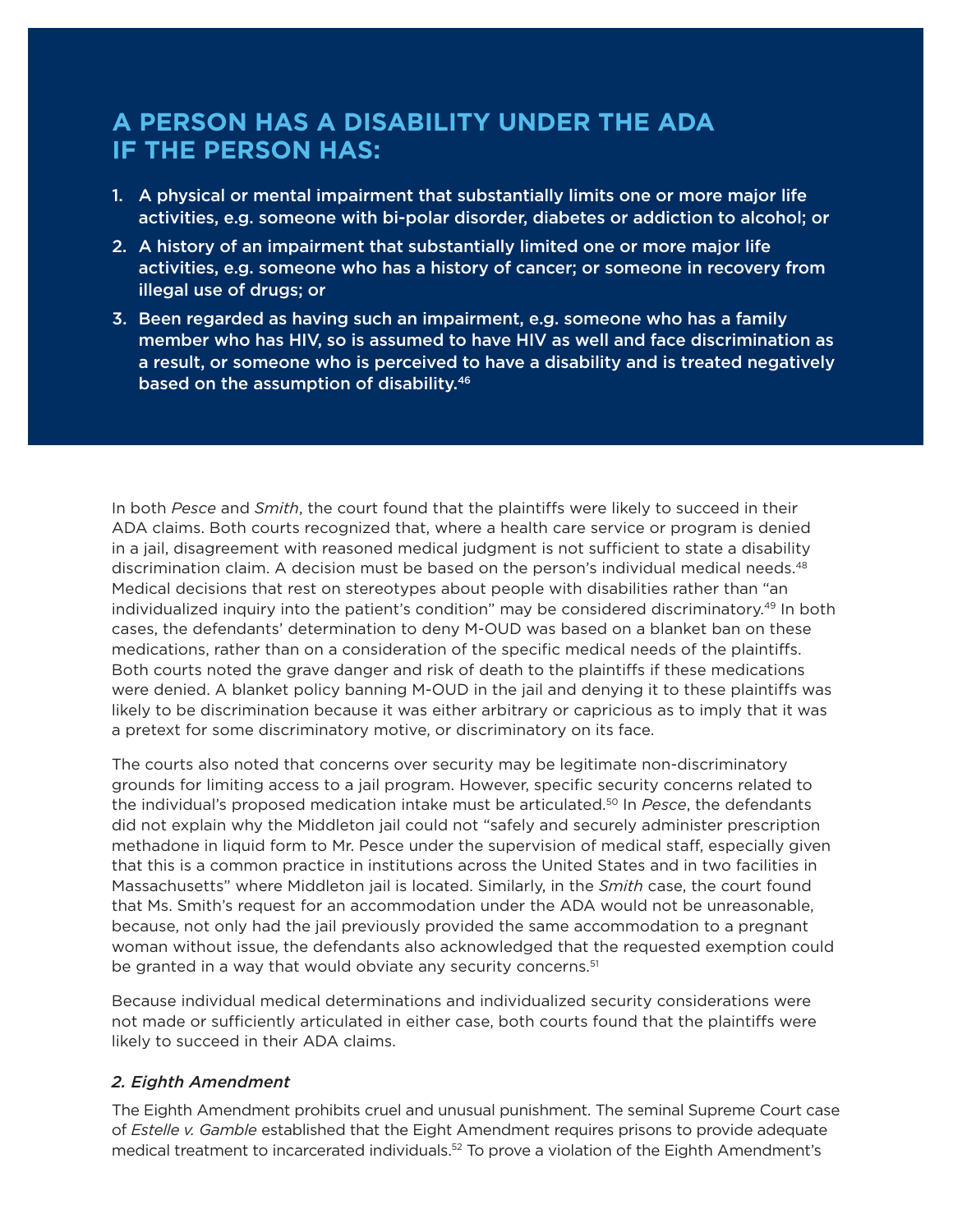prohibition against cruel and unusual punishment, a plaintiff must show that the jail or prison's policy or actions would equate to (1) deliberate indifference of (2) serious medical needs.

The court in *Pesce* found that Mr. Pesce was likely to prevail on the merits of his Eighth Amendment claim. The court found that Mr. Pesce was reasonably likely to show that he has a serious medical need because the treatment he would be denied is the only adequate treatment that has worked for his OUD.

The court also found that Mr. Pesce was likely to successfully show deliberate indifference because Middleton jail's blanket policy ensured that he would be denied methadone treatment despite his physician's recommendation and contrary to the opinions of health care professionals. As a result, Mr. Pesce was at "great risk" for overdose and death.

"Allegations that prison officials denied or delayed recommended treatment by medical professionals may be sufficient to satisfy the deliberate indifference standard."53

These cases mirror similar litigation in movements to advance the rights of people with psychiatric disabilities in institutions and corrections, access to treatment for people with HIV and AIDS, and access to harm reduction services such as syringe exchange.

This issue is ripe for litigation in many states and counties. A claim could be brought by any individual with an OUD that is or will be incarcerated or as a class action on behalf of all similarly situated individuals. People who were incarcerated and released can also bring a claim for damages. The trend has been for courts to find that blanket denial of M-OUD is sufficient to state a claim of disability discrimination in violation of the ADA as well as cruel and unusual punishment in violation of the Eighth Amendment, and that generalized concerns about safety and diversion are insufficient.

# LEGISLATION

Legislation is a strong tool for reform. A number of states have legislative mandates related to M-OUD in corrections.

**Vermont's** law requires "Medication Assisted Treatment" (MAT) to be offered at or facilitated by correctional facilities as a medically necessary component of treatment for incarcerated individuals diagnosed with OUD.<sup>54</sup> Vermont defines MAT as the use of FDA-approved medications in combination with counseling and behavioral therapies. The law requires screening for substance use disorder within 24 hours of admission. Incarcerated persons who were receiving MAT prior to incarceration are entitled to continue treatment, unless it is not "medically necessary" in the clinical judgment of a licensed physician, physician's assistant, or advanced practice registered nurse.55 Incarcerated persons screening positive for OUD may also elect to initiate MAT. The law requires a reentry plan for incarcerated persons and commencement of MAT prior to release if the person screens positive for an OUD, MAT is medically necessary, and the person elects to commence MAT.

In 2019, **Maryland** passed a law requiring county jails to offer M-OUD.56 Maryland's law establishes a phased-in approach for M-OUD programs in county jails and connections to care upon reentry. Four Maryland counties—Montgomery, Prince George's, St. Mary's and Howard—must implement the program by January 1, 2020. Six additional counties will follow by October 1, 2021. The law is silent on access to M-OUD in the state's prisons. This becomes an issue where local jails provide M-OUD but people are forced to withdraw from these medications upon entering a state prison without an M-OUD program.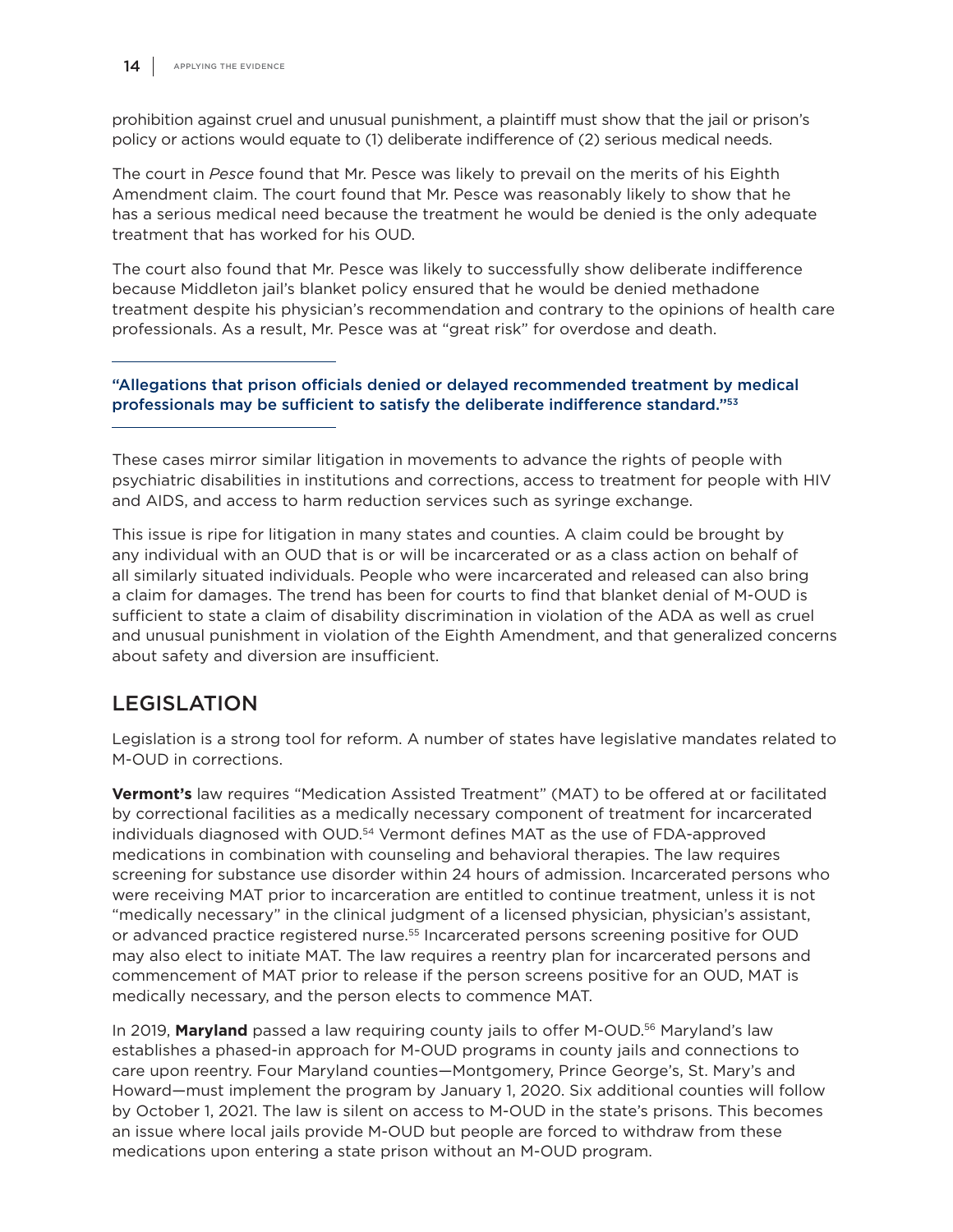**Colorado** also passed a law in 2019 requiring jails that receive funding from state behavioral health services to develop a plan for access to medications by January 1, 2020.57 **Colorado's** law requires state prisons to continue providing medications upon transfer from a local jail, if the individual was receiving medication at the jail.

**Massachusetts** law requires the Department of Correction to offer buprenorphine and methadone at seven state prisons as part of a pilot program. The legislature allocated \$2.2 Million for the program in 2018.58 **New Jersey** announced an \$8 million investment in 2019 to provide M-OUD in county jails; prisons and some jails in the state already provide medications for OUD.<sup>59</sup>

### FUNDING

#### Current Fiscal Landscape

Funding is a critical tool for reform. Most states are not mandating jails and prisons to provide M-OUD to people who are incarcerated; however, a number of states are funding specific programs to incentivize jails and prisons to provide this treatment.

Many states are using federal dollars to support the launch of new or expanded M-OUD programs. This includes funding authorized under the federal SUPPORT for Patients and Communities Act and earmarked for programs to combat the opioid epidemic, such as the State Opioid Response (SOR) grant, as well as funding through the Bureau of Justice Assistance at the U.S. Department of Justice, the Comprehensive Opioid Abuse Program (COAP) and the Residential Substance Abuse Treatment (RSAT) for State Prisoners Program.

In addition, private foundations and trade organizations are providing financial resources and technical expertise to a lunch programs across the country.

Some states and counties are incorporating addiction treatment and M-OUD into the correctional health budgets. In some states, criminal justice agencies may participate in group purchasing organizations in order to negotiate more affordable rates for medications on their formulary.60

These investments not only support clinical best practice, but advance sound fiscal policy. Analysis of crime costs in **California** estimated that treating criminal justice-involved persons with methadone or buprenorphine, as opposed to detoxification alone, resulted in a cost savings of nearly \$18,000 per person over six months.<sup>61</sup> A California law allowing qualified drug offenders to enter treatment instead of jail or prison saved the state close to \$100 million in its first year.<sup>62</sup>

Starting an M-OUD program in a jail can be low cost. Methadone and buprenorphine are inexpensive. **Rhode Island**, for example, pays approximately \$4.00 for each buprenorphine pill and \$8.00 for buprenorphine film provided in the correctional system. Methadone is a generic drug, and costs far less than buprenorphine.

Funding is needed, however, for staff in the jail or prison to perform good assessments to identify people who need treatment, to provide counseling and treatment, and to ensure access to medication following release from incarceration. Ideally, there would also be funding to train staff, collect data, and measure outcomes.

Some states have committed funding to facilitate the shift to evidence-based treatment. **Rhode Island** invests \$2 million annually into their program, which includes screening, medication and therapy.63 **Massachusetts** invested \$2.2 million to launch pilot projects in the state's prisons.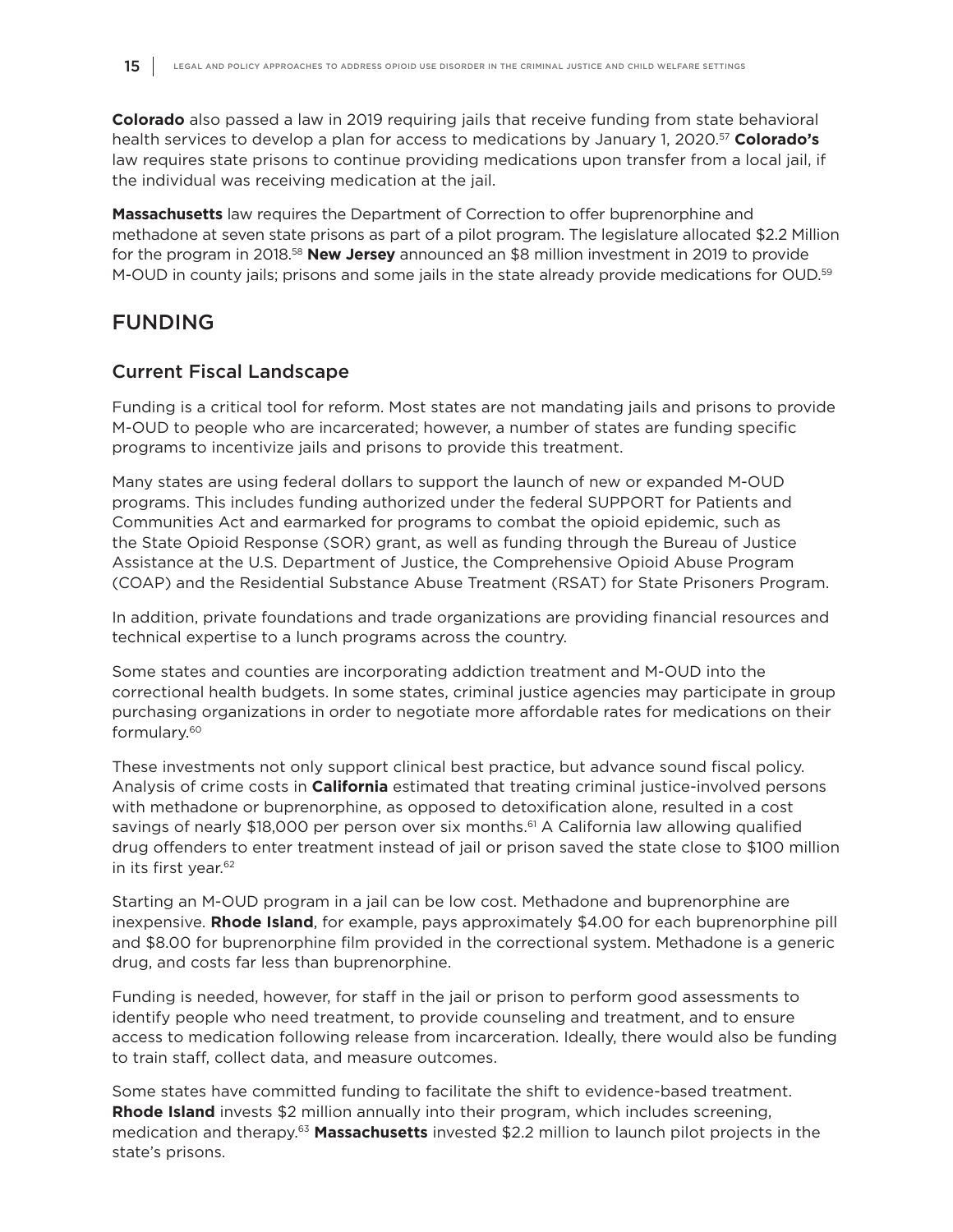# **FUNDING STRUCTURE AND OUTCOMES: ALBANY COUNTY CORRECTIONS AND REHABILITATION SERVICES CENTER**

Under the leadership of Sheriff Craig Apple, and with the support and technical assistance from the New York State Office of Alcoholism and Substance Abuse Services and the Katal Center for Health, Equity, and Justice, Albany County Correctional Facility began providing all three medications to treat OUD in January 2019. Setting up an M-OUD program cost \$15,555. The operational costs to serve 110 participants for the first 6 months were \$30,202.

Following program implementation, the recidivism rate for the jail declined so dramatically that the Sheriff is now decommissioning 100 jail cells and will be turning them into voluntary transitional housing with treatment and employment supports available.

| <b>ITEM</b>                              | <b>COST</b> |
|------------------------------------------|-------------|
| 15 M-OUD Meetings                        | \$4,530.00  |
| 9 M-OUD Discharge Meetings               | \$2,718.00  |
| Phone conferences with pharmacy partners | \$386.00    |
| Phone conferences with State partners    | \$785.00    |
| <b>Policy Development</b>                | \$2,056.00  |
| DEA X Waiver Training (staff time)       | \$3,080.00  |
| Staff M-OUD Training (staff time)        | \$2,050.00  |
| Set up and Initial Implementation Total  | \$15,555    |

#### **IMPLEMENTATION COSTS**

\*Based on hourly rate of \$302.00 for attendees

#### **PROGRAM COSTS**

| <b>ITEM</b>                                            | <b>COST</b> |
|--------------------------------------------------------|-------------|
| Medication (110 participants)                          | \$12,855.00 |
| Drug Kits                                              | \$1,100.00  |
| Physician's Assistant / Nurse Consultations            | \$6,490.00  |
| Nurses daily medication administration                 | \$3,102.00  |
| <b>CASAC M-OUD Consultation</b>                        | \$2,455.00  |
| Script dissemination for those released to programs    | \$1,937.00  |
| Phase 2 Sentenced Individuals Chart and Booking Review | \$2,263.00  |
| Total M-OUD Program Costs for 110 people               | \$30,202.00 |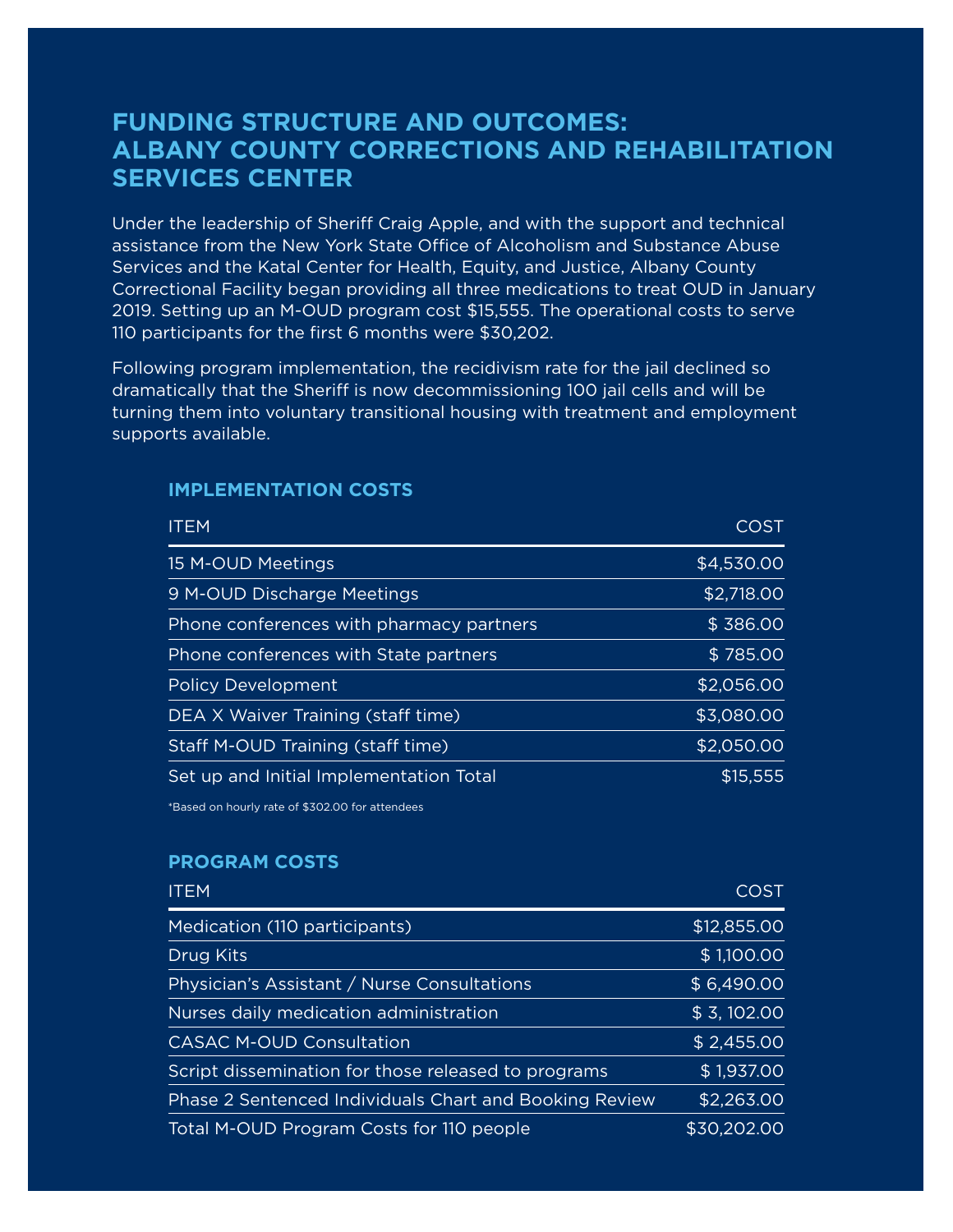In 2019, a number of states included new budget funding for medications to treat OUD for their incarcerated population. **Connecticut** appropriated \$8 million for such a program in its two year budget. **Ohio** included funding to reimburse counties for OUD medication treatment program costs in county jails.64 **Oklahoma** provided \$500,000 for a pilot program to provide medication to individuals with OUD in county jails.65 The **New Jersey** Department of Corrections has invested almost \$10 million over the past two years to expand M-OUD treatment in jails.<sup>66</sup> This builds on New Jersey's existing initiatives which have established M-OUD in the state prison system.

Medication for OUD in New Jersey jails has led to a 60% decline in overdoses among those who have been incarcerated.<sup>67</sup>

**New York's** budget included \$3.75 million in funding to support addiction treatment programs in county jails. Critically, a measure to require medication in the state's jails and prisons failed to pass in New York because there was no funding appropriated in the budget, and it would have been an unfunded mandate. New York instead is using a combination of federal State Opioid Response (SOR) funds and state moneys to help local county jails and a number of state prisons begin programs providing M-OUD and other treatment services. **California** is also leveraging Federal SOR grant dollars as well as funding from private foundations and the State.

Funding from private foundations in collaboration with government partners has been a critical component of reform in this area. Arnold Ventures is collaborating with the U.S. Department of Justice, Bureau of Justice Assistance (BJA) to fund an initiative to expand M-OUD in 16 county jails nationwide.<sup>68</sup> The program includes support in developing treatment guidelines, managing administration of the medications, and educating jail staff about addiction. Each county is developing a plan with local health care officials to ensure people can access treatment after they are released. Technical assistance is being provided by Health Management Associates. The Friends Institute and the National Institute on Drug Abuse (NIDA) will evaluate outcomes. BJA will be funding a phase 2 to implement the plans. Bloomberg Philanthropies is investing \$50 million to support state and local responses to the opioid crisis, including in projects to expand access to M-OUD in jails and prisons.<sup>69</sup> Bloomberg is working in partnership with Vital Strategies, the Pew Charitable Trusts, Johns Hopkins University and the Centers for Disease Control and Prevention through the CDC Foundation in this effort.

#### Fiscal Sustainability

In order to reduce the number of opioid deaths, government must include evidence-based treatment in jails and prisons as a key component of a comprehensive opioid strategy. This will require evaluating pilots and new policies related to M-OUD in criminal justice settings and identifying ways scale up and financially sustain those with positive outcomes.

Federal grants, one-time appropriations and support from private foundations can support new strategies and practices, but these models must be programmatically and fiscally sustainable to be successful long-term. Government must weave successful programming into the fabric of the criminal justice and health care systems. Investments in evidence-based treatment and medication in corrections will support long-term recovery and contribute to better health outcomes for people and communities. It will also result in potential cost savings from reduced recidivism, reduced use of social services such as shelters and the child welfare system, and increases in positive social outcomes such as employment.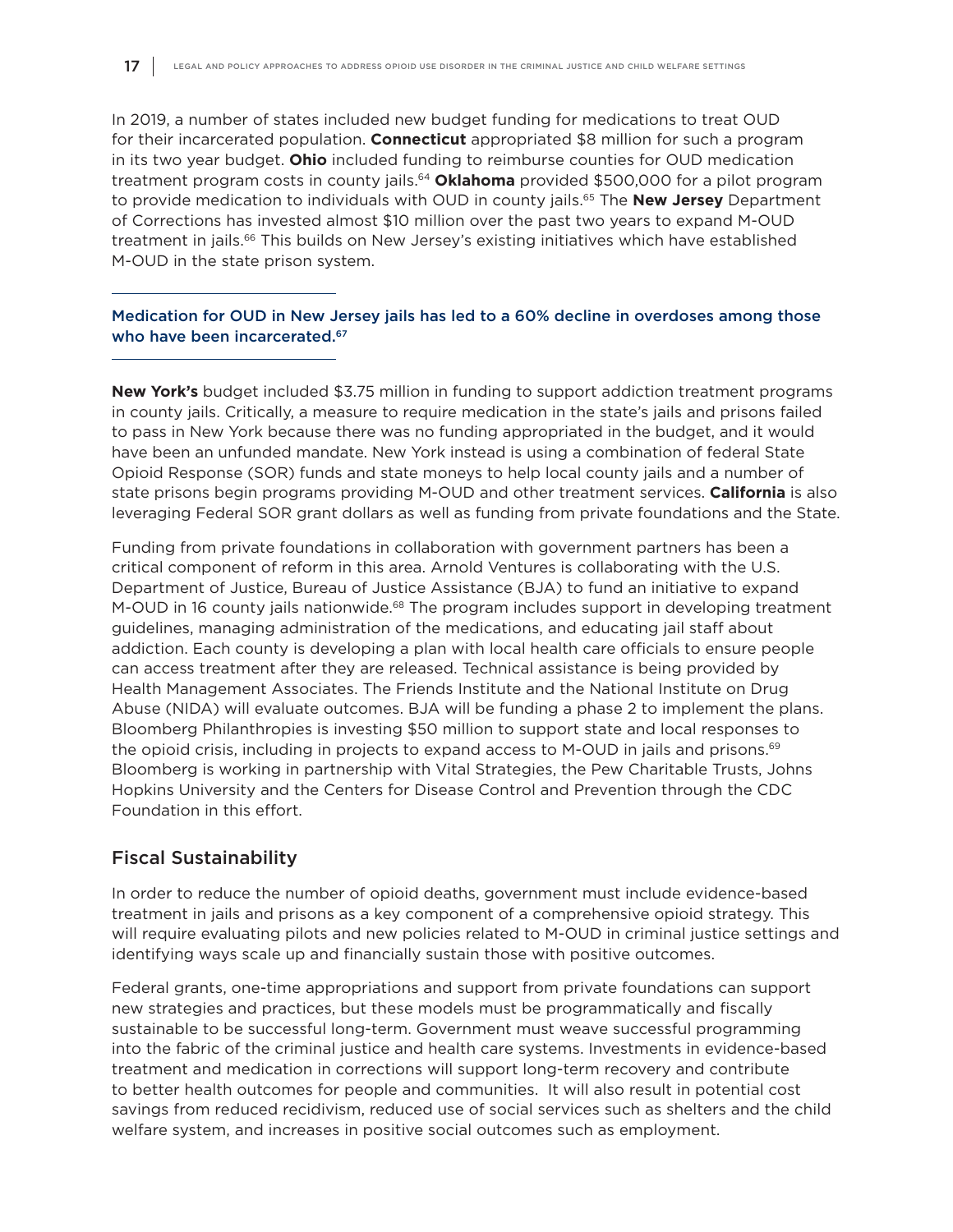States are exploring the use of Medicaid dollars in innovative ways to pay for treatment behind the walls. **New York** is in the process of applying for a federal Medicaid waiver which will allow the use of federal Medicaid dollars for 30 days pre-release. This can support transitions, connections to care and treatment, and access to medication. **California** is leveraging its 1115 Medicaid waiver as a basis for re-entry programming and to educate jail, prison, and parole officials about the M-OUD and SUD benefits and delivery system available to the justice-involved population. **New Mexico** handles Medicaid redeterminations for people while they are in prison to prevent them from experiencing a gap in coverage upon release.

States should leverage involvement of managed care organizations where practicable and explore using innovations such as Value Based Payment models and expanded access to telemedicine to support these efforts.

States that have not expanded Medicaid have special considerations and should explore maximizing Medicaid dollars to the greatest degree possible. For example, suspending Medicaid rather than terminating it when a person is incarcerated is a more efficient way to get people back on coverage as soon as possible after leaving a correctional facility.

The Federal government should explore providing flexibility regarding the current prohibitions on the use of Medicaid dollars to pay for most services while a person is incarcerated or prior to sentencing. For example, the Federal government should lift the ban on mobile methadone to enable community-based opioid treatment programs to more easily transport the medication to correctional settings. In Atlantic City, **New Jersey**, for example, a mobile methadone program which was launched before the federal ban on such programs and, therefore, permitted, serves both the community and the jail. The program was already funded to serve the community with \$335,000 in state dollars. Using mobile methadone to serve people in jail is an innovative way to reduce the costs of transportation and security involved with M-OUD.

# MAKING THE CASE USING OUTCOME MEASURES

States and local government entities that have secured funding for these services have shown through data and outcome measures that investing in these services saves money. They have identified grant funding, invested in a pilot program, and used the data collected to show a return on investment and make the case for an expanded program.

Creating a data evaluation framework to collect information on outcomes has been a key component of sustained funding because it helps support the business case for continued investment and to get buy-in from stakeholders such as the public. Camden County, **New Jersey**, which provides all three forms of M-OUD in their jail, began with a public awareness campaign to build community support and followed up with data to explain and demonstrate that the money spent on the front end was a return on investment to reduce recidivism and save lives on the back end.

Grant dollars can be used to fund specific positions to drive outcomes and build business case, such as jail in-reach, care navigation, forensic peers that offer hot handoffs, and data measurement. Collier County, **Florida** funded three positions to track data in county treatment courts.

Many correctional facilities do not currently have procedures for identifying the full picture of their needs for the provision of treatment in their facilities. One place to begin is to benchmark the current situation with a few basic data points, such as rate of recidivism, to tell the story. After that, a facility can begin to collect data through an updated intake process.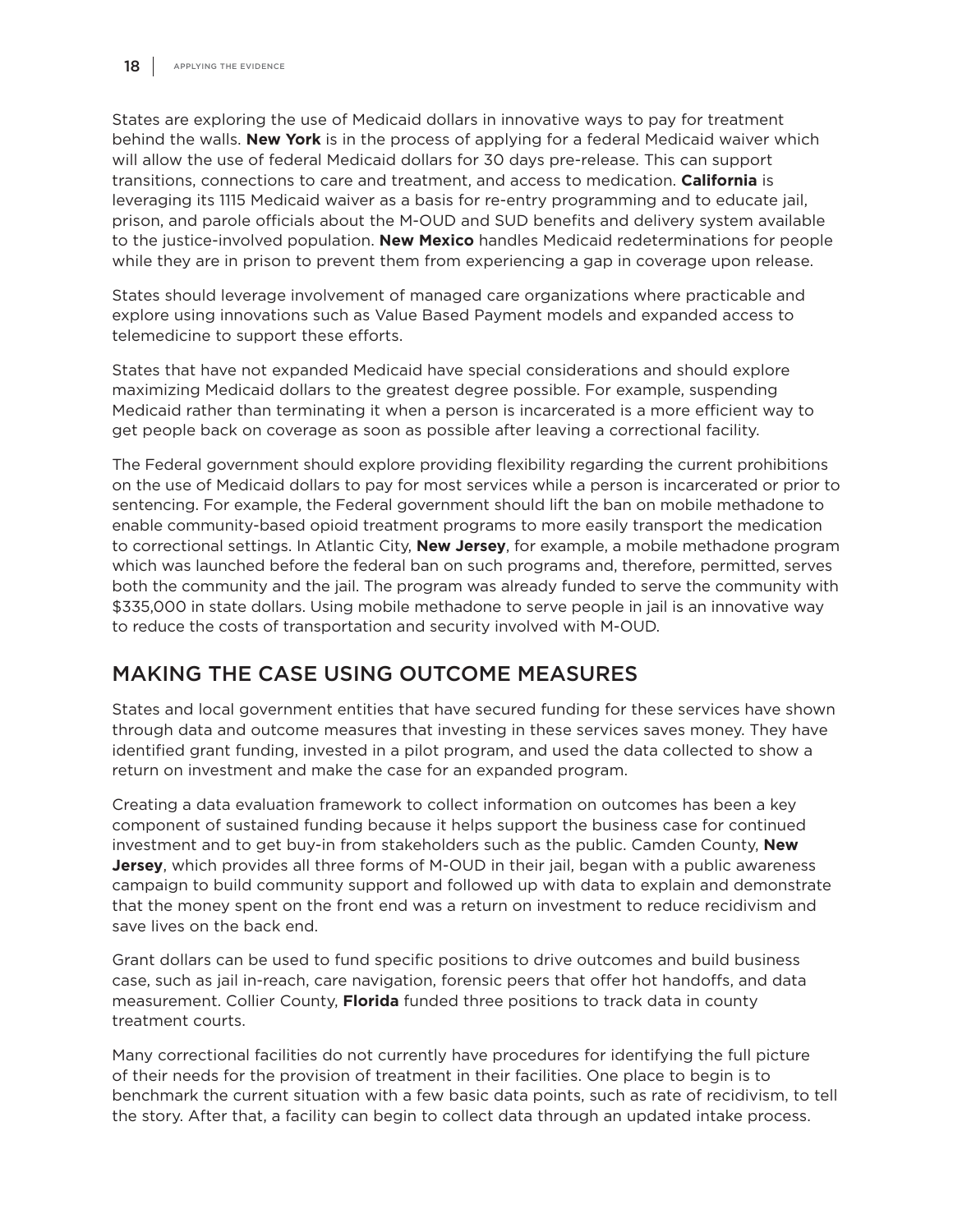The federal government and private foundations are also supporting data collection efforts. Through new federal legislation, NIDA has invested \$30 million to evaluate outcomes related to treatment for OUD in criminal justice settings, including the impact of access to medication. The project, called the Justice Community Opioid Innovation Network (JCOIN), supports data collection and outcome measures in a co-op of 10 studies.

In the 16-county project funded by the BJA and Arnold Ventures, Friends Research Institute will be coordinating data collection and outcome measures in order to support scaling programs nationally. Arnold Ventures is also supporting several rigorous studies on M-OUD in the correctional systems in **Maryland**, **North Carolina**, **New York**, **Rhode Island**, and **New Mexico**, and will release results in 2019 and 2020.

In addition to reporting outcomes on the effectiveness of their interventions, researchers, treatment providers, and corrections officials should also consider reporting outcomes on the unique challenges they faced and how they overcame them to serve as a guide for subsequent corrections-treatment partnerships.70

"Although research, treatment, and corrections agencies personnel may have different priorities and agenda, they can agree that heroin addiction and its adverse consequences are serious problems that can be reduced with careful planning and collaboration."71

# **PUTTING POLICY INTO PRACTICE**

**METHADONE AND BUPRENORPHINE** are highly regulated medications, with federal approval required to provide either to treat addiction.

# MODELS FOR MEDICATION DELIVERY

Methadone must be dispensed by a federally approved Opioid Treatment Program (OTP).

A correctional facility can apply to become an OTP. Riker's Island in **New York City**, for example, has had an on-site OTP since 1987 where participants receive methadone and buprenorphine while incarcerated with connections to care upon return to the community. In Maricopa County, **Arizona72**, four OTPs on site at county jails offer continuity methadone treatment for patients who were already enrolled in a methadone program in the community, prior to arrest. The jail in Cook County, **Illinois**, provides all three forms of M-OUD at an on-site OTP, as does **Rhode Island** and the **Connecticut** Department of Corrections.

A correctional facility can also partner with an OTP in the community to provide methadone. Community Medical Services, a community-based OTP providing services in 20 states, has partnerships with jails and prisons in 17 correctional facilities across the country to support M-OUD and services to incarcerated persons with OUD.73 In Southern **Arizona**, for example, Community Medical Services (CMS) transports methadone to two re-entry facilities. The medication is held in P.O. Box-style lock boxes on site. Persons incarcerated at the facility who are prescribed methadone access the lock boxes daily under the supervision of correctional officers. Medication adjustments are done via telehealth weekly. In Atlantic City, **New Jersey**, a mobile methadone van brings the medication and services to the jail.

To treat OUD with buprenorphine, a prescriber must obtain a Drug Enforcement Administration (DEA) waiver called an "X Waiver". While Federal law now allows Advanced Practice Nurses<sup>74</sup> and Physician's Assistants to prescribe buprenorphine, practice laws in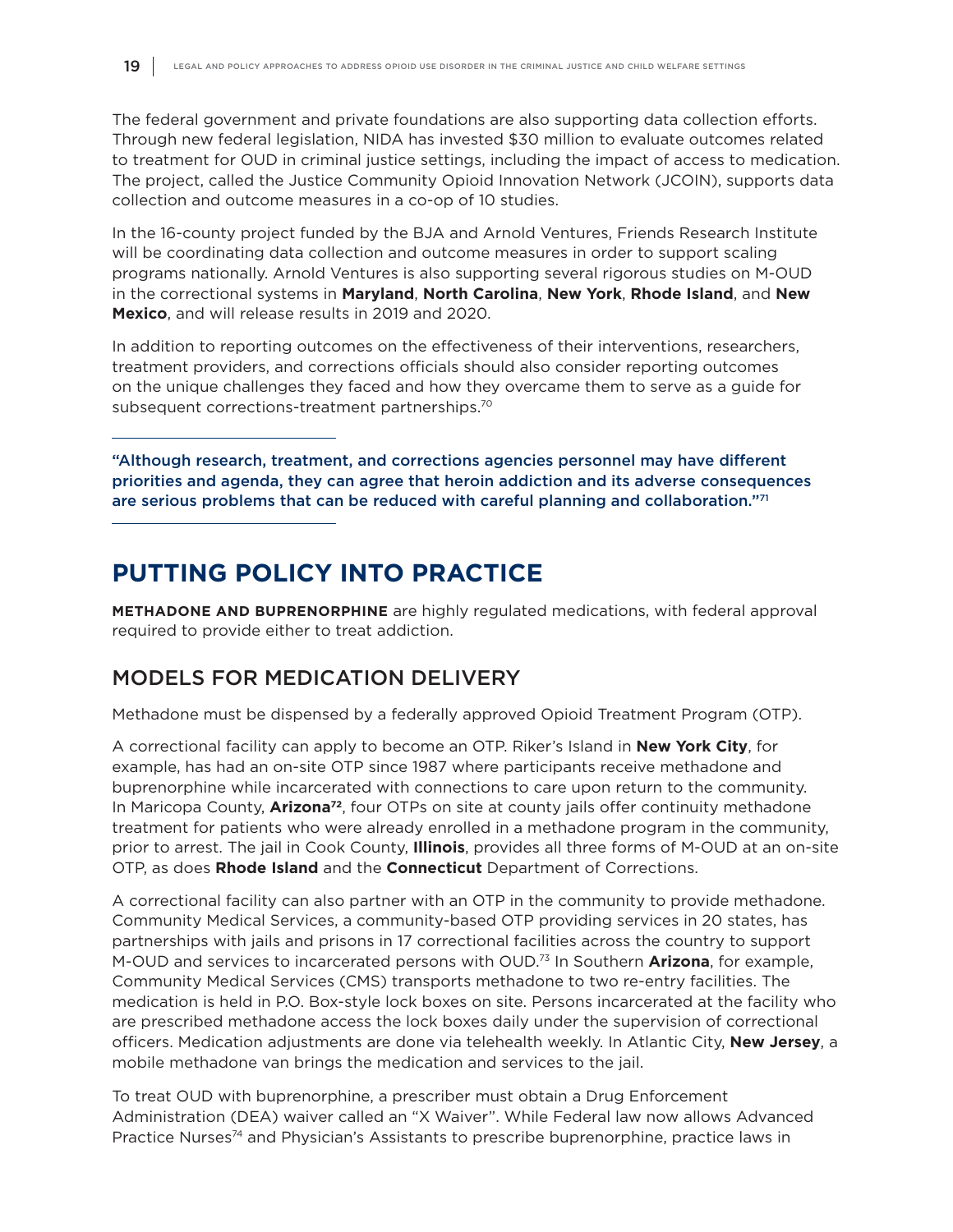several states prevent this. In 2019, states like **Louisiana75** and **Utah**76 revised their laws to expand the number of practitioners who can provide buprenorphine. The training course for obtaining an X Waiver is eight hours for physicians and 24 hours for other prescribers. In the first year, a prescriber can prescribe for 30 patients, and 100 patients in each year thereafter. If a physician is board certified in addiction medicine, they can prescribe for 275 patients. A "qualified treatment program" can prescribe for 100 patients right away and 275 after a year. Correctional settings can become a qualified treatment program. Buprenorphine can be prescribed by a wavered prescriber at the correctional facility or in collaboration with a prescriber in the community.

Any prescriber can administer naltrexone because it is not a controlled substance.

# **SUPPORT THROUGH EDUCATION, TRAINING, AND LEARNING COMMUNITIES**

**SUCCESSFUL PROGRAM IMPLEMENTATION** requires education, training, technical assistance, and support. A number of projects are utilizing an organized learning collaborative to promote clinical best practices and strategies for collaboration.

In June 2019, the National Governors Association and the American Correctional Association (ACA) hosted a number of multi-state workshops with funding from the federal Centers for Disease Control and Prevention (CDC) for state leaders from corrections, public health, Medicaid and reentry to discuss how to improve access to M-OUD services inside correctional settings, foster care, and reentry and to identify potential models for implementation.77 Representatives from **Indiana**, **Iowa**, **Kentucky**, **Louisiana**, **North Carolina**, **Ohio**, **Tennessee**, **Virginia** and **West Virginia** participated in the workshops and state officials from **Arizona**, **Colorado**, **Delaware**, **North Dakota**, **Pennsylvania**, **Rhode Island**, **Vermont** and **Washington** served as faculty experts.

Similarly, the 16-county initiative funded by the U.S. Department of Justice's Bureau of Justice Assistance and Arnold Ventures has convened the teams from each of the 16 counties to meeting in person and in an online community throughout the duration of the project.

In **California**, teams from 29 counties (covering 81% of the population) are working to expand access to medication in jails and drug courts and to assure that treatment is accessible upon release. The County Touchpoints project, launched in August 2019, provides training and technical assistance to leaders, managers, and line staff in key positions of interface with the justice-involved population in a Learning Collaborative model across the state. A key piece of this initiative is to identify leaders and get their commitment to support managers and line staff as well as to develop workbooks, issue briefs, and targeted training for each group of stakeholders.

As part of the initiative to introduce M-OUD in state prisons, **New Jersey** instituted an intensive three-day education program for correctional officers conducted by Rutgers University. The program included training on the science behind addiction, M-OUD, and stereotypes and myths.

Funding to support learning collaboratives, training and education, especially in the case of a legislative mandate, is critical for implementation.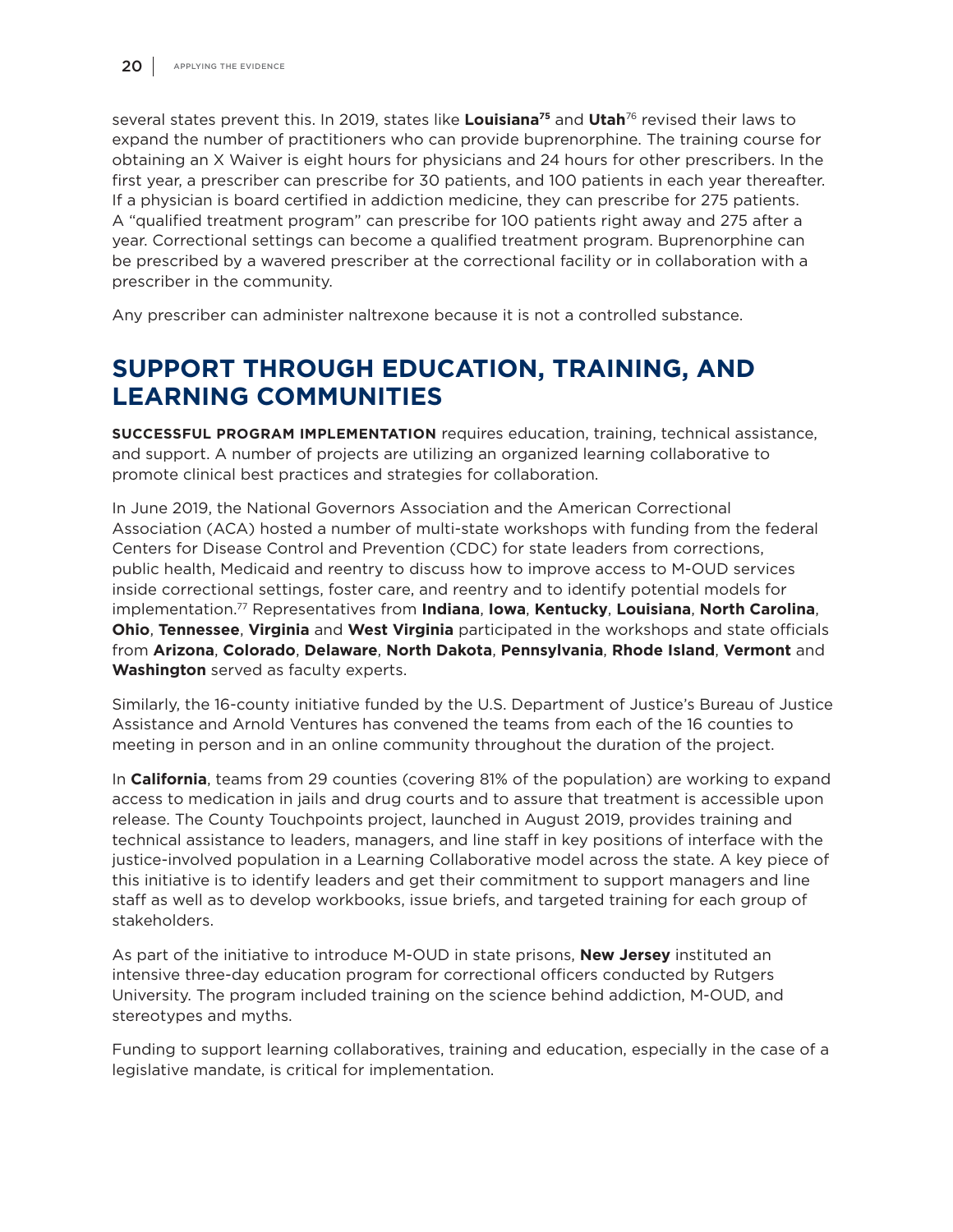# **INTERNATIONAL COMPARATIVE ANALYSIS**

**THE UNITED STATES MUST RESPOND POSITIVELY** to the overwhelming evidence supporting the use of M-OUD to combat overdose deaths both within jails and prisons and upon release back into the community. While some jurisdictions are making strides, much more is required across all of the United States to protect one of the most at-risk groups for opioid overdose. The federal government, states, counties, and nongovernmental organization or individuals with lived experience, have a number of tools—including litigation, legislative and statutory reform, and funding—that can be used to address this significant problem.

As this country moves forward with improving access to M-OUD in jails and prisons, it is useful to reflect on the successes and challenges experienced internationally. In Canada, for example, M-OUD has been available in certain prisons across the country since 1999, with initiation and continuation available in 43 federal prisons.<sup>80</sup> Provincial and territorial prisons do not, however, consistently provide M-OUD and advocates continue to push for improvements in the provision of medication to people with OUD incarcerated across Canada.

On the other side of the Atlantic, most European countries provide M-OUD and related services to people who have been sentenced as well as those in pre-trial detention.<sup>81</sup> However, even in countries that provide M-OUD in prisons, there remain certain limitations. In countries

While lessons can be learned from every model, there remains work to be done to address the risk of opioid overdose faced by people all around the world.

like Bulgaria, Croatia, and Romania, only people who have been sentenced have access to these services. Other countries such as Netherlands, Latvia, and the Czech Republic only provide medication access to individuals that began treatment prior to incarceration.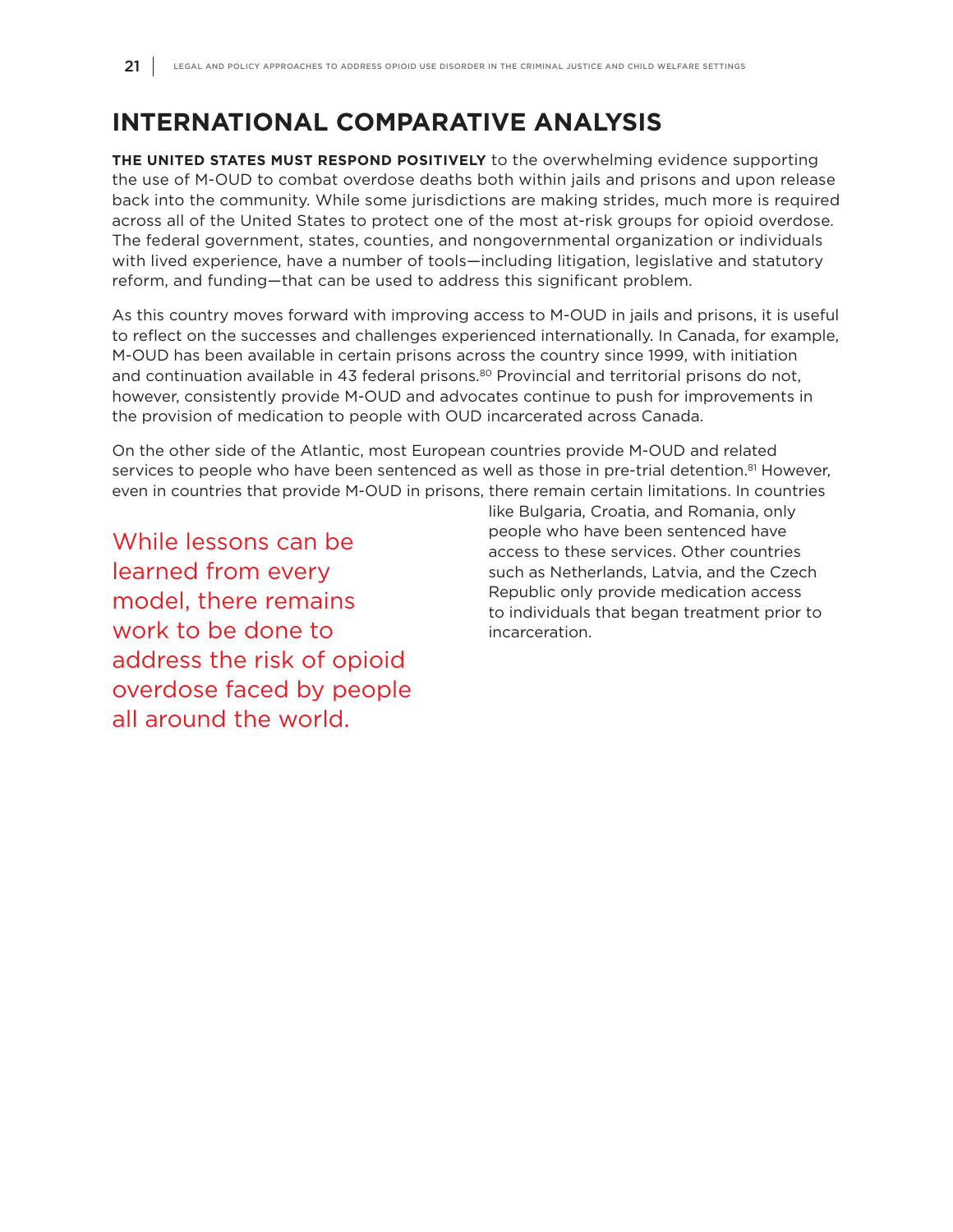# SECTION TWO BEST PRACTICES: ENSURING ACCESS TO MEDICATION FOR OPIOID USE DISORDER IN TREATMENT COURTS

Treatment courts, also known as drug courts, are specialized court docket programs for criminal defendants, juveniles, and parents with pending child welfare cases who have "alcohol and other drug dependency problems."82

Treatment courts grew out of an attempt to mitigate the effects of rigorous prosecutions and sentencing policies that are very expensive and largely ineffective in reversing the cycle of drug use and crime.<sup>83</sup> In developing these courts, it was recognized that the prison system is especially costly and inefficient to solve substance use challenges in the United States.<sup>84</sup> Treatment courts bring together judges, prosecutors, defense attorneys, treatment providers, and court staff in a collaborative effort to address defendants' substance use disorders (SUD). There are now over 3,000 treatment courts nationwide.

In 2012, nearly half of treatment courts did not use or permit medications in their programs.<sup>85</sup>

In the wake of a nationwide explosion of opioid overdose deaths and evidence that people with opioid use disorder (OUD) experience significantly better outcomes when receiving "medications for opioid use disorder" (M-OUD), including methadone, buprenorphine, and

" If adequate treatment is available, candidates are not disqualified from participation in the Drug Court because of cooccurring mental health or medical conditions or because they have been legally prescribed psychotropic or addiction medication."

naltrexone, the federal government and trade organizations such as the National Association of Drug Court Professionals (NADCP) have worked to promote and incentivize access to M-OUD in treatment courts. Federal funding for treatment courts through the Bureau of Justice Assistance and SAMHSA require courts to permit M-OUD. In 2010, NADCP issued a unanimous resolution directing treatment courts to "learn the facts" about M-OUD and obtain expert consultation from trained addiction psychiatrists or addiction physicians.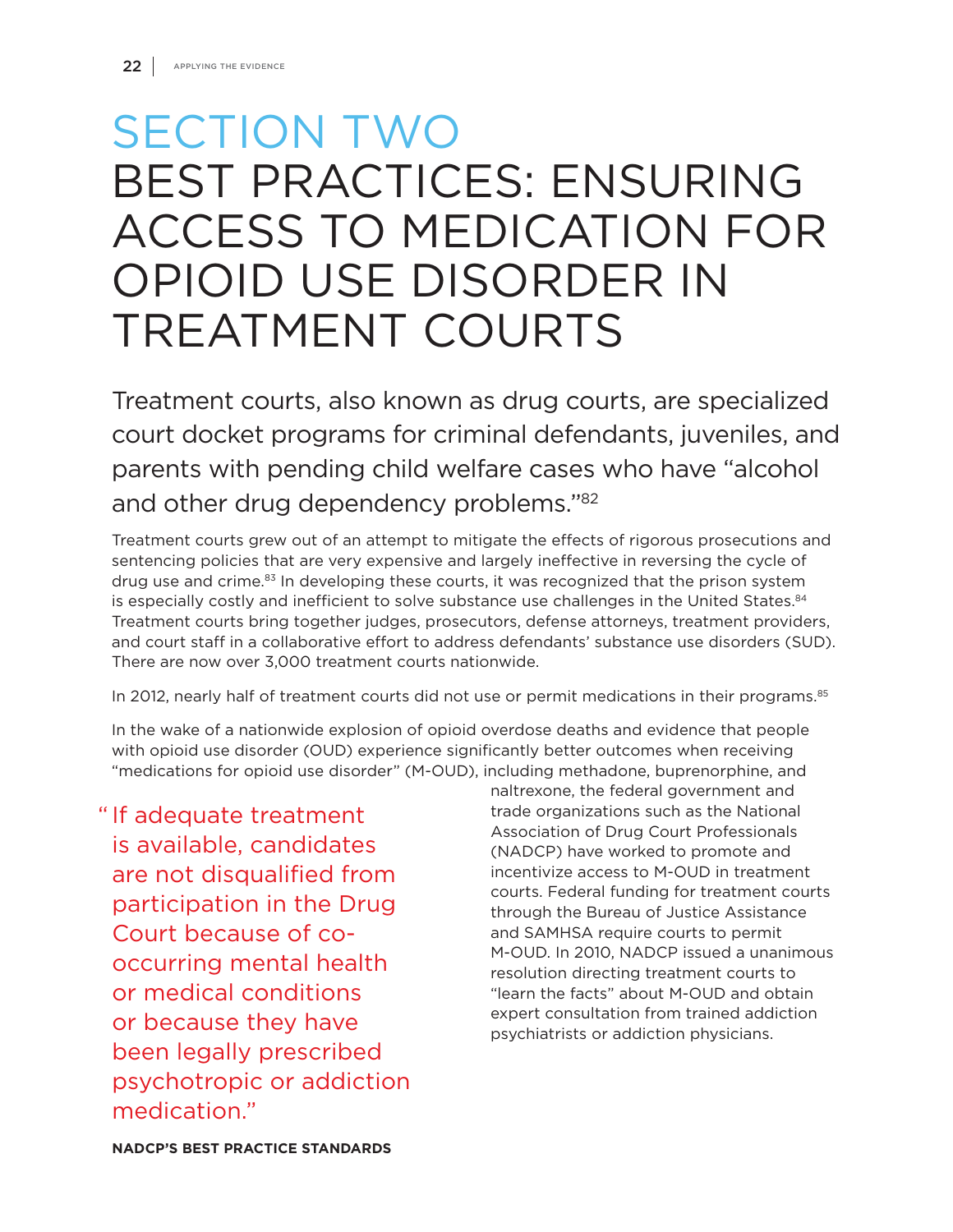There has also been judicial leadership on these issues. Chief Judge Janet DiFiore of the New York Supreme Court is championing an expansion of Opioid Intervention Courts (OICs) across the state. OICs prioritize treatment over criminal prosecution by ensuring that defendants are connected to M-OUD within 24 hours of arrest, followed up by 90 days of intensive daily court monitoring.86 Nationally, the judiciary is recognizing that addiction can impact people involved in all areas of the court system, not just for the small percentage of people diverted to treatment courts. The National Judicial Opioid Task Force, in collaboration with the National Association of State Courts, developed guidelines and recommendations on how the judiciary can positively impact the opioid crisis in courts at every level, with access to M-OUD as a central focus.87

As a result of these efforts, treatment courts and states are incorporating M-OUD as a necessary tool for the treatment of people with OUD participating in treatment court programs. Twenty out of 25 states (80%) responding to a national survey indicated that they adopted the NADCP Best Practice Standards, which promote M-OUD, for purposes of credentialing, funding, or training new and existing treatment courts in their jurisdictions. A number of states have codified NADCP's standards and competencies directly into law and/or policy.

Despite this progress, significant challenges remain with implementing best practices in treatment courts:

#### **1. Stigma and misunderstanding of M-OUD remain in many systems**

 In some jurisdictions, an individual judge or member of the treatment court team may favor one form of treatment over another, which may not be the best clinical approach for an individual drug court participant. Clinical decision making may be done by a court, probation officer, or other member of a treatment team, rather than a clinician. In other jurisdictions, there may be a lack of support for evidence-based treatment or medication from government partners. For example, a court may permit M-OUD, but the probation department or jail in the area might not. In other cases, training and education about the science of addiction and best practices simply may not be a priority; as a result, untrained staff make decisions based on limited understanding.

#### **2. Racial, ethnic, and gender disparities exist in many treatment courts, reflecting and exacerbating systemic injustices.88**

 To address this, American University and the Bureau of Justice Assistance developed the Racial and Ethnic Disparities (RED) Program Assessment Tool to help treatment court professionals identify and examine areas where racial and ethnic disparities may exist in their court programs.89

#### **3. Access to treatment and medication, particularly in rural areas, remains a central concern.**

In many areas throughout the country, there are no opioid treatment programs to dispense methadone and few prescribers authorized to prescribe buprenorphine: almost 50% of counties lack a publicly available M-OUD provider; for rural counties, over 70% do not have a publicly available provider.<sup>90</sup>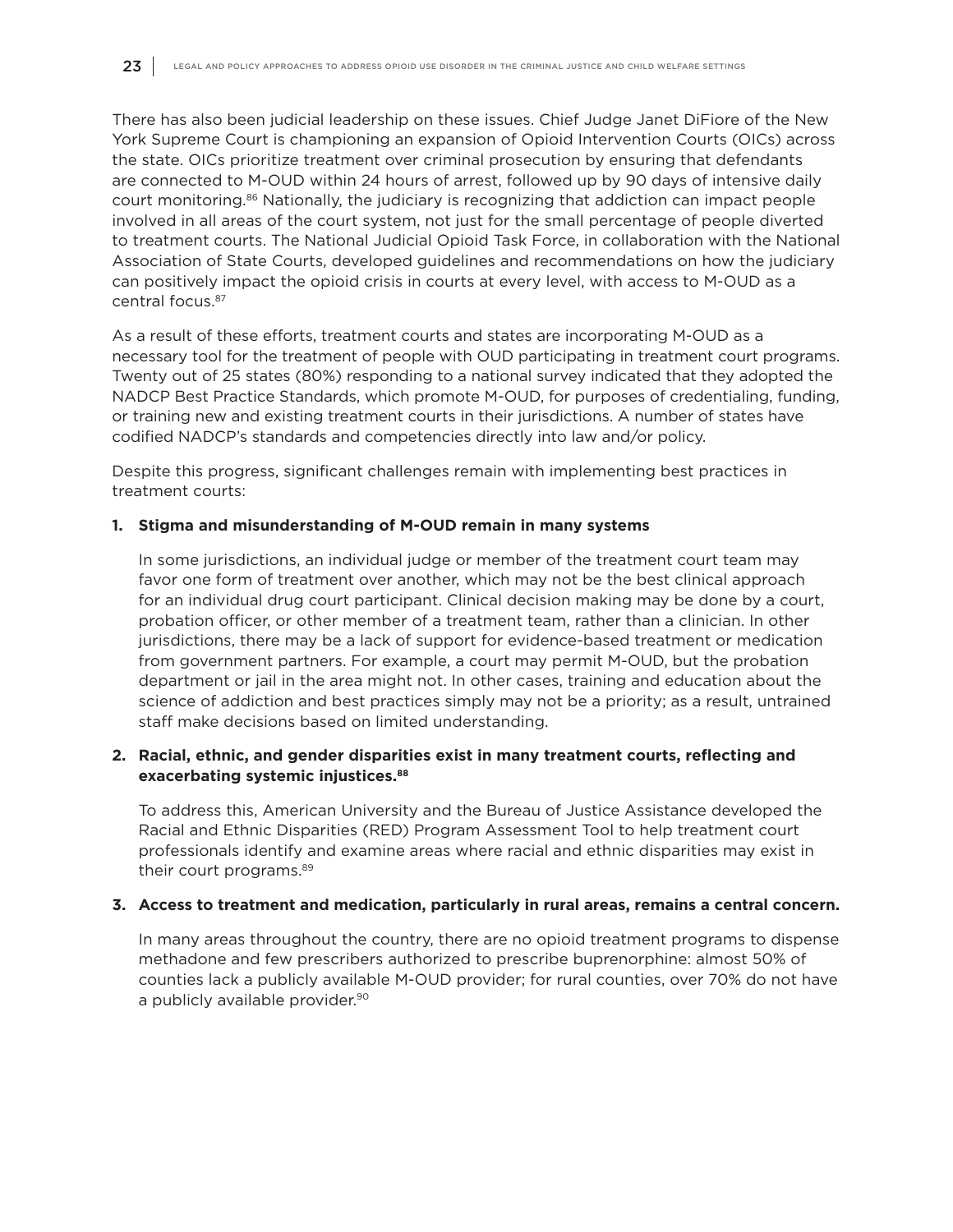# **KEY PRINCIPLES TO ADVANCE ACCESS TO MEDICATION FOR OPIOID USE DISORDER IN TREATMENT COURTS**

Courts, communities, and states can increase access to M-OUD by incorporating the following principles into law and/or policy:

### REQUIRE COURTS TO PROVIDE AFFIRMATIVE ACCESS TO M-OUD

Courts should facilitate access to all three FDA-approved medications and help participants connect to access where available. Courts should ensure equal access for people with mental health conditions in policy and practice. Clinical standards should drive decisions and policy, not individual philosophical beliefs or ease of administration.

This legislation should apply to all courts, including treatment/problem-solving courts, and should be supported by state and local funding. A court should not impose limitations on medication prescribed to the defendant by a health care provider for mental health or related conditions. The treatment court program should be required to maintain a network of SUD treatment programs representing a continuum of graduated substance use treatment options commensurate with the needs of defendants, including programs that offer M-OUD. No guilty plea should be required when: (a) the people and the court consent to the entry of such an order without a plea of guilty; or (b) based on a finding of exceptional circumstances, the court determines that a plea of guilty shall not be required. Exceptional circumstances exist when, regardless of the ultimate disposition of the case, the entry of a plea of guilty is likely to result in severe collateral consequences.

#### **MODEL LANGUAGE FOR LEGISLATION:**

" A court, including drug court, treatment court, family court and problem-solving court, may not prohibit a defendant from participating in and receiving FDA-approved medication to treat his or her addiction, including for alcohol use disorder and opioid use disorder, under the care of a clinician licensed in this State to prescribe such medication. Drug court participants may not be required to refrain from using medication assisted treatment as a term or condition of successful completion of the drug court program."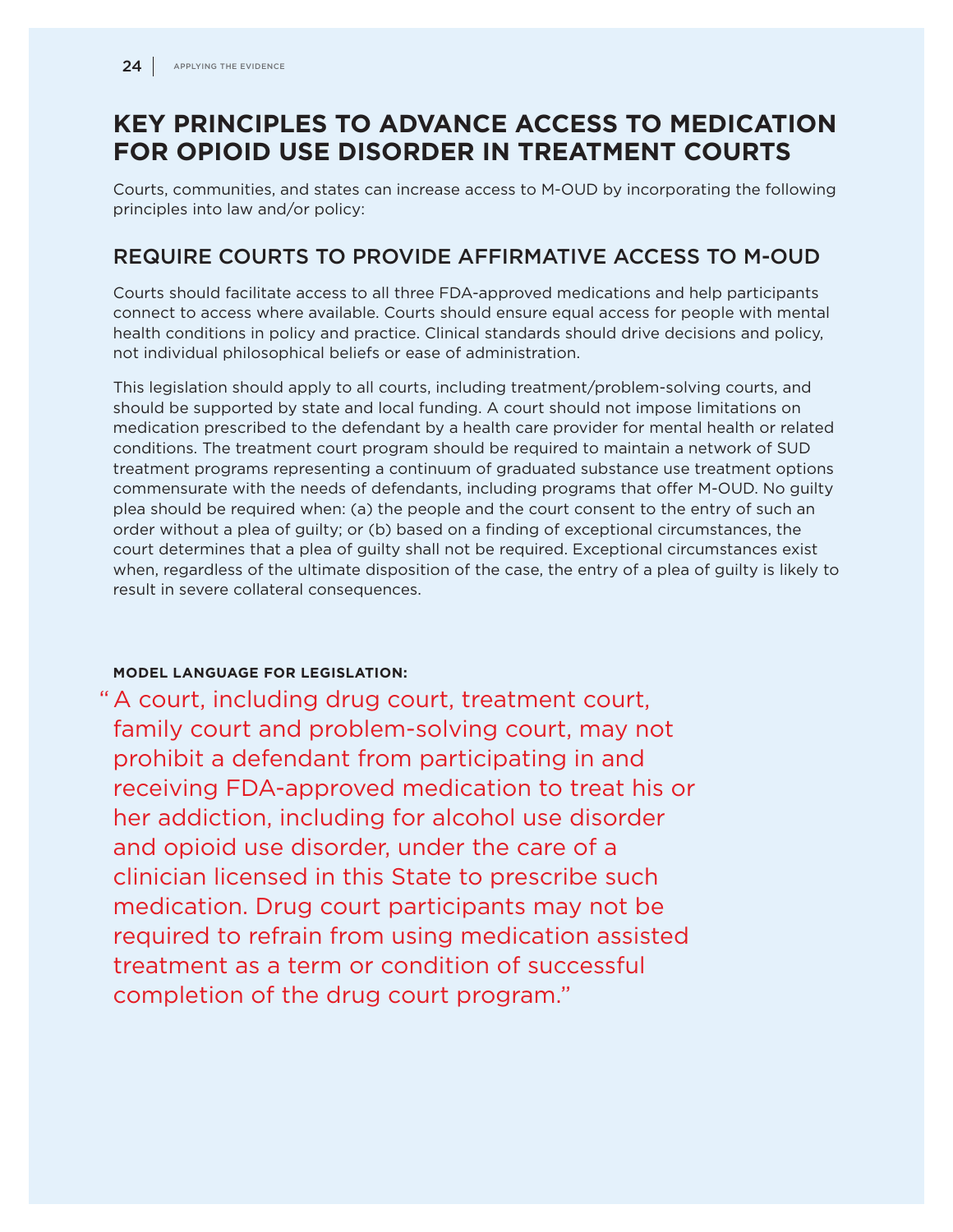# PROGRAMS SHOULD NOT PRECLUDE PARTICIPATION FOR PEOPLE CONVICTED OR ACCUSED OF A FELONY

The primary eligibility criteria for treatment court should be the defendant's clinical needs rather than the crime charged.

#### TRAUMA-INFORMED APPROACH SHOULD GOVERN

The approach must be solution-focused and trauma informed. Jail time should not be used as a sanction, particularly if a jail does not offer M-OUD.

Courts should adopt an affirmative obligation to help people access M-OUD where available. Courts should be cognizant of their use of language in materials and promote nonstigmatizing language. Drug court handbooks and court participation agreements around the country vary widely in their description of addiction and SUD and some do not reflect best practices for treatment. For example, one handbook explicitly states that courts will not pay for M-OUD even though no insurance covers the cost of medication in that state. Other handbooks prohibit all pain medications, benzodiazepines, and/or certain psychiatric medications as well as medications that interfere with drug testing.

Policies, materials, and language should problem-solve and affirmatively assist people to connect with evidence-based treatment and medication, including through the use of court's budgets, rather than perpetuating stigmatizing attitudes about the use of M-OUD. Courts with a blanket policy barring entire categories of medication risk litigation. Clinical decisions are best left to clinicians.

# A CENTRAL BODY IN EACH STATE SHOULD CERTIFY TREATMENT COURTS ACCORDING TO EVIDENCE-BASED STANDARDS.

The central body should have authority to certify treatment courts and a variety of tools to advance and incentivize the adoption of evidence-based practices, including funding.

# TREATMENT COURTS ARE ONE TOOL IN A HOLISTIC SYSTEM OF DIVERSION AND DEFLECTION.

Treatment courts are one tool for assisting justice-involved people with a SUD. Communities should invest in a range of interventions that support access to addiction treatment and harm reduction services over incarceration. The selection criteria for treatment courts participants should be re-examined so individuals selected for treatment courts are only those who are most in need of a more intensive supervision process driven by clinical best practices, while others are diverted out of the criminal justice system entirely wherever possible.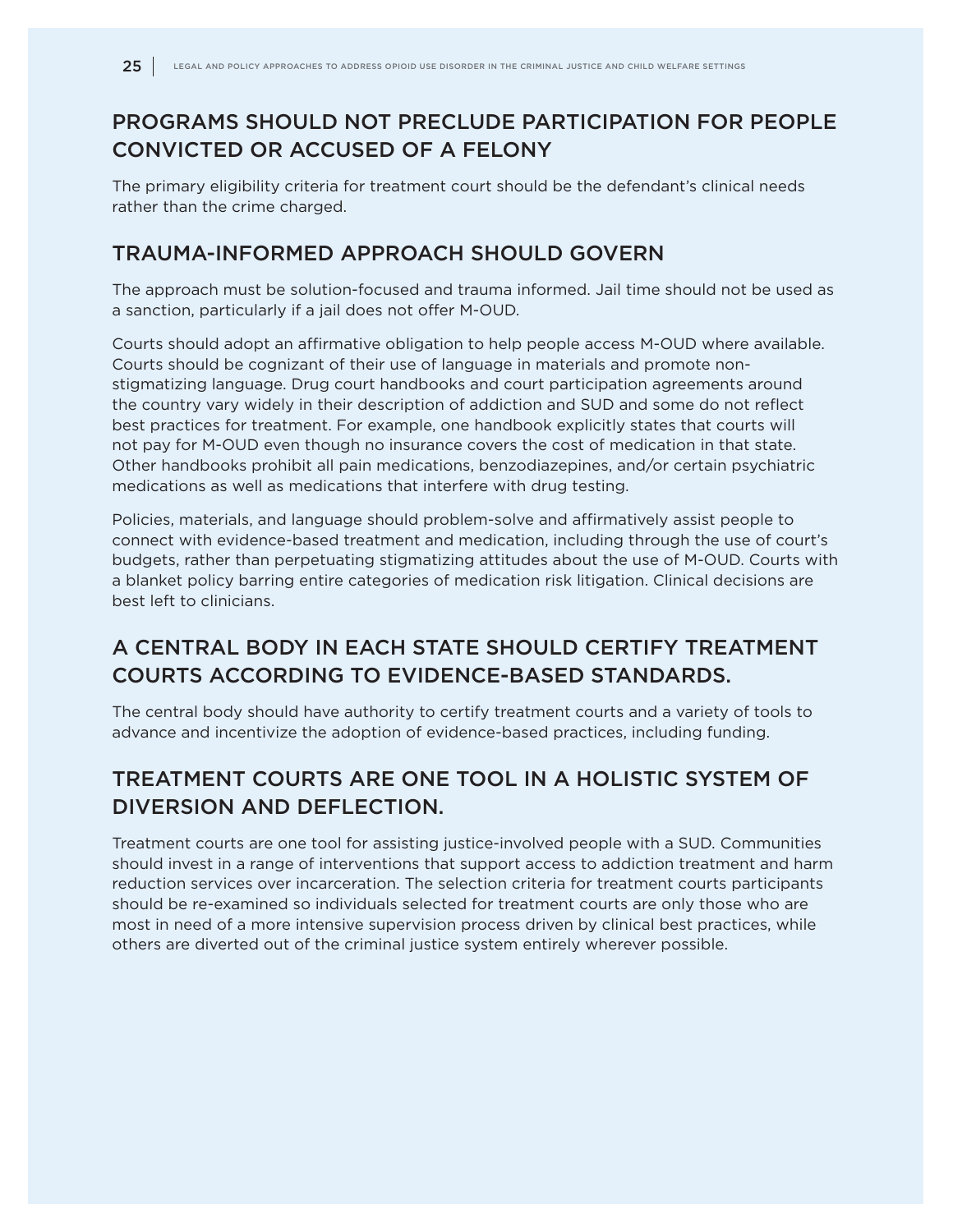#### **FIGURE 1: Treatment Courts Distance to M-OUD Providers (km)**

Drug Courts: Distance to M-OUD providers (km): ■ ≤14.6 ■ 14.7-41.3 ■ 41.4-81.7 ■ 81.8-190.7 ■ 190.8+



#### **FIGURE 2: Number of M-OUD Providers by County**

Number of M-OUD Providers by County:  $\Box$  0  $\Box$  1  $\Box$  2  $\Box$  3-4  $\Box$  5-9  $\Box$  10+  $\Box$  + Drug Courts



Maps developed for this Report by American Institutes for Research (AIR).

SOURCES: Esri, HERE, Garmin, FAO, NOAA, USGS, © OpenStreet Map contributors and the GIS User Community. Data Source: http:// findtreatment.samhsa.gov and National Association of Drug Court Professionals.

**Figure 1** illustrates the distance between treatment courts and M-OUD providers across the country. **Figure 2** maps out the number of M-OUD providers by county in relation to the location of treatment courts.

These maps provide relevant data: (1) there are many parts of the country with little or no M-OUD and many areas without treatment courts, (2) the distances between treatment courts and M-OUD providers are generally greatest in central United States, and (3) even where the distances are not as great, they are often significant enough to hinder access to opioid treatment programs for those going through treatment courts.

As communities explore solutions to addiction and overdose, strategic and targeted approaches to increasing access to treatment and medication are key.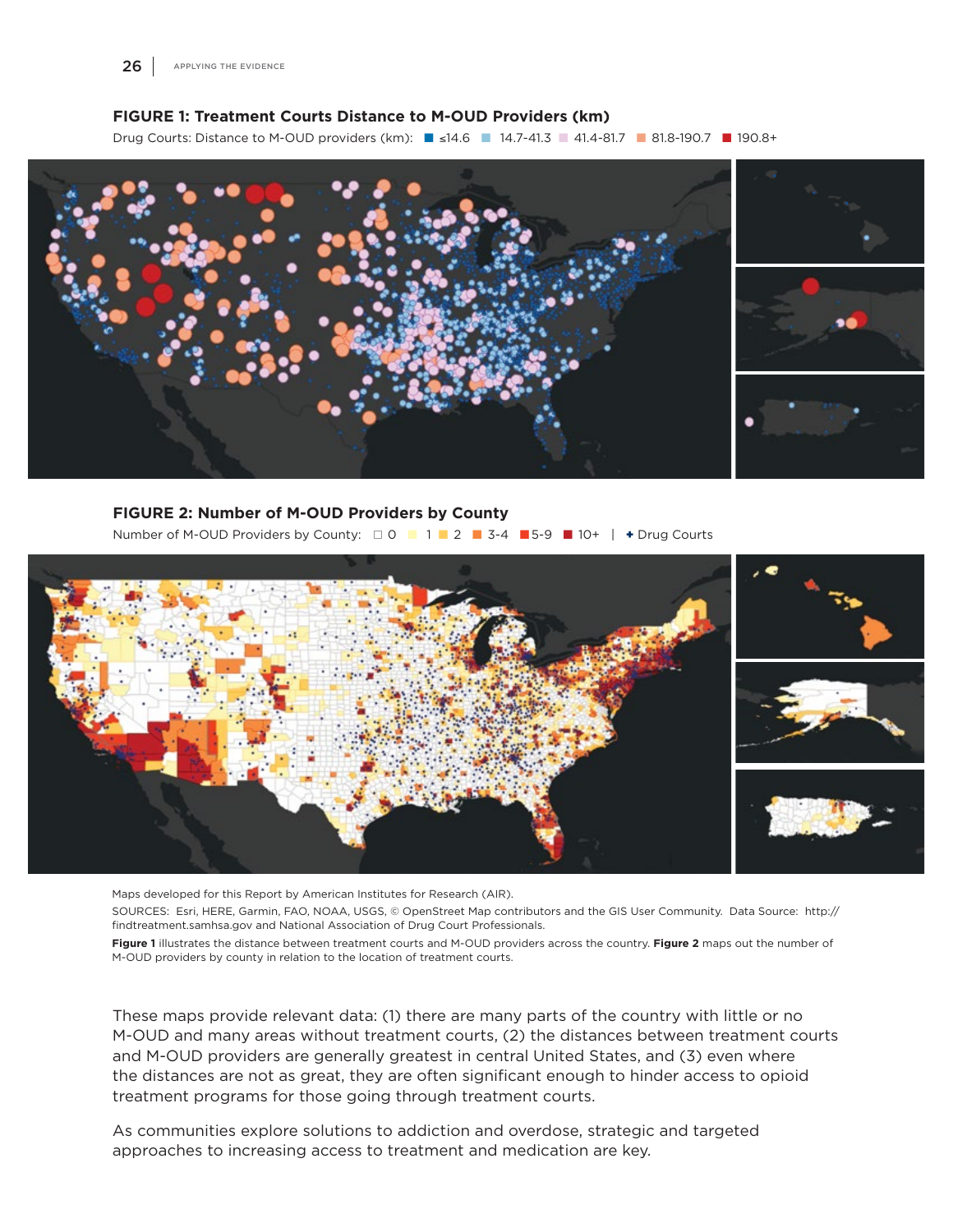# **STRATEGIES TO ADVANCE ACCESS TO MEDICATION FOR OUD IN TREATMENT COURTS**

**A COMBINATION OF TOOLS CAN BE APPLIED** to advance access to M-OUD in treatment courts. Depending on the unique conditions in each jurisdiction, these tools can include legislative mandates, litigation, funding that incentivizes M-OUD, technical assistance and education for courts, treatment court certification, advocacy, and leadership from the judiciary and other change makers.

# LEGISLATION

Although most state legislation authorizing treatment courts does not address access to M-OUD, a number of states—**Illinois**, **Missouri**, **New Jersey**, **New York**, and **Washington**—have statutes affirmatively prohibiting courts from requiring a defendant to refrain from using M-OUD as a condition of a participation in, or completion of, a treatment court program.

- **Illinois**: Specifies that a court may not prohibit a defendant from participating in and receiving M-OUD and prohibits a court from requiring a defendant to refrain from using M-OUD as a condition of completion of a drug court program.<sup>91</sup>
- **Missouri**: Specifies that a family court, drug court, or veteran's court shall not prohibit a participant from participating in and receiving M-OUD; that a court participant shall not be required to refrain from using M-OUD as a term or condition of successful completion of the court program; and that a participant shall not be in violation of the terms or conditions of the court on the basis of participation in M-OUD under the care of a physician. $92$

" I think it's important for people to have M-OUD while they are in jail and in drug court because it helps people stay stable in an unstable situation. It's one tool they can use to help them along in their whole process to get them to a happier point in their life. I was on Suboxone while I was in jail and in drug court. It helped me especially when I was in jail because it was the first time I was in jail and I was going through withdrawals on top of it, and it helped make a terrible situation a little better, so I wasn't sick and in jail at the same time. In drug court it helped because it was an anchor for me. It was a tool I knew I had that I could utilize to get through the process and maintain my recovery while I went thorough drug court. Now, I am not on Suboxone any more, I got to the point where I am able to maintain my recovery with the help of my support system and coping skills, but if I didn't have access to it when I did I wouldn't have made it to this point."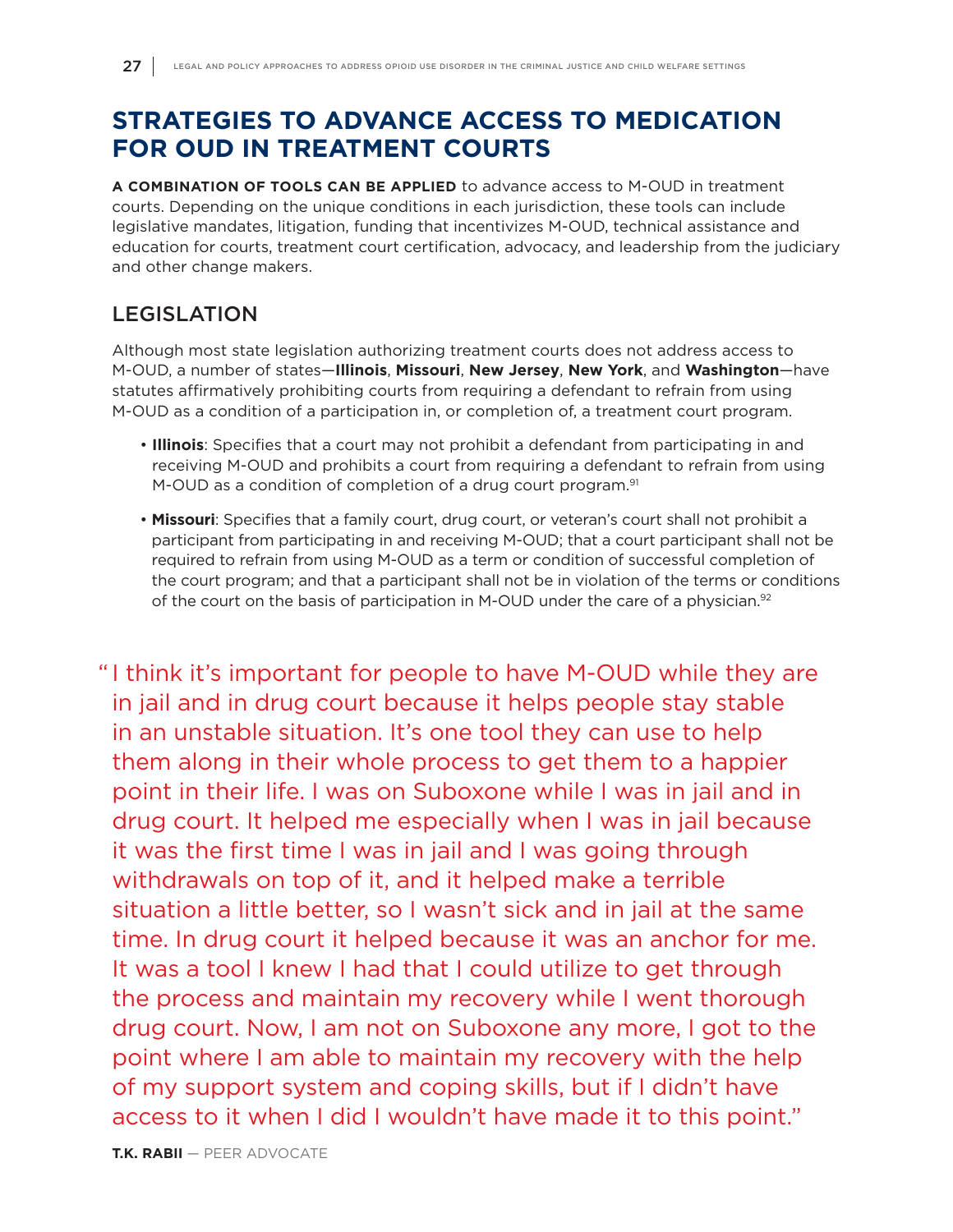- **New Jersey**: Permits successful completion of special probation drug court program notwithstanding the use of M-OUD.93
- **New York**: Prohibits removing a defendant from a judicial diversion program because of participation in prescribed drug treatment under the care of a licensed or certified physician.94
- **Washington**: Requires a person lawfully possessing or using lawfully prescribed medication for the treatment of opioid use disorder to be treated the same in judicial and administrative proceedings as a person lawfully possessing or using other lawfully prescribed medications.95

Other states have adopted legislation that authorizes pilots related to M-OUD access in treatment courts. A **California** law requires the corrections department to establish a threeyear pilot program to provide a medically-assisted SUD treatment model for the treatment of incarcerated persons.96 **Michigan** has an M-OUD reentry pilot program that connects people with opioid and alcohol addiction to services pre- and post-release from prison.<sup>97</sup>

While M-OUD is permitted in treatment courts guidelines and policy documents in most states, even those without an explicit statutory requirement, the application of those policies is at the discretion of individual courts. A study by the California Health Foundation, for example, found that only some courts in **California** are successfully including M-OUD as a treatment option for their clients, but that many courts have not yet done so.<sup>98</sup>

In some cases, M-OUD funding and policy is limited to, or specifically favors, naltrexone, rather than all three FDA-approved medications to treat OUD. **Florida**, for example, appropriated funds for naltrexone only to treat alcohol or opioid related addiction for individuals who are in court-ordered community-based treatment or involved in the criminal justice system.<sup>99</sup> In **Ohio**, a recent report found that while all forms of M-OUD are permitted, 89% of M-OUD utilized in drug court system is naltrexone. Ohio is also home to a specialty court called "Vivitrol Drug Court" which doubles as a naloxone clinic for individuals in recovery who need to come into court for probation check-ins or other routine visits.100 **Pennsylvania** law directs the Corrections Department to establish a "non-narcotic medication-assisted substance abuse treatment" grant program, referring to naltrexone, the only "non-narcotic of the three FDA-approved medications."101 **Tennessee** appropriated \$750,000 for an opioid addiction treatment pilot program to provide opioid relapse and/or alcohol addiction dependence treatment, including "non-narcotic medication-assisted treatment" to adults who are participating in, or eligible for participation in a drug court treatment program.102 **Virginia**

#### **CASE STUDY**

# **KENTUCKY**

**In 2013, Kentucky courts changed a policy that prohibited treatment court participants from utilizing M-OUD. This shift came on the heels of (1) a change in federal treatment court grant rules prohibit exclusion from treatment court for use of prescribed M-OUD to M-OUD; (2) a federal court case brought under the Americans** 

**with Disabilities Act against Kentucky to compel the courts to permit a Johnson County nurse with opioid use disorder to take prescribed medications to treat her addiction while under court supervision; and (3) a series of articles in the Huffington Post on the topic.103**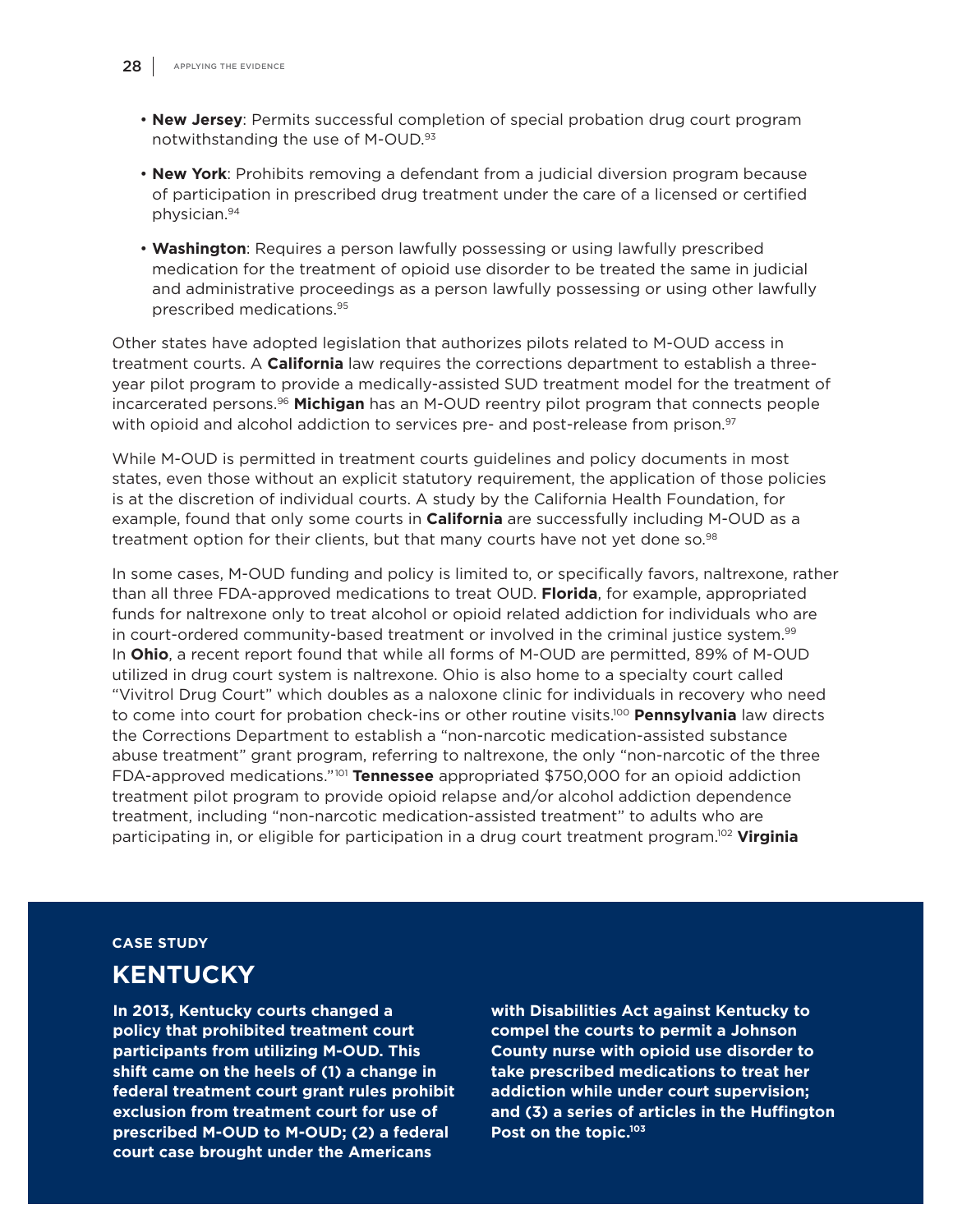appropriated funds to create drug court pilot programs in Norfolk and Henrico counties to test the effectiveness of "non-narcotic, non-addictive, long-acting, injectable prescription treatment" regimens.104 In **West Virginia's** addiction treatment pilot program, treatment providers connected with treatment court must provide access to "non-narcotic, long-acting antagonist therapy" included in the pilot program's medication-assisted treatment.105

Providing funding for naltrexone only is problematic because it results in legislative leadership or a court making a clinical decision that should be in the purview of a health care provider.

### FUNDING

In many states, funding is used to drive access to M-OUD in treatment courts. **Louisiana**, for example, used SAMHSA funds to support an M-OUD program in treatment courts.106 In **Michigan**, 19 courts were awarded grants to provide M-OUD for participants.107 **Missouri** appropriates funds for treatment programs focused on M-OUD and requires the Drug Courts Coordinating Commission to enter into agreements with the drug courts, Driving While Impaired (DWI) courts, veteran's courts and other treatment courts in order to fund M-OUD programs.108 **Ohio** appropriated \$5 million for a pilot program to provide addiction treatment, including M-OUD, to people with OUD, alcohol use disorder, or both, and allows the pilot program to use medication.109 **Wisconsin** appropriated funding for a "treatment alternatives and diversion" grant program and required funds be used for local diversion programs that allow participants to use medication.<sup>110</sup> New York used State Targeted Response (STR) funds to connect people in Buffalo's opioid treatment court with buprenorphine using a mobile van.

## **CERTIFICATION**

Some states have a centralized certification program for treatment courts, which can be used as a tool for requiring M-OUD. In **New Mexico**, for example, there are separate certification programs for adult drug courts and DWI courts, respectively.<sup>111</sup> These programs include indepth surveys in order to ensure that each New Mexico treatment court is operating efficiently and appropriately. **Indiana** has a similar system.112 **Utah** provides treatment courts with a certification checklist, including requirements such as proper disclosure of eligibility and exclusion practices, confirmation that the court employees do not apply subjective criteria or personal impressions to determine participants' suitability for the program, and fixed terms for the presiding judge.113 In **Ohio**, treatment courts are required to submit an application, undergo a site visit, and submit specific program materials as part of the certification process.<sup>114</sup> Similar treatment court certification systems operate by county, such as Mendocino County<sup>115</sup> in **California** and Reno County in **Kansas**. 116

# EDUCATION, TRAINING AND TECHNICAL ASSISTANCE

Education, training and technical assistance are key components to successful treatment courts. NADCP provides two volumes of best practices as guidance to treatment courts nationwide.117 Organizations such as the Center for Court Innovation also provide guidance and information to courts, including those that want to develop different models of specialized treatment courts, such as the Opioid Treatment Courts launched in **New York**. 118 Likewise, the National Drug Court Resource Center, a program funded by the federal government and administered by American University in Washington, D.C., equips treatment court practitioners with access to a myriad of drug court resources including recent evidence-based findings, training and technical assistance, publications, webinars, and listservs.<sup>119</sup>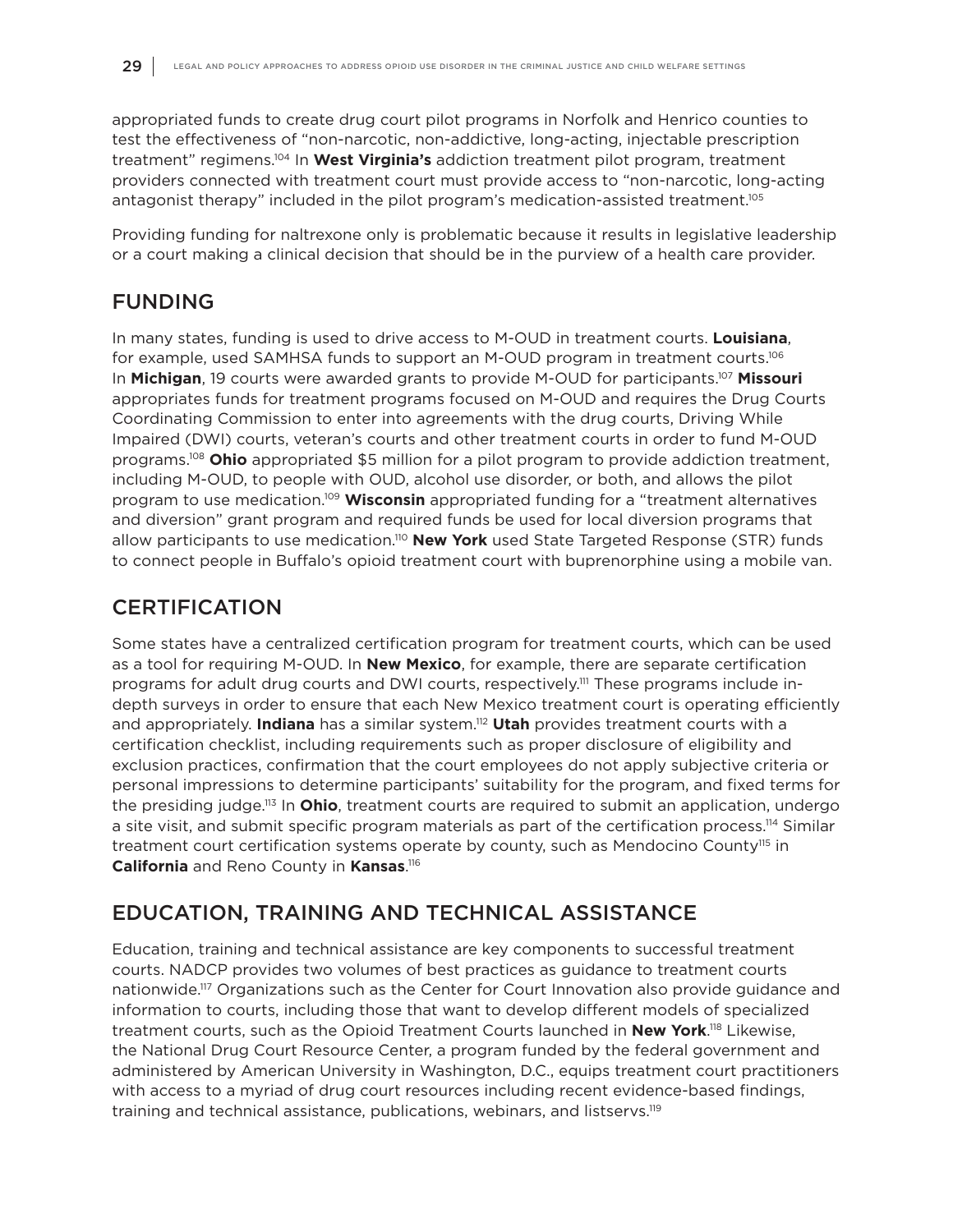# DEVELOPING NEW MODELS FOR TREATMENT COURT

New models for specialty courts that work with OUD treatment continue to emerge. For example, Buffalo, **New York** has an Opioid Intervention Court, a judicially supervised Triage Program where participants are linked with M-OUD and, if needed, mental health services within hours of their arrest.<sup>120</sup> SAMHSA has also produced recommendations for trauma-informed judicial practices, such as proper communication techniques, procedural improvements, and environmental changes.121 A **Wisconsin** court applies this model for adults and juveniles who have a history of trauma.<sup>122</sup> Other courts, such as Colorado's Recovery Court, use longer-term programming in order to divert individuals in from the carceral system and help them recovery from OUD and SUD.123

# SYSTEMS APPROACH TO DIVERSION AND DEFLECTION

Treatment courts are one model that serves as an alternative to incarceration, however, communities across the country are launching deflection programs, pre-arrest and preincarceration models, and programmatic initiatives that divert people out of the criminal justice system entirely.<sup>124</sup>

Promising models include:

- **Law Enforcement Assisted Diversion (LEAD):** Pre-booking diversion model developed with the community that allows law enforcement officers to re-direct people who would otherwise be charged with low-level offenses to community-based services instead of jail and prosecution.125 Technical assistance and guidance are available to support implementation of this model.<sup>126</sup>
- **Police Assisted Addiction Recovery Initiative (PAARI):** Provides support and resources to help law enforcement create non-arrest pathways to recovery.<sup>127</sup> The model may be different in each community, but will generally involve (1) self-referral for treatment by presenting at a local police station or asking law enforcement for help with no criminal repercussions, and (2) follow-up by police and/or community-based organization offering services following an overdose or other incident where law enforcement were called.
- **Stop, Triage, Educate, Engage, Rehabilitate (STEER) program:** Risk-need triage model that incorporates both prevention and intervention approaches by using a case manager who rides with the officers, goes to district stations, follows up with individuals referred to the program in the community, and meets and motivates the person to rapidly engage with and stay in treatment.<sup>128</sup> If eligible criminal charges are present, the charges can be held in abeyance if the individual voluntarily accepts a STEER intervention referral.
- **Staten Island HOPE:** Pre-arraignment diversion program designed to redirect low-level drug offenders to community-based health services instead of jail and prosecution.<sup>129</sup> The focus of the program is to reduce overdoses and to improve health outcomes by exposing those in need to treatment options and resources, including harm reduction services, naloxone training and distribution from a peer mentor. The program also aims to improve public safety by reducing criminal activity. Detention Diversion Advocacy Program in San Francisco, California and the Pretrial Services Agency for the District of Columbia operate in similar ways to dismiss defendant's cases and work with clients outside the correctional system. These models and others present opportunities to improve outcomes for individuals with OUD and move away from an approach that criminalizes, rather than treats, addiction.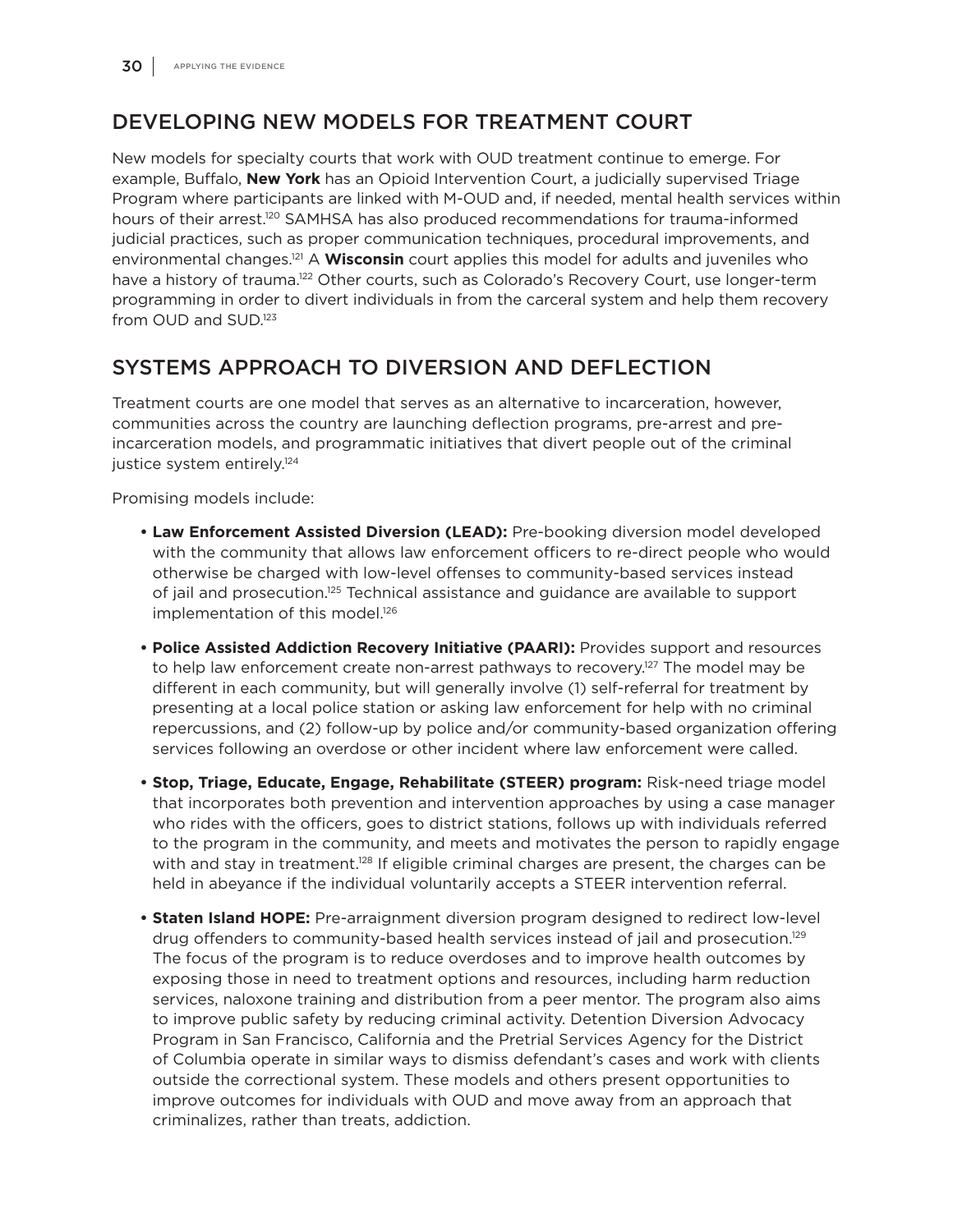# SECTION THREE ADDICTION AND CHILD WELFARE POLICY: HEALTHIER OUTCOMES FOR FAMILIES

As part of a comprehensive approach to addressing OUD and its collateral consequences, there is a need for evidencebased approaches to treatment in the context of the child welfare system. This includes trauma-informed approaches, including family-centered treatment, and access to the three FDA-approved "medications for opioid use disorder" (M-OUD): methadone, buprenorphine, and naltrexone.

The number of pregnant women with opioid use disorder (OUD) who presented to hospital labor/delivery departments quadrupled between 1999 and 2014.<sup>130</sup> Between 2012 and 2016, the number of children in foster care nationally rose 10%.131 Child welfare experts believe that parental substance use has been a driving cause of the increase in placements.<sup>132</sup> In the hardest-hit states, including Georgia, Minnesota, Indiana, and Montana, foster care populations rose by more than 50% between 2012 and 2016.133 As a result of this phenomenon, communities are implementing a range of responses. Removal of a child from their parent's home puts the child at risk for adverse outcomes, including substance use disorder.<sup>134</sup>

New program models focused on integrated services and supports show promising outcomes. For example, in the Sobriety Treatment and Recovery Team (START) model, researchers found that clients with a history of opioid use who received a year of M-OUD-based treatment increased the odds of retaining custody of their children by 120% compared with those who were not prescribed M-OUD. Mothers recovering from OUD are more likely to succeed in family reunification when comprehensive services that are matched to their individual, specific needs are provided and when recovery management and other social and family supports are integrated into the treatment plan.135

However, many barriers and challenges exist in the systems serving families. For mothers in recovery from addiction, finding support can be difficult, and caseworkers, courts, and other providers often misunderstand how treatment works and lack guidelines on how to incorporate it into child welfare practice.136 Despite the success of M-OUD as a treatment modality, parents enrolled in such programs often face serious limits on treatment availability.<sup>137</sup> This can be due to a misunderstanding of M-OUD and limited interaction between child welfare agencies and health care providers.<sup>138</sup> The silos between health care and family services impede treatment and cause unnecessary family separation.<sup>139</sup> Better coordination among all the systems serving families would increase the likelihood of a parent accessing evidence-based treatment and would also promote family reunification.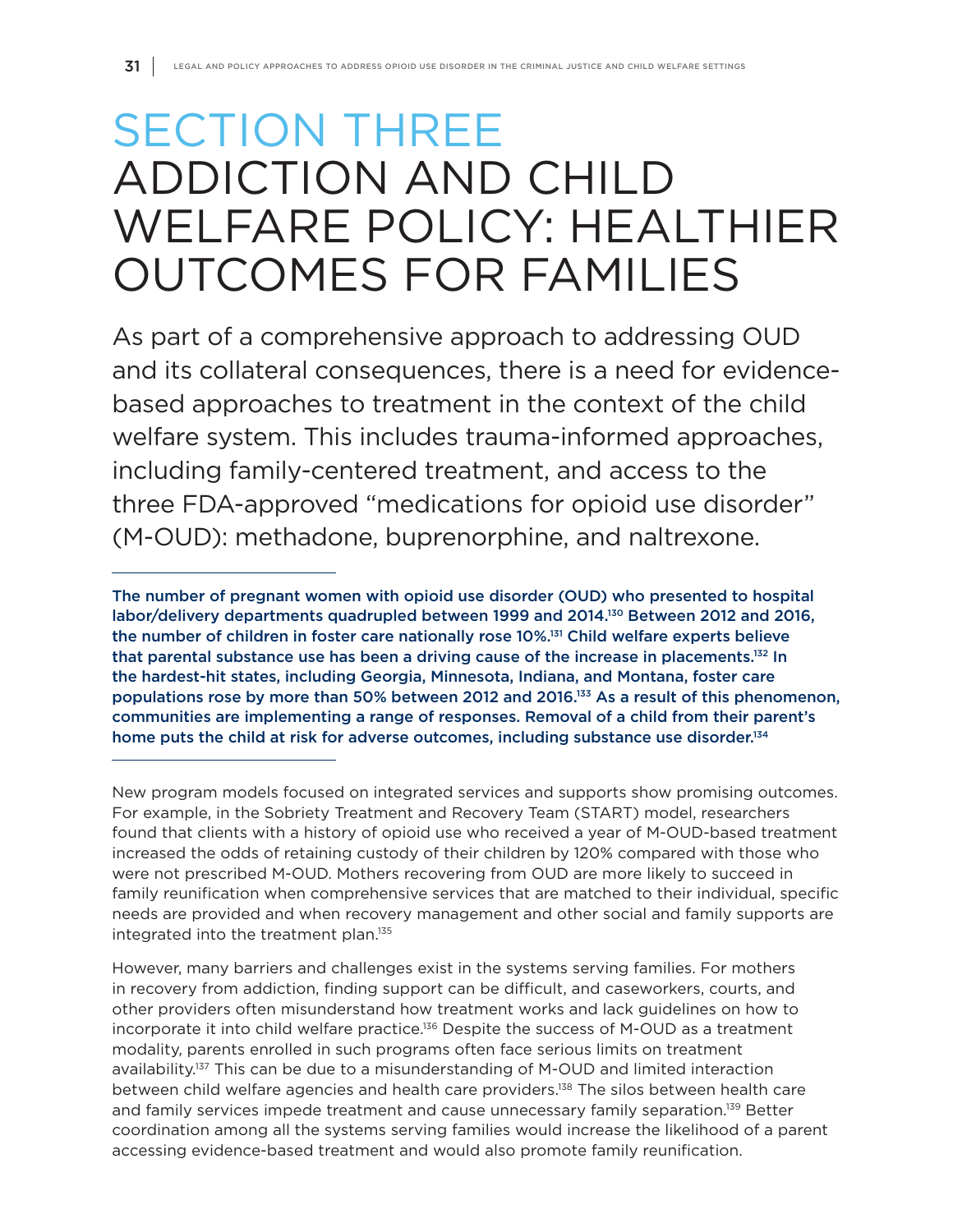Pregnant women and parents with OUD often face stigma and adverse consequences, even when seeking and receiving treatment. Pregnant women who use substances, especially women of color and women in lower socioeconomic brackets, are subject to increased surveillance and may face arrest, prosecution, conviction and/or child removal.<sup>140</sup> Some state legislatures have passed or introduced legislation that may exacerbate poor outcomes for families experiencing SUD. For example, **North Carolina** House Bill 918, introduced in 2019, would speed up the time to terminate parental rights to as little as nine months for children born with illicit drugs in their system and would diminish the role of the biological family when deciding permanent placement.141 In **Tennessee**, the legislature introduced a "Fetal Assault" bill in 2019 to authorize arrest and incarceration of women who use illicit drugs during pregnancy.142 A similar **Tennessee** law, passed in 2014 and sunset in 2016, was associated with an array of negative outcomes for mothers and babies: out of state births rose, and prenatal care decreased.143 Although the 2019 measures did not all pass, they demonstrate that there is a limited understanding of what states can do to effectively address this problem.

Recognized practices to support pregnant and postpartum women with OUD include: universal screening for substance use during pregnancy; provision of M-OUD and behavioral counseling during pregnancy and the postpartum period; anticipation and management of Neonatal Abstinence Syndrome (NAS) for infants prenatally exposed to substances; and multidisciplinary, long-term follow-up care for mothers and infants to improve outcomes."<sup>144</sup> Models that support collaboration and coordination among providers and systems serving families are key to achieving successful outcomes.

# **KEY PRINCIPLES AND STRATEGIES: COMMUNITIES MUST RE-IMAGINE THE SYSTEM SERVING FAMILIES**

The key to reform is a culture shift that moves from a crisis-driven system that prioritizes enforcement and compliance to an approach that uses a public health model and puts families at the center. Misaligned incentives, rigid and siloed systems, and missed opportunities all drive systemic barriers and poor outcomes for families. Policy and funding must be made with families in mind and as part of strategic planning, and should be trauma-informed.

# SYSTEMS MUST BE COORDINATED, FLEXIBLE AND TRAUMA-INFORMED WITH A FOCUS ON DIGNITY.

Systems that treat, rather than punish, addiction, begin with an understanding of addiction at every level. Systems must be nimble and adaptable, and they must give people in every service setting the opportunity to respond effectively.

Early identification is critical and can start to be accomplished through universal assessment and referral. In the child welfare context, however, generic screening and referral methods may have limited effectiveness because parents misreport for fear of losing benefits or custody. Trained professionals and peer support specialists are critical components to develop a more responsive system. In **Kentucky**, for example, trained professionals are embedded in social service offices to work full time with public assistance staff and child welfare workers to assess and refer individuals to high quality M-OUD. The assessment involves using motivational interviewing to engage people across a range of challenges, including legal issues, intimate partner violence, and housing. In **New Hampshire**, the First Step program "embeds licensed alcohol and drug counselors (LADCs) in select child welfare program district offices across the state [to] train [Department of Children, Youth, and Families] and juvenile justice staff on substance misuse issues and screening techniques, and provide consultation to help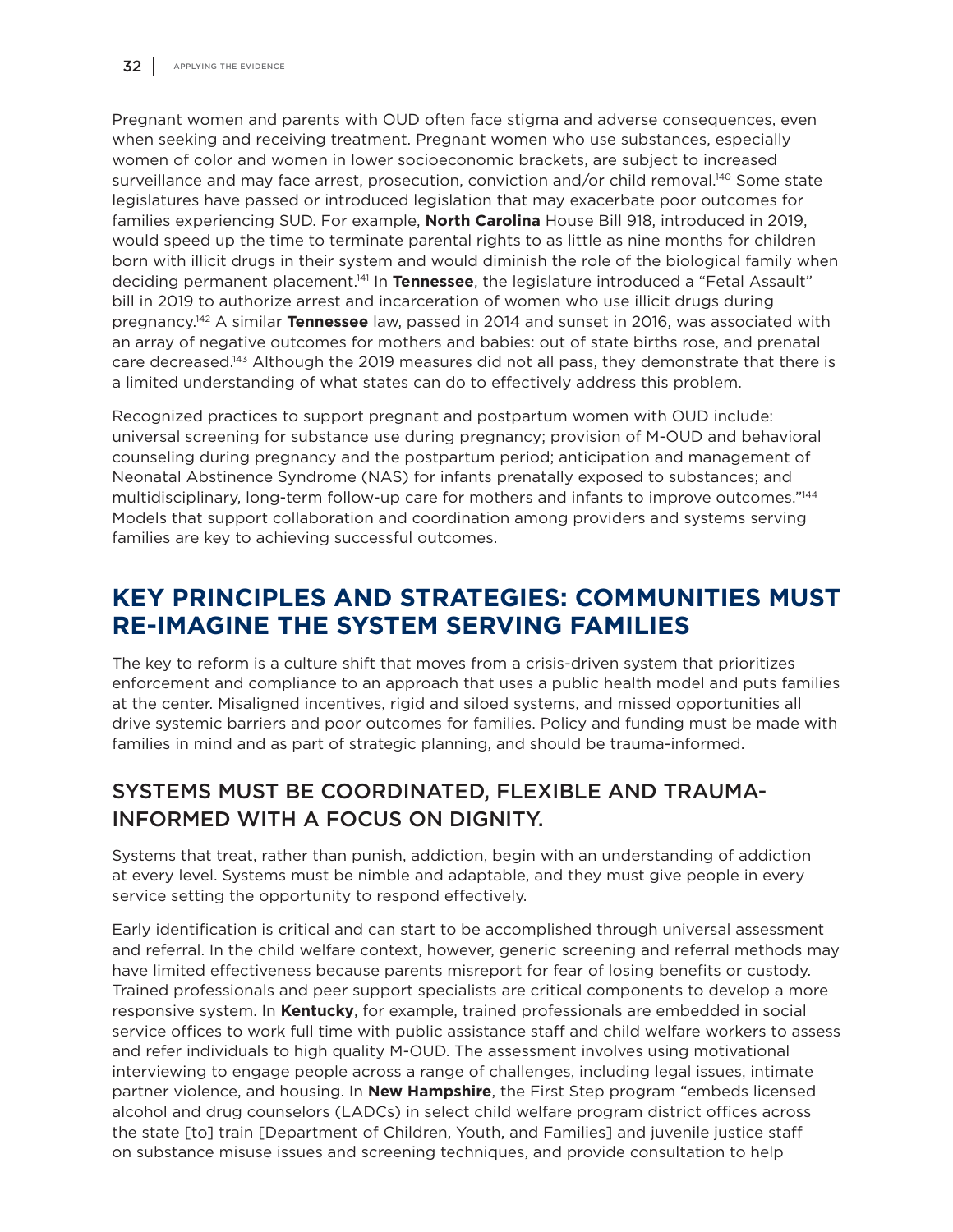staff better facilitate family access to SUD treatment and community-based services and supports."145

Access to treatment with medication, intensive case management, recovery coaching and other tools are elements of a successful system. Hope Homes Recovery Services in **Georgia**, for example, offers residences and treatment services specifically tailored to mothers of minor children and offers referral source collaboration, parent and family support, and life skills development.146 **Virginia**, **Kentucky**, and other states employ peer support specialists in longterm recovery from OUD who are trained to provide emotional support while helping parents navigate treatment, connect them with other community services and supports, and provide parenting education and training. **New Jersey** developed the Maternal Wraparound Program (M-WRAP), jointly funded by state child welfare and substance use treatment agencies, which provides intensive case management, home visits, and recovery coaching to pregnant and post-partum women with SUD.147

Barriers to services exist in many communities, particularly in rural areas. The Family First Prevention Services Act, passed in 2018, is a strong tool to foster and fund interagency collaboration, including among child welfare agencies, state agencies overseeing addiction treatment, the courts, the Medicaid program, and others.148 Systems should implement models that support collaboration and capacity building, such the Opioid Use Disorder, Maternal Outcomes, and Neonatal Abstinence Syndrome Initiative Learning Community (OMNI LC), a learning collaborative supported by the Centers for Disease Control (CDC) and the Association of State and Territorial Health Officials (ASTHO). OMNI LC supports multidisciplinary teams in 12 states<sup>149</sup> to develop strategies and action plans in targeted focus areas to address the needs of pregnant and postpartum women with OUD and infants prenatally exposed to substances, including: 1) access to and coordination of quality services; 2) provider awareness and training; 3) data, monitoring, and evaluation; 4) financing and coverage; and 5) ethical, legal, and social considerations.150

Working upstream to prevent and identify addiction and collateral consequences often requires a significant and sustained investment of fiscal and human resources up front but to avoids more costly consequences downstream.

#### CHILD WELFARE LAWS SHOULD NOT PENALIZE USE OF M-OUD.

State abuse and neglect laws cover a wide range of behavior which may harm or threaten the health of a child. Federal law requires a Plan of Safe Care (POSC) for any infant affected by neonatal abstinence syndrome (NAS), a condition that may present due to withdrawal from opioids at the time of birth.151 This can include legally prescribed substances and medications used for the treatment of OUD: methadone and buprenorphine. Some states require mandatory reporting of NAS to state officials,<sup>152</sup> and some require that all notifications of substance-affected infants are investigated, regardless of the circumstances.<sup>153</sup>

SAMHSA has issued guidance and technical assistance to states to implement a comprehensive approach to POSC development and highlights cross-systems efforts.154 **Delaware**, for example, requires that healthcare providers involved in the delivery or care of infants determined to be affected by substance exposure notify the child welfare division of such infants and requires a "coordinated, service-integrated response by various agencies in this state's health and child welfare systems to work together to ensure the safety and well-being of [identified] infants ... by developing, implementing, and monitoring a Plan of Safe Care."155 M-OUD providers lead the development and monitoring of prenatal POSC for pregnant women in treatment. **New York** developed a POSC template and flowchart to determine which newborns are appropriate for a report to the statewide central registry for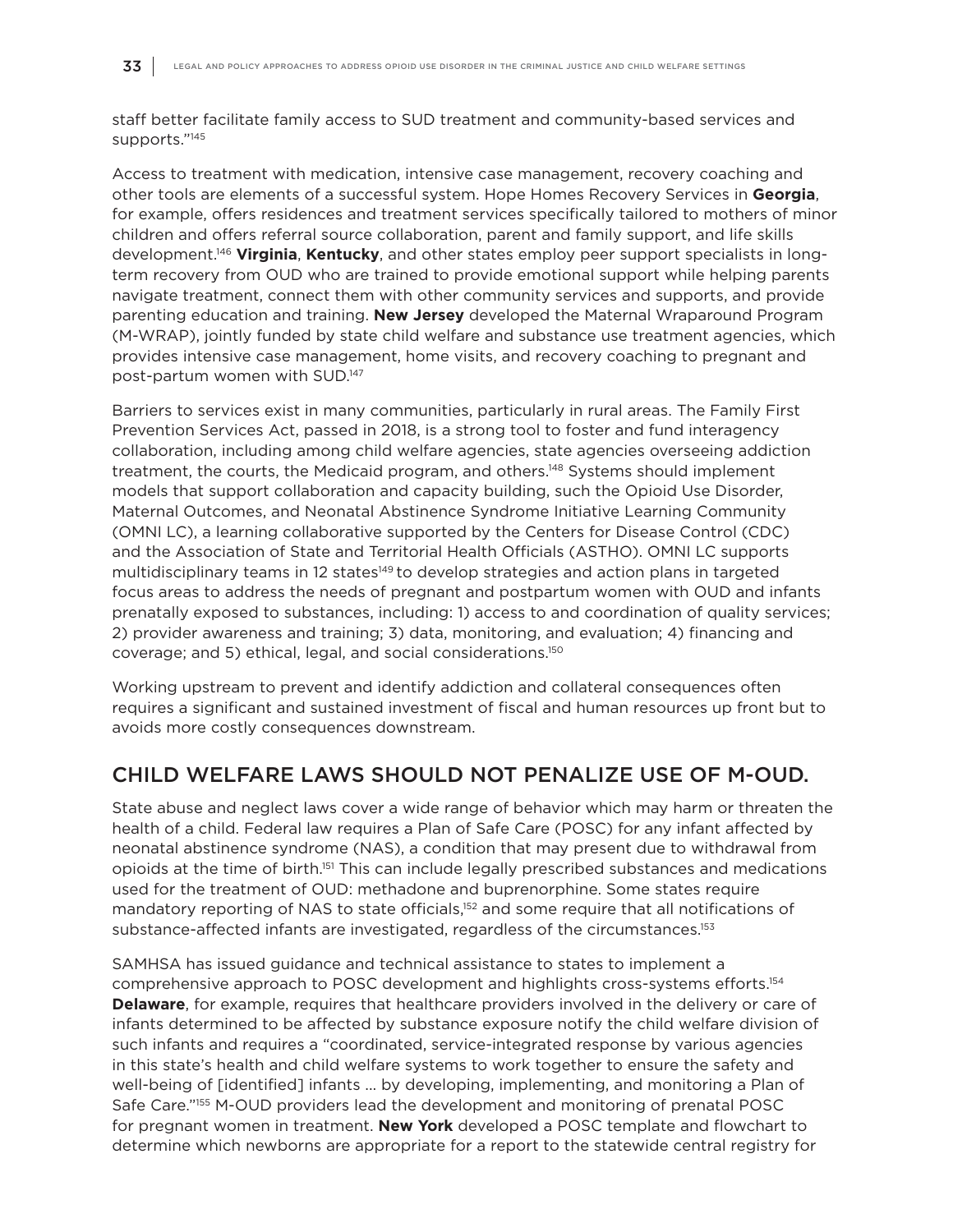#### **CASE STUDY**

# **FAMILY TREATMENT COURT IN TOMPKINS COUNTY, NEW YORK**

**Increasingly, systems serving families are recognizing that a trauma-informed, solution-focused approach is key for positive outcomes. The Family Treatment Court in Tompkins County, New York (Ithaca), for example, checks Adverse Childhood Experiences (ACEs) scores and has virtually eliminated sanctions. Instead, the court institutes a milestonebased approach that embraces evidencebased practices, such as Strengthening Families, connections with public health nurses trained in SafeCare, child and parent psychotherapy, and connecting parents with M-OUD in low-barrier clinics in the area. Children and Family Futures provides intensive training and technical assistance on these strategies, paid for first through a grant from the Doris Duke Foundation and now through a Substance Abuse and Mental Health Services Administration (SAMHSA) grant. This has created a culture shift towards a trauma-informed approach, not only in the court, but in the local Department of Social Services (DSS), which administers the child welfare system. The entire community is now becoming trained in these practices with staff from the court and local DSS becoming trainers.**

**"The 'us versus them' mentality has to shift. We are seeing success now that we've gotten away from re-traumatizing people like we were in the weekly court** 

**appearances where you get called up to the podium. We are doing better with engaging. We are embracing peer support and are now hosting monthly sober event for families to create an atmosphere where families can feel normal. We aren't even tracking clean dates any more, the focus is on actions and behaviors. It's not really about the numbers in the end, it's about finding a more human way to support families."—Judge John Rowley, Tompkins County Family Treatment Court.**

**The experience in Tompkins County also highlights barriers to treatment and sustained recovery for mothers and fathers, particularly in rural areas. A lack of transportation options and limited treatment resources persist despite strong partnerships with communitybased organizations. A new program model called REACH offers one solution: a low-barrier space where, on a part-time basis, buprenorphine prescribers from the area assess patients and offer the medication. However, there are still not enough prescribers to meet the need, there is limited housing and inpatient capacity, especially programs that keep mother and child together. There are no programs that keep the father and child together. State and federal resources should be targeted to address gaps in the continuum of care and support.**

POSC development led by child protective services, versus those newborns who will have the POSC developed by hospital staff and community partners.<sup>156</sup>

In some states, however, reporting a child with NAS, even due to use of M-OUD, may result in a mother being arrested or in child removal.157 In **Alabama**, 479 women were arrested under the state's "chemical endangerment" law for the use of both illicit and prescribed drugs.<sup>158</sup> This law was amended in 2015 to allow exemptions for prescriptions. Nonetheless, this law and the impact of similar laws and policies may have a chilling effect on the willingness of pregnant women who use substances to be forthcoming with providers and seek help and support or disclose that they are receiving treatment for OUD.<sup>159</sup>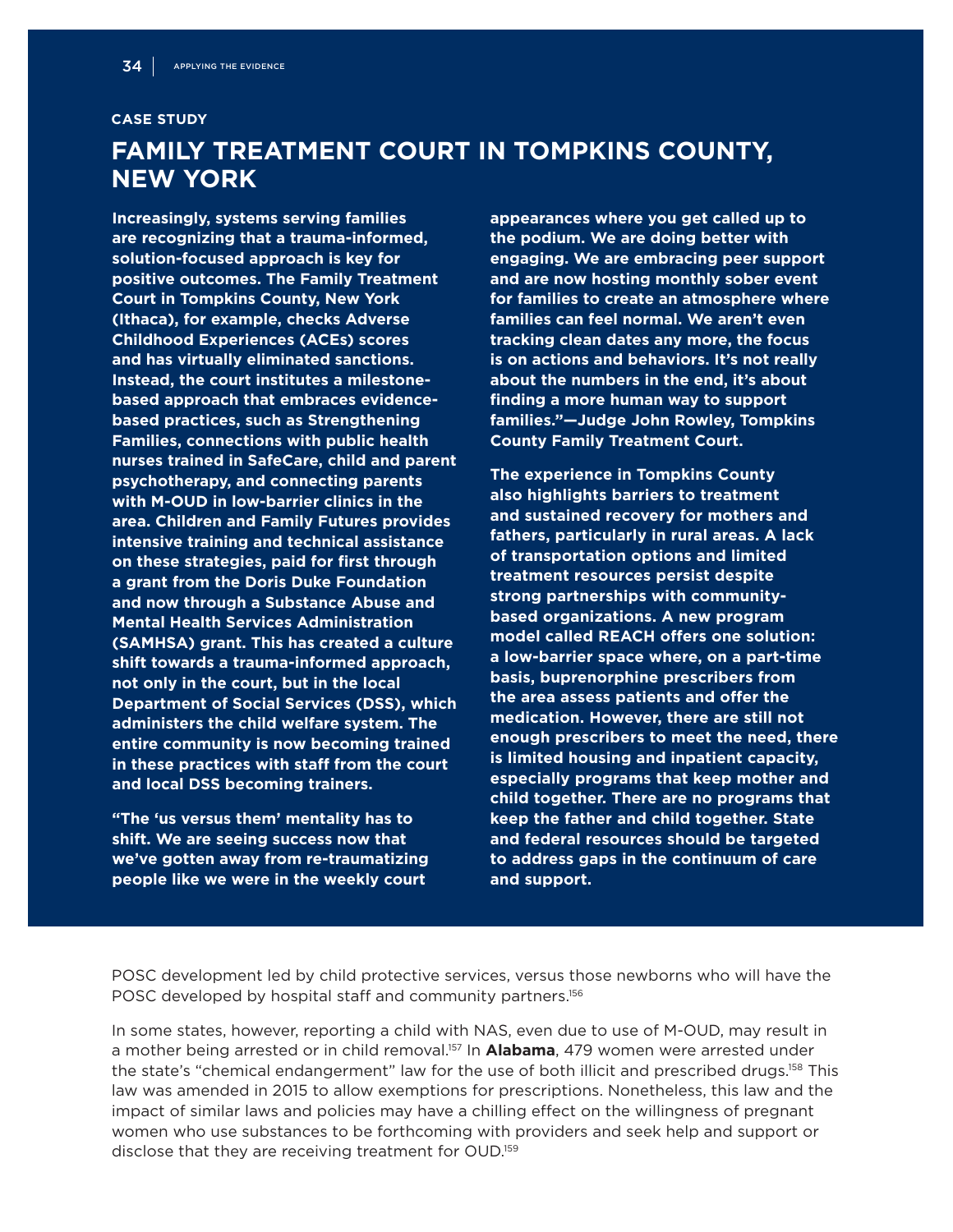NAS has at times been interpreted as a *per se* reason for child removal, even where the law is silent on the issue. For example, in **New Jersey**, although there is no law which directly addresses M-OUD in the context of abuse or neglect, a mother prescribed methadone faced losing custody after her baby was born with NAS. The Division of Youth and Family Services filed an abuse and neglect complaint against the mother, Yvonne, to determine whether a *per se* finding of abuse or neglect can be sustained based solely on a newborn's methadone withdrawal following a mother's participation in a treatment program prescribed by a licensed physician.<sup>160</sup> The state Supreme Court found that the statute in question<sup>161</sup> "does not suggest that a finding of abuse or neglect can be premised solely on a harm caused to a child without consideration of the reasonableness of the parent's conduct."<sup>162</sup> The court opined that a parent may cause injury to a child to protect that child from greater harm.<sup>164</sup> Under those circumstances, the court determined that the mother acted with reasonableness, not gross negligence or recklessness.164

The mandated arrest or removal of a child where a parent is taking M-OUD often creates a paradox: a parent may either recover from her addiction using evidence-based medication, or she may maintain custody of her child, but she can't do both. Pregnant women risk seeking a reasonable course of action, such as taking methadone in order to avoid withdrawal and miscarriage, and then being punished for that decision. States which do not specify that abuse and neglect does not include M-OUD remove clinical decision-making from clinicians. States should consider providing specific direction in statute or policy related to child removal when a mother is prescribed M-OUD.

Pregnant women are also often subject to similar treatment. For example, in **Wisconsin**, a state court has "exclusive original jurisdiction over an unborn child alleged to be in need of protection or services which can be ordered by the court whose expectant mother habitually lacks self-control in the use of… controlled substances or controlled substance analogs, exhibited to a severe degree, to the extent that there is a substantial risk that the physical health of the unborn child."165 In these situations, the court is also able to exercise jurisdiction over the expectant mother. The effect of this law appears in a 2013 case in which a pregnant woman confided in her doctor that she had previously struggled with an addiction to prescription painkillers but had used Suboxone and was in recovery.<sup>166</sup> Despite a drug test which affirmed her claim, healthcare providers reported the woman to the Department of Human Services, and she was taken from her home and presented in shackles before a court.<sup>167</sup> While the woman was denied a lawyer, a legal guardian was appointed to represent her fetus.<sup>168</sup> The pregnant woman was forced back onto Suboxone and sent to an inpatient drug treatment program for 90 days against her will. She lost her job as a result, just weeks before she would give birth to her baby.169

In 2017, the US Department of Justice made it clear that the ADA extends certain protections for qualified parents with OUD receiving M-OUD; specifically, a court generally cannot deny a parent visitation with her child by reason of the parent's past history of opioid use disorder or current use of M-OUD, nor can a court impose a blanket rule requiring parents to stop participating in M-OUD in order to gain custody of their children.<sup>170</sup>

State law should reflect that M-OUD is the standard of care for the treatment of OUD. State abuse and neglect laws should not have a blanket policy that triggers an investigation, child removal, or arrest for the use of prescribed M-OUD by a pregnant person or parent. Individualized examinations on a case by case basis should be required.

M-OUD alone should not be considered abuse or neglect. **West Virginia** law prohibits the termination of parental rights solely because the parent receives OUD treatment medications.171 While this is a positive first step, a parents' use of prescribed M-OUD alone should not be a reason for denying custody, visitation or any other parental rights. **Arizona**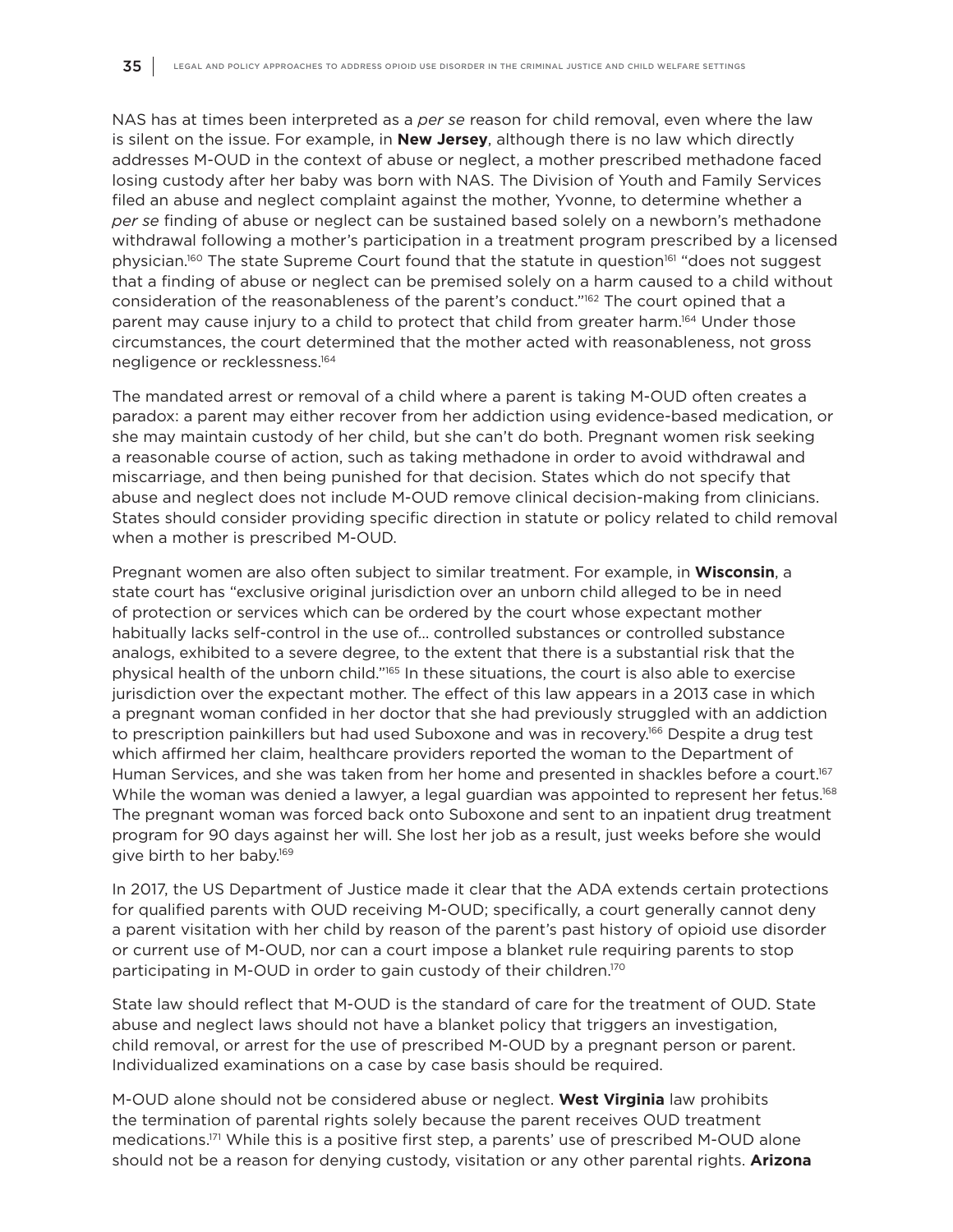provides a carve-out under the definition of neglect for infants who are born exposed to drugs as a result of medical treatment administered to the mother.172

These laws must also be accompanied by education and adequate resources to support healthier families, as well as strategies for community collaboration.

### STREAMLINE FUNDING SOURCES.

Federal legislation and funding can support and incentivize states' efforts to improve access to evidence-based and family-based care. There are a number of funding sources available to states that provide support for new programs, additional training for staff, preventative services, treatment and other expenses.

The 2018 SUPPORT for Patients and Communities Act (SUPPORT Act) includes provisions that are intended to increase access to evidence-based treatment and follow-up care, particularly for pregnant women, children, people in rural areas, and people in recovery.<sup>173</sup>

The Family First Prevention Services Act provides guidance and funding to states with the goal of reducing foster care entries and keeping families together.174 This Act seeks to change the way Title IV-E funds, which provide for the maintenance and administrative costs of foster care,<sup>175</sup> can be spent by states. States, territories, and tribes with an approved Title IV-E plan now have the option to use these funds for prevention services that would allow candidates for foster care to stay with their parents or relatives. Half of the costs will be covered by the federal program, while the other half is covered by the state.<sup>176</sup> Other long-standing federal sources for maternal and child health and development include Title V, Maternal and Child Health State Block Grants, Individuals with Disabilities Education Act, Child Abuse Prevention and Treatment Act (CAPTA), Centers for Medicare and Medicaid Innovation's MOMS and InCK demonstration projects.

#### **CASE STUDY**

### **ARIZONA**

**Arizona changed the definition of "neglect" to exclude drug exposure that was the result of a medical treatment administered to the mother or the newborn infant by a health professional. [Rev. Stat. § 8-201(2), (24)]. This was followed by a large effort to educate the community. The shift occurred after a woman, a combat veteran who had been in methadone treatment for a year, was separated from her newborn after delivery. In order to build upon this change with a culture shift, the community used a collective impact model to collaborate with all the possible partners in the system, including government, residential treatment, OB/ GYNs, and pre-natal services to develop a new approach. The local Opioid Treatment** 

**Program, Community Medical Services, began providing parenting classes before the baby is born (instead of after) and delivers a binder to the child welfare worker with information about all the courses and programming the new parent has engaged in. This allows the provider to be a strong and organized advocate for the parent. The community also began advocating for a "pre-dependency" hearing to get ahead of an investigation and allow predictability upon delivery, particularly because determinations must be made within 48 hours after delivery. A new "nesting-inn" program is slated to be launched in Phoenix in November where new mothers can receive services along with their babies in a residential setting.**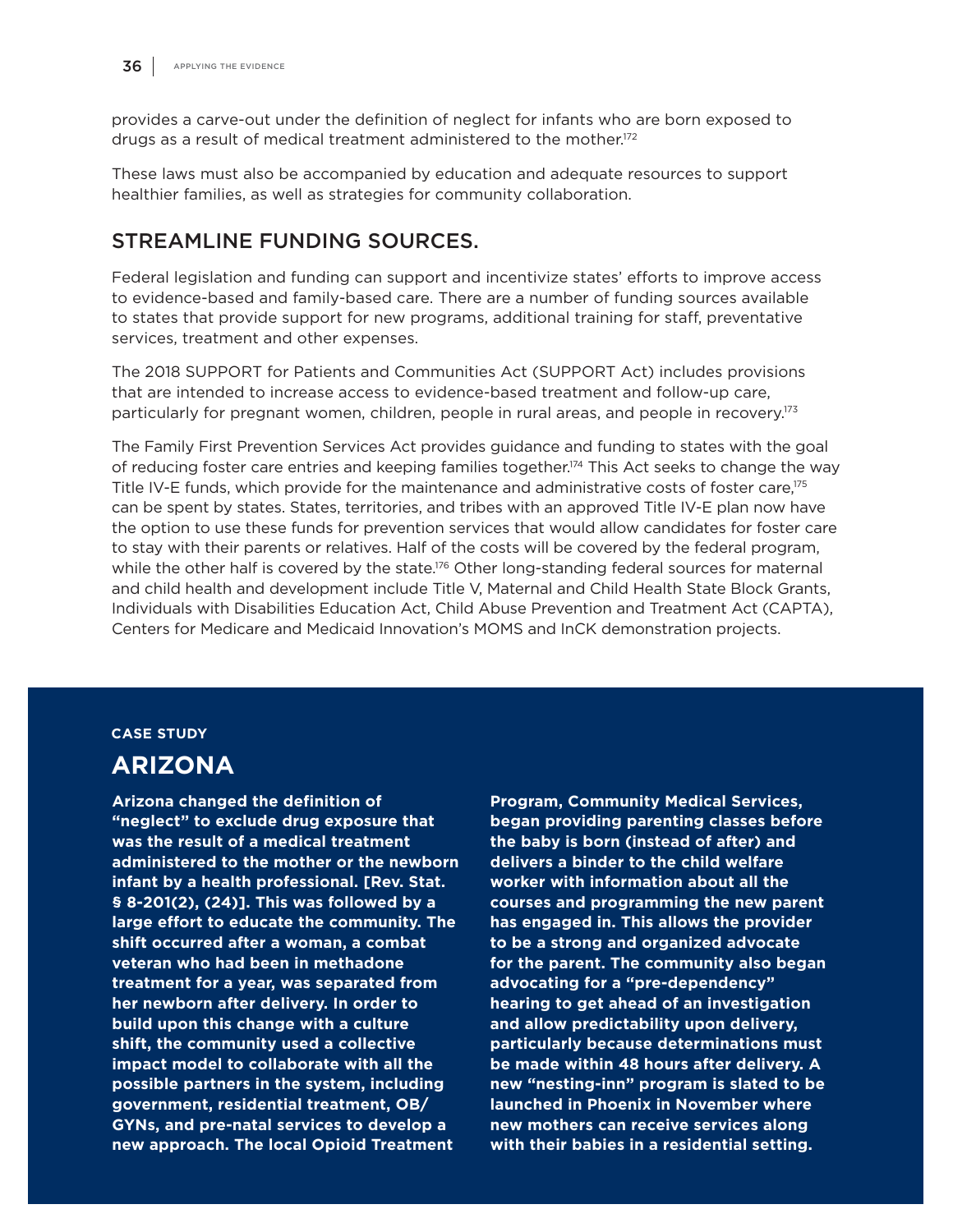Medicaid expansion, which includes reimbursement for SUD and treatment medications, is a critical funding source.177 The wider use of Medicaid funding for treatment and related staffing is necessary to support inpatient treatment programs that specifically serve families as well as treatment and harm reduction services in the community. Access to M-OUD among Medicaid patients is far higher on average in Medicaid expansion states than non-expansion states, particularly for pregnant women.<sup>178</sup> Systems serving families should maximize innovative approaches to treatment, such as school-based health services and telemedicine.

Funding opportunities provided by agencies in the Department of Health and Human Services, particularly SAMHSA and the Health Resources and Services Administration (HRSA), include efforts to increase the availability of treatment and M-OUD.<sup>179</sup> States should ensure this funding is maximized and targeted to those at highest risk of overdose, as well as used to support the transformation of systems serving families.

These federal funding streams are often hard to navigate and difficult to coordinate. Funding should be mapped and streamlined to be easily accessible and coordinated for states and communities.

# LEVERAGE TECHNOLOGY AND DATA.

Systems should consider how to develop meaningful administrative oversight mechanisms that use data in a targeted way. Legacy federal requirements for certain data systems coupled with layers of state reporting requirements contribute to an uncoordinated data landscape. Many communities lack understanding of the prevalence of SUD in the child welfare system, what interventions are being used, and whether those interventions are successful. Data is a strong tool for measuring outcomes and targeting scarce resources to families with highest need and risk. Systems must be modernized so the people engaged in the system can get access to information in an automated way with the goal of keeping children at home and ensuring access to services.

# PRIORITIZE TRAINING AND WORKFORCE DEVELOPMENT FOR THE CHILD WELFARE WORKFORCE.

Prioritizing workforce development, education and formalized training are key components to a successful system. High turnover is a particular challenge in child welfare. Training in best practices and M-OUD must include all people in human services, not just clinicians. The child welfare workforce and people with lived experience should be engaged and involved in training and education efforts. Systems should look at ways to address vicarious trauma and maximize the use of technology to create efficiencies.

# LAUNCH AND SUSTAIN ALTERNATIVE MODELS USING EVIDENCE-BASED PROGRAMMING.

While the challenges and barriers to care in the child welfare system are great, they are not impossible to overcome. Evidence-based programming and innovative approaches are beginning to gain momentum across the country and are shifting the culture of child welfare towards a system that fosters collaboration and encourages the preservation of families. A number of programs have emerged to support a families' ability to access treatment while maintaining custody of their children. These programs focus on addressing barriers to care and encourage an individualized, collaborative, and trauma-informed approach to care.

**Strengthening Families** utilizes evidence-based techniques to support families, limit foster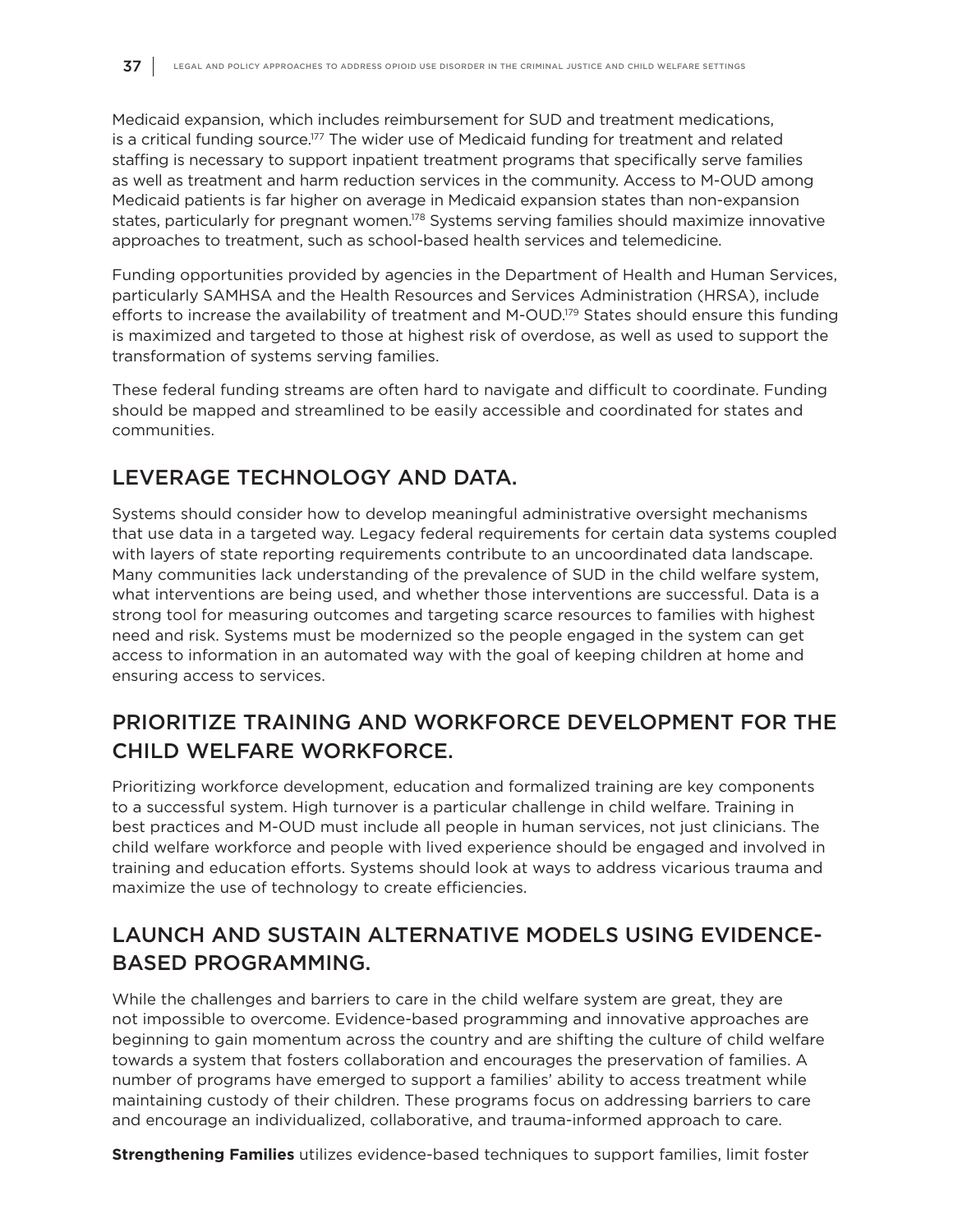care entries, and provide needed care to both parents and children. The framework includes five key focal points: parental resilience, social connections, knowledge of parenting and child development, concrete support in times of need, and social and emotional competence of children. The program, currently in more than 30 states, employs this model by working with families, programs, and communities that may be in need of updated, research-informed guidance.180

**Sobriety Treatment and Recovery Teams (START):** The **Kentucky** START program "integrates child welfare and SUD services for families with the goal of keeping children at home whenever it is safe and possible."<sup>181</sup> This evidence-based child welfare intervention seeks to ensure rapid access to OUD treatment.<sup>182</sup> START also provides direct services to children, such as screenings and home visits.183 The **Ohio** START program, which the Kentucky program is based on, also focuses on keeping children at home. In order to ensure quality treatment, Ohio's program is reviewed by the Ohio State University's College of Social Work and the Voinovich School of Leadership and Public Affairs at Ohio University.184

**SafeCare:** SafeCare is an evidence-based parenting program for families with children aged 0 to 5 with the mission of ensuring that all parents can provide a nurturing, safe, and healthy home environment for their children. This program provides training and support for systems and agencies around the world to adopt researched, evidence-based practices and deliver better care to families. The SafeCare model is divided into four key modules: health, home safety, parent/child interactions, and parent/infant interactions.

**Maternal Opiate Medical Supports Plus (MOMS+):** MOMS+ works closely with pregnant women who have OUD in order to ensure that they are getting the appropriate treatment and the right supports. MOMS+ integrates a number of agencies and organizations and tailors its services to each individual client and provide a plan of coordinated care for mothers and families.185 MOMS+ utilizes a mentor-partner model and leverages existing service delivery and payment models like maternity medical homes for pregnant women with OUD and bundled payments for NAS care.

**Family Treatment Drug Courts (FTDCs):** FTCDs, alternatively known as dependency drug courts or family drug courts, use a multidisciplinary, collaborative approach to serve families that require SUD treatment and who are involved with the child welfare system.186 Wellfunctioning FTDCs bring together SUD treatment, child welfare services, mental health, and social services agencies in a non-adversarial approach. These courts seek to provide safe environments for children, intensive judicial monitoring, and interventions to treat parents' SUD and other co-occurring risk factors. The Family Preservation Court in **Louisiana**, is a specialty court established to address the safety and well-being of children in the dependency system by providing parents access to drug and alcohol treatment, judicial monitoring of their sobriety and individualized services to support the entire family. Simply using the name of the court to focus on family preservation helps to target the court's mission: preserving families. Safe Baby Courts focus on the mental and physical health of infants and toddlers in the child welfare system. The Zero to Three Safe Babies Court Team, a national program which works with courts, connects babies and their families with the support and services they need to promote healthy child development, while at the same time working with judges to make a family's experience with the court system as efficient as possible. **Tennessee** currently has seven safe baby courts, which focus exclusively on children ages birth to four and utilize the Safe Babies Court Team's model for supporting families and focusing, above all else, on child development. **Florida** adopted the same model for their early childhood courts.

These program models and efforts by government, providers, advocates and others illustrate the continued need for targeted practices and cross-sector collaboration in the systems serving families.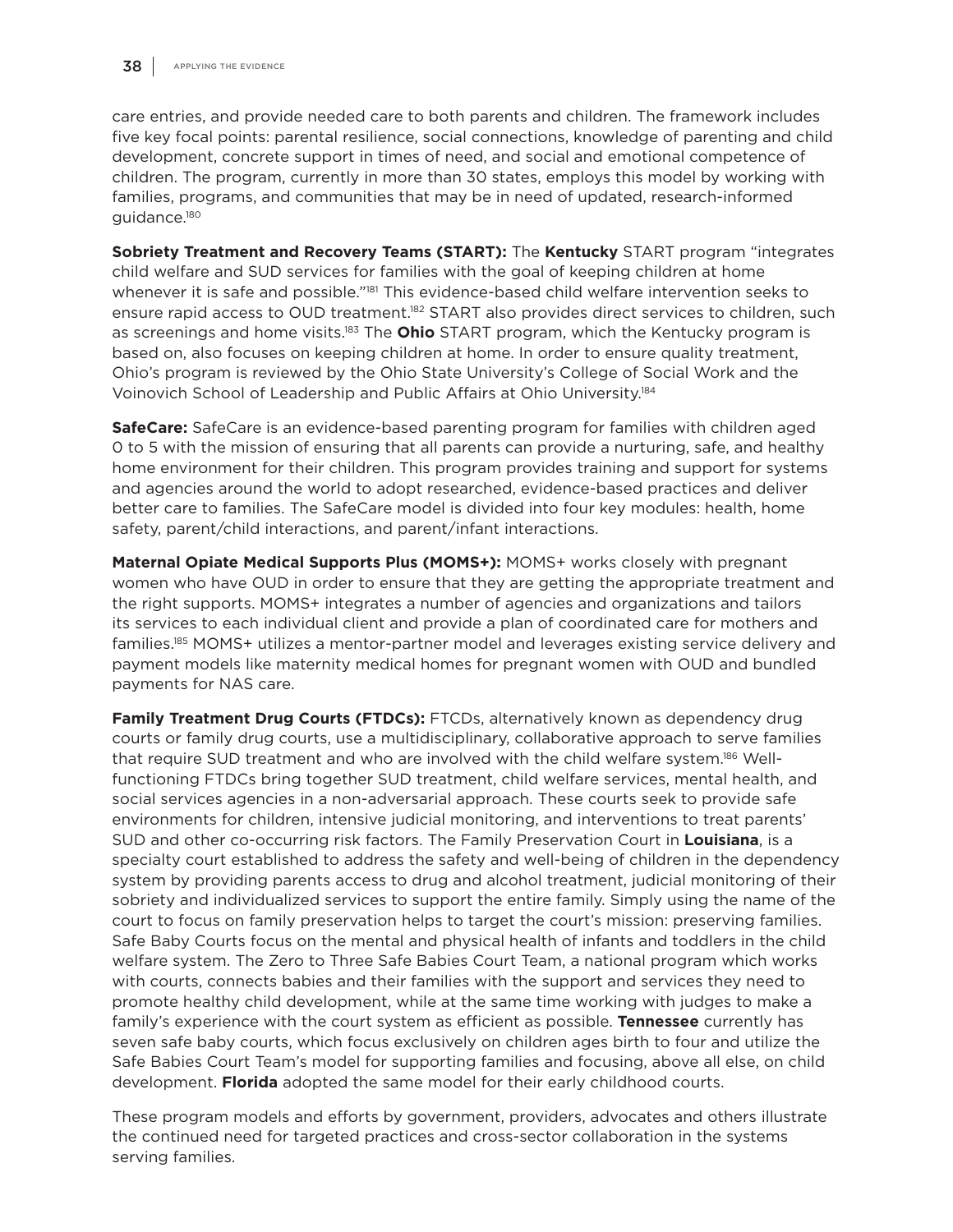# VISION FOR THE FUTURE

Many people with SUD, including the large majority of women entering addiction treatment, present significant symptoms of trauma.<sup>187</sup> Often the systems that engage people with SUD, including criminal justice, courts, and the child welfare systems, re-traumatize them, hinder their recovery, and contribute to a cycle of injustice, poverty and death. To truly address addiction and the current epidemic of overdoses, as well as prevent a new generation from entering this cycle, improving health and treating people with compassion and dignity must drive policies.

"All people have the right to flower, to reveal their full potential as human beings, to fulfill their mission in this world…. That is the meaning of human rights."

 **DAISAKU IKEDA**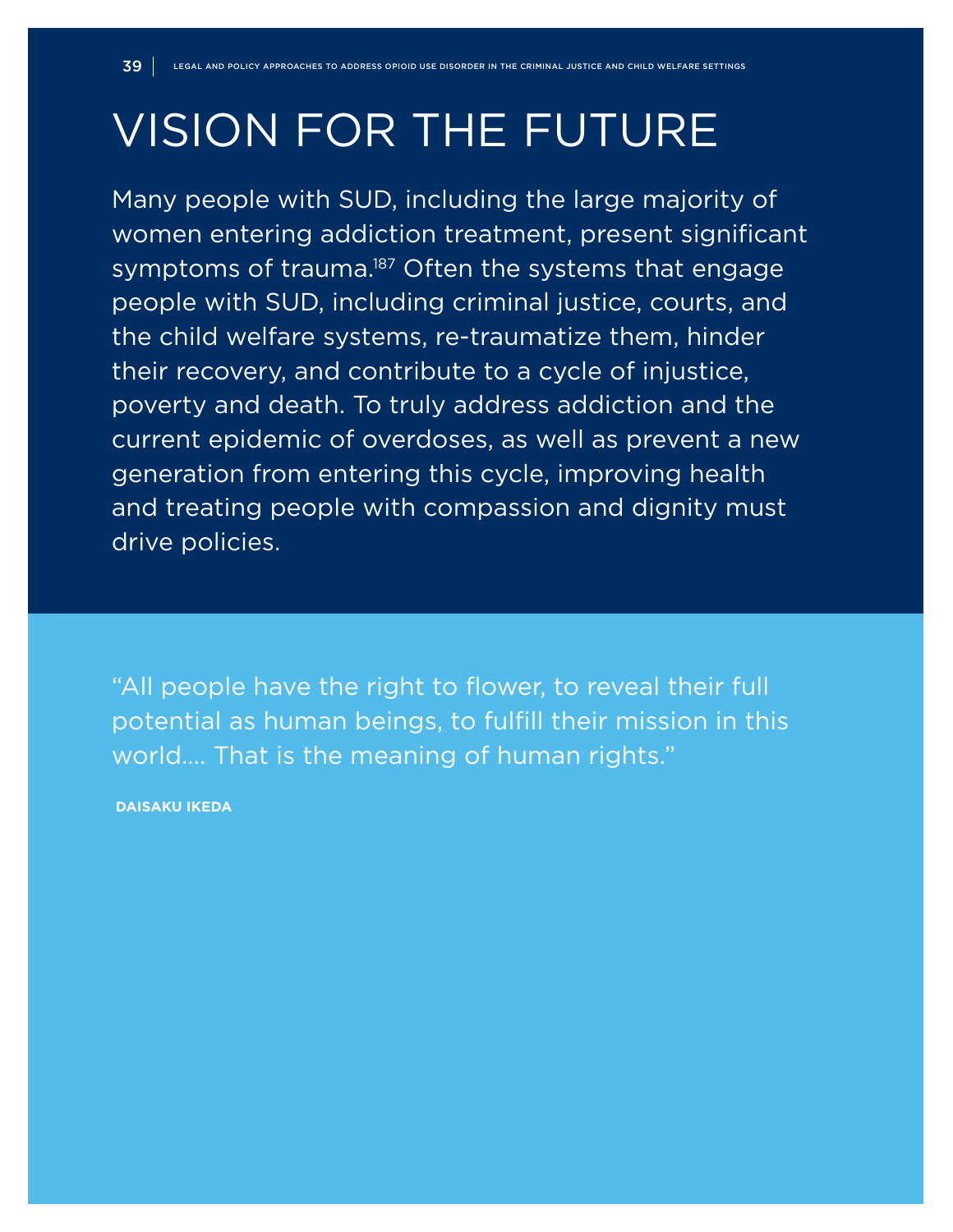# ENDNOTES

- 1 *What is the U.S. Opioid Epidemic?*, U.S. Department of Health and Human Services, https://www.hhs.gov/opioids/about-theepidemic/index.html; *Medications to Treat Opioid Addiction Are Effective and Save Lives, But Barriers Prevent Broad Access and Use, Says New Report*, The National Academies of Science, Engineering, and Medicine (March 20, 2019), [http://www8.](http://www8.nationalacademies.org/onpinews/newsitem.aspx?RecordID=25310) [nationalacademies.org/onpinews/newsitem.aspx?RecordID=25310.](http://www8.nationalacademies.org/onpinews/newsitem.aspx?RecordID=25310)
- 2 Jon Berg, *Breaking The Cycle: Medication Assisted Treatment (MAT) In The Criminal Justice System*, Substance Abuse and Mental Health Serv. Blog (March 15, 2019), [https://blog.samhsa.gov/2019/03/15/breaking-the-cycle-medication-assisted-treatment-mat](https://blog.samhsa.gov/2019/03/15/breaking-the-cycle-medication-assisted-treatment-mat-in-the-criminal-justice-system)[in-the-criminal-justice-system;](https://blog.samhsa.gov/2019/03/15/breaking-the-cycle-medication-assisted-treatment-mat-in-the-criminal-justice-system) Davida M. Schiff et al., *Fatal and Nonfatal Overdose Among Pregnant and Postpartum Women in Massachusetts*, 132(2) Obstetrics & Gynecology 466, 467 (2018).
- Jon Berg, *Breaking The Cycle: Medication Assisted Treatment (MAT) In The Criminal Justice System*, SUBSTANCE ABUSE AND MENTAL Health Serv. Blog (March 15, 2019), [https://blog.samhsa.gov/2019/03/15/breaking-the-cycle-medication-assisted-treatment-mat](https://blog.samhsa.gov/2019/03/15/breaking-the-cycle-medication-assisted-treatment-mat-in-the-criminal-justice-system)[in-the-criminal-justice-system.](https://blog.samhsa.gov/2019/03/15/breaking-the-cycle-medication-assisted-treatment-mat-in-the-criminal-justice-system)
- 4 The National Academies of Science, Engineering, and Medicine, Medications for Opioid Use Disorder Save Lives: Conclusions 2 (2019).
- 5 Medications for the treatment of OUD are also sometimes referred to as Medication Assisted Treatment or MAT.
- 6 Kype Kampman & Margaret Jarvis, *American Society of Addiction Medicine (ASAM) National Practice Guideline for the Use of Medications in the Treatment of Addiction Involving Opioid Use*, 9 J. ADDICT. MED. 1, 8 (2015).
- 7 National Sheriffs' Association & National Commission on Correctional Health Care, Jail-Based Medication-Assisted Treatment: PROMISING PRACTICES, GUIDELINES, AND RESOURCES FOR THE FIELD 5 (2018).
- 8 Nat'l Commission on Correctional Health Care, *Substance Use Disorder Treatment for Adults and Adolescents*, Position Statement (Oct. 23, 2016), [https://www.ncchc.org/substance-use-disorder-treatment-for-adults-and-adolescents.](https://www.ncchc.org/substance-use-disorder-treatment-for-adults-and-adolescents)
- 9 The President's Commission on Combating Drug Addiction and the Opioid Crisis, Report 72 (2017), [https://www.whitehouse.gov/](https://www.whitehouse.gov/sites/whitehouse.gov/files/images/Final_Report_Draft_11-1-2017.pdf) [sites/whitehouse.gov/files/images/Final\\_Report\\_Draft\\_11-1-2017.pdf](https://www.whitehouse.gov/sites/whitehouse.gov/files/images/Final_Report_Draft_11-1-2017.pdf)
- 10 Shabbar I. Ranapurwala et al., *Opioid Overdose Mortality Among Former North Carolina Inmates: 2000-2015*, 108(9) Am. J. of Public Health, 1207, 1207-13 (2018).
- 11 Nickolas Zaller, *Initiation of Buprenorphine During Incarceration and Retention in Treatment Upon Release*, 45(2) J. Substance Abuse Treatment 222, 222 (2013); Verner S. Westerberg, et al., *Community-Based Methadone Maintenance in a Large Detention Center is Associated with Decreases in Inmate Recidivism*, 70 J. Substance Abuse Treatment 1, 1 (2016).
- 12 Verner S. Westerberg, et al., *Community-Based Methadone Maintenance in a Large Detention Center is Associated with Decreases in Inmate Recidivism*, 70 J. SUBSTANCE ABUSE TREATMENT 1, 5 (2016).
- 13 Shabbar I. Ranapurwala et al., *Opioid Overdose Mortality Among Former North Carolina Inmates: 2000-2015, 108(9)* Am. J. of Public Health, 1207, 1207-13 (2018).
- 14 Substance Abuse and Mental Health Services Administration, Medication-Assisted Treatment (MAT) in the Criminal Justice System: BRIEF GUIDANCE TO THE STATES 2 (2019).
- 15 Stephen Magura et al., *Buprenorphine and Methadone Maintenance in Jail and Post-Release: A Randomized Clinical Trial*, 99 Drug & Alcohol Dependence 222, 223 (2009); In a survey of medical staff and case managers at the Connecticut Department of Corrections, the majority of respondents viewed medication as substituting one addiction for another and did not believe that medication programs for inmates should be expanded or that medication reduces criminal behavior. Michelle McKenzie et al., *Overcoming Obstacles to Implementing Methadone Maintenance Therapy for Prisoners: Implications for Policy and Practice*, 5(4) J. Opioid Mgmt. 219, 220 (2009).
- 16 Josiah D. Rich et al., *Attitudes and Practices Regarding the Use of Methadone in US State and Federal Prisons*, 82(3) J. Of Urb. HEALTH: BULL. OF THE NEW YORK ACAD. OF MED. 411, 414 (2003).
- 17 Marsden, et al., *Does Exposure to Opioid Substitution Treatment in Prison Reduce the Risk of Death After Release? A National*  **Prospective Observational Study in England, 112 ADDICTION 1408-1418 (2017).**
- 18 Larney, et al., *Opioid Substitution Therapy as a Strategy to Reduce Deaths in Prison: Retrospective Cohort Study*, 4 BMJ Open 1, 1 (2014).
- 19 Josiah D. Rich et al., *Methadone Continuation Versus Forced Withdrawal on Incarceration in a Combined US Prison and Jail: A Randomised, Open-Label Trial*, 386 Lancet 350, 357 (2015).
- 20 Traci C. Green et al., *Postincarceration Fatal Overdoses After Implementing Medications for Addiction Treatment in a Statewide Correctional System*, Research Letter, 75(4) JAMA 405, 405 (2018).
- 21 Traci C. Green et al., *Postincarceration Fatal Overdoses After Implementing Medications for Addiction Treatment in a Statewide Correctional System*, Research Letter, 75(4) JAMA 405, 405-406 (2018).
- 22 Substance Abuse and Mental Health Services Administration, Medication-Assisted Treatment (MAT) in the Criminal Justice System: Brief Guidance to the States (2019); National Sheriffs' Association & National Commission on Correctional Health Care, Jail-Based Medication-Assisted Treatment: Promising Practices, Guidelines, and Resources for the Field (2018).
- 23 Amy Nunn et al., *Methadone and Buprenorphine Prescribing and Referral Practices in US Prison Systems: Results from a Nationwide Survey*, 105 Drug & Alcohol Dependence 83, 83 (2009).
- 24 Amy Nunn et al., *Methadone and Buprenorphine Prescribing and Referral Practices in US Prison Systems: Results from a Nationwide Survey*, 105 Drug & Alcohol Dependence 83, 83 (2009).
- 25 The State's initial roll-out of the program was met with criticism over a slow start and dispute over medical necessity. Jess Aloe, Opioid addiction: Advocates, legislators frustrated over buprenorphine rollout in prisons, BurLINGTON FREE PRESS (Oct. 26, 2018), [https://www.burlingtonfreepress.com/story/news/2018/10/26/addiction-medication-access-prisons-frustrates-lawmakers-mat](https://www.burlingtonfreepress.com/story/news/2018/10/26/addiction-medication-access-prisons-frustrates-lawmakers-mat-buprenorphine-vermont/1739985002/)[buprenorphine-vermont/1739985002/](https://www.burlingtonfreepress.com/story/news/2018/10/26/addiction-medication-access-prisons-frustrates-lawmakers-mat-buprenorphine-vermont/1739985002/).
- 26 Delaware has a unified correctional system. Nick Ciolino, *Medication for Opioid Addiction to Be Expanded in State Prisons*, Delaware Public Media (Jul. 3, 2019), <https://www.delawarepublic.org/post/medication-opioid-addiction-be-expanded-state-prisons>.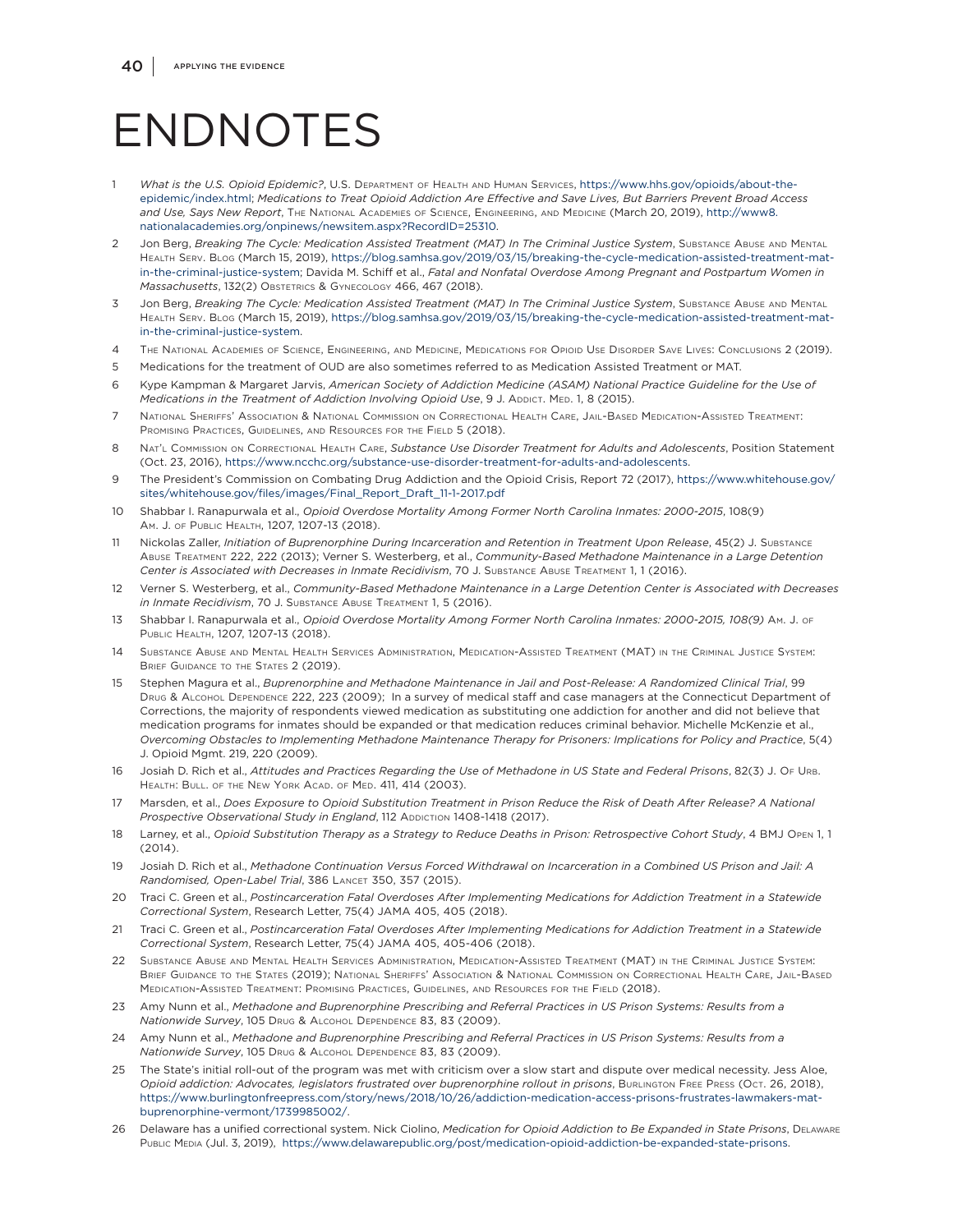- 27 *Delaware Prisons to Get Opioid Treatment Program*, Associated Press (Jul. 31, 2019), [https://www.apnews.com/9dae62982bca456](https://www.apnews.com/9dae62982bca4564b5cadd939cbc26e9) [4b5cadd939cbc26e9.](https://www.apnews.com/9dae62982bca4564b5cadd939cbc26e9)
- 28 Office of the Governor of Maine, An Order to Implement Immediate Responses to Maine's Opioid Epidemic (2019).
- 29 Office of the Governor of Maine, An Order to Implement Immediate Responses to Maine's Opioid Epidemic (2019).
- 30 *Key Performance Indicators: Department of Corrections,* State of Alaska Office of Mgmt & Budget (Sept. 9, 2019), [https://omb.](https://omb.alaska.gov/html/performance/program-indicators.html?p=24) [alaska.gov/html/performance/program-indicators.html?p=24](https://omb.alaska.gov/html/performance/program-indicators.html?p=24).
- 31 Terry DeMio, *Jail using medicine to help inmates addicted to drugs*, Associated Press (June 29, 2019), [https://www.apnews.com/](https://www.apnews.com/c173956e8e3448a0a49071d8f0157106) [c173956e8e3448a0a49071d8f0157106.](https://www.apnews.com/c173956e8e3448a0a49071d8f0157106)
- 32 Robinson v. California, 370 U.S. 660, 667 (1962).
- 33 Winter v. Natural Resources Defense Council, Inc., 555 U.S. 7, 20 (2008) (citing Munaf v. Geren, 553 U. S. 674, 689-90 (2008) (slip op., at 12); Amoco Production Co. v. Gambell, 480 U. S. 531, 542 (1987); Weinberger v. Romero-Barcelo, 456 U. S. 305, 311–312 (1982).
- 34 Plaintiff Mr. Pesce has been in active recovery for OUD with the support of daily methadone. Prior to this, Mr. Pesce had overdosed at least six times, lost his job, lost custody of his son, and had become homeless. Methadone has been the only treatment to successfully help Mr. Pesce to stay in active recovery, helping him to maintain employment and contribute financially to his family. Prior to starting methadone, Mr. Pesce was arrested for DUI and put on probation. While still on probation, Mr. Pesce was pulled over and charged with driving on a revoked or suspended license. As a result, he faced jail sentences to be served in the Middleton jail in Essex county for both the original charge of DUI/probation violation and the second charge of driving on a suspended license. At the time, Middleton jail expressly prohibited the use of methadone. Per Mr. Pesce's physician, forcefully withdrawing Mr. Pesce from methadone would increase his chances of relapse, recidivism, and death. Pesce v. Coppinger, 355 F. Supp. 3d 35 (2018).
- 35 Plaintiff Brenda Smith has been in active recovery since 2009 when she was first prescribed Suboxone, then later transitioned to buprenorphine in 2014 which she still continues to take twice daily. Ms. Smith's M-OUD remains necessary according to her physician. Ms. Smith's decade of active recovery has allowed her to regain custody of her children, secure housing, and obtain employment. In 2014, Ms. Smith was incarcerated where she was forced to withdraw from Suboxone, an experience that led her to experience the worst pain in her life along with suicidal thoughts for the first time. Smith v. Aroostook Cty., 376 F. Supp. 3d 146 (2019).
- 36 A federal appeals court subsequently upheld the district court ruling in Smith v. Aroostook County, which ordered the Aroostook County Jail to provide Ms. Smith with access to M-OUD for her opioid use disorder during her 40-day jail sentence.
- 37 In the Smith case, the court declined to address the likelihood of success on Ms. Smith's eighth amendment claim because it found that Ms. Smith's ADA claim was likely to succeed.
- 38 Smith v. Fitzpatrick, 2019 WL 1387682.
- 39 Complaint at 1, Smith v. Fitzpatrick, 2019 WL 1387682.
- 40 Smith v. Fitzpatrick, 2019 WL 1387682 at 2.
- 41 With the help of her prescription methadone, Ms. DiPierro had been in active recovery for years at the time the case was brought.
- 42 Sandra E. Garcia, *Kansas Inmate Will Be Allowed Opioid Addiction Drugs*, N.Y. Times (Sept. 11, 2019), https://www.nytimes. com/2019/09/11/us/kansas-aclu-inmate-opioids.html.
- 43 Sandra E. Garcia, *Kansas Inmate Will Be Allowed Opioid Addiction Drugs*, N.Y. Times (Sept. 11, 2019), [https://www.nytimes.](https://www.nytimes.com/2019/09/11/us/kansas-aclu-inmate-opioids.html) [com/2019/09/11/us/kansas-aclu-inmate-opioids.html.](https://www.nytimes.com/2019/09/11/us/kansas-aclu-inmate-opioids.html)
- 44 Plaintiffs alleged that Defendants provide M-OUD to pregnant people with OUD, but deny this treatment to all others. The proposed class excluded pregnant people. Kortlever v. Whatcom County, No. 18-00823 (W.D. Wash. 2019).
- 45 Settlement Agreement, Kortlever v. Whatcom County, No. 18-00823 (W.D. Wash. 2019).
- 46 *The ADA, Addiction and Recovery*, ADA National Network, <https://adata.org/factsheet/ada-addiction-and-recovery>.
- 47 Americans With Disabilities Act, 42 U.S.C. § 12101 (1194).
- 48 Kiman v. N.H. Dep't of Corr., 451 F.3d 274, 285 (1st Cir. 2006).
- 49 Pesce, 355 F. Supp. 3d at 46 (citing *Kinman*, 451 F. 3d at 285 (quoting Lesley v. Chie, 250 F.3d 47, 55 (1st Cir. 2001))).
- 50 Kogut v. Ashe, 602 F. Supp. 2d 251, 253 (D. Mass. 2009) (denying petitioner's access to a program was not a violation of the ADA given petitioner's record of violence in jail).
- 51 Smith, 376 F. Supp. 3d at 161-62.
- 52 Estelle v. Gamble, 429 U.S. 97, 102 (1976). *See also* Wilson v. Seiter, 501 U.S. 294, 296–97 (1991) (applying the requirements of Estelle to state facilities through the Fourteenth Amendment)..
- 53 Alexander v. Weiner, 841 F. Supp. 2d 486, 493 (D. Mass. 2012).
- 54 28 V.S.A. § 801(e)(2) (2018).
- Under the Vermont law, "medically necessary" is defined as "health care services that are appropriate in terms of type, amount, frequency, level, setting, and duration to the individual's diagnosis or condition, are informed by generally accepted medical or scientific evidence, and are consistent with generally accepted practice parameters. Such services shall be informed by the unique needs of each individual and each presenting situation, and shall include a determination that a service is needed to achieve proper growth and development or to prevent the onset or worsening of a health condition." 28 V.S.A. § 801(e)(5)(A) (2018).
- 56 Md. Code Ann., Corr. Servs. § 9-603.1 (LexisNexis 2017).
- 57 Colo. Rev. Stat. § 16-11.3-103 (2019).
- 58 Mass. Gen. Laws ch. 6, § 219 (2018) (stating that "[t]here shall be a commission on community-based behavioral health promotion and prevention located within, but not subject to the control of, the executive office of health and human services.").
- 59 Lilo H. Stainton, *State Expands Addiction Treatment Programs in County Jails*, NJ SPOTLIGHT (Sept 23, 2019), [https://www.](https://www.njspotlight.com/2019/09/19-09-22-state-expands-addiction-treatment-programs-in-county-jails) [njspotlight.com/2019/09/19-09-22-state-expands-addiction-treatment-programs-in-county-jails/](https://www.njspotlight.com/2019/09/19-09-22-state-expands-addiction-treatment-programs-in-county-jails)
- 60 Substance Abuse and Mental Health Services Administration, Medication-Assisted Treatment (MAT) in the Criminal Justice System: BRIEF GUIDANCE TO THE STATES 4 (2019).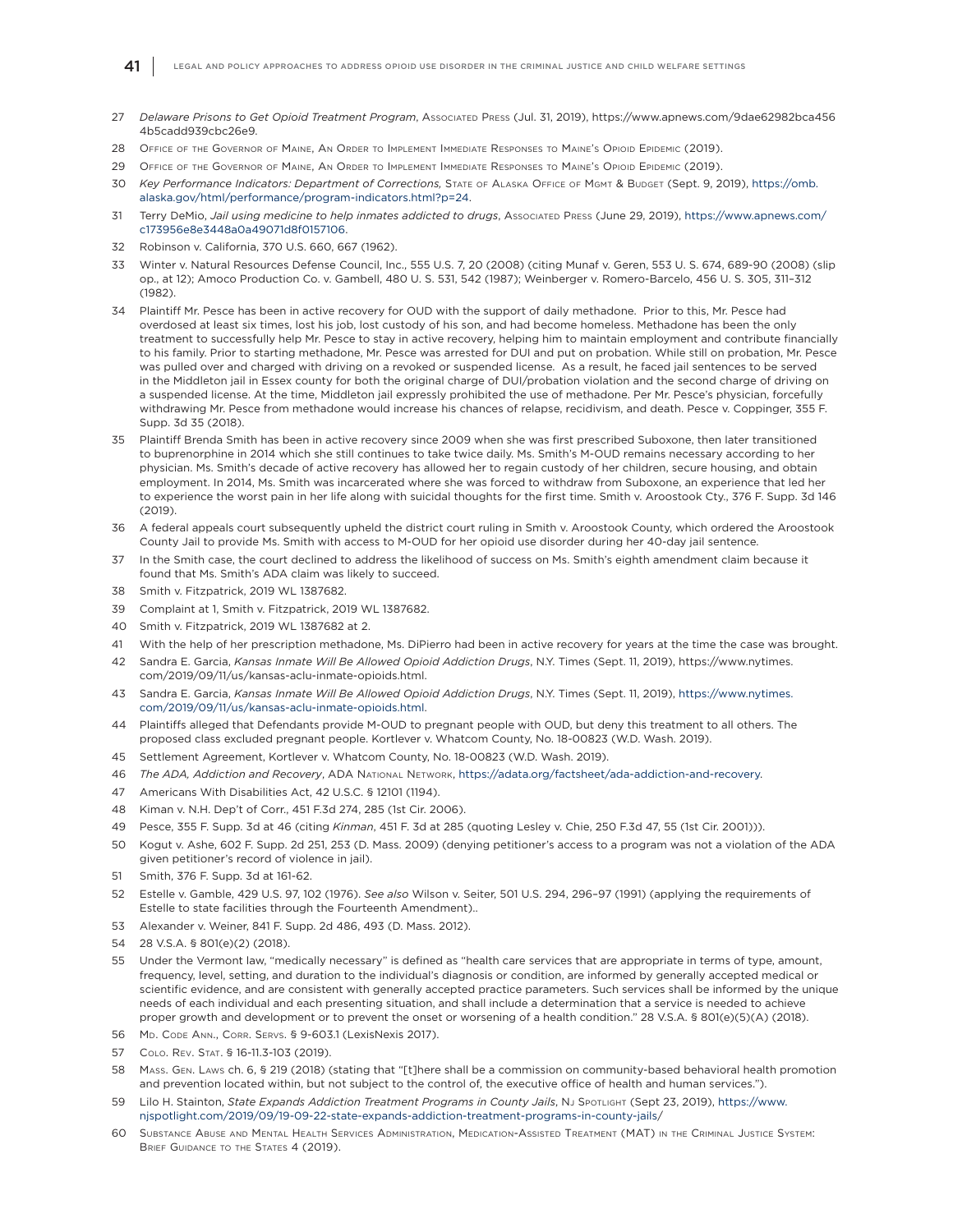

- 61 Emanuel Krebs et al., The Costs of Crime During and After Publicly Funded Treatment for Opioid Use Disorders: A Population-Level Study for the State of California, 112(5) Addiction 838, 839 (2017).
- 62 National Institute on Drug Abuse, *Treating Opioid Addiction in Criminal Justice Settings*, NATIONAL INSTITUTE OF HEALTH (Dec. 2017), [https://www.drugabuse.gov/publications/treating-opioid-addiction-in-criminal-justice-settings/treating-opioid-addiction-in](https://www.drugabuse.gov/publications/treating-opioid-addiction-in-criminal-justice-settings/treating-opioid-addiction-in-criminal-justice-settings#ref)[criminal-justice-settings#ref.](https://www.drugabuse.gov/publications/treating-opioid-addiction-in-criminal-justice-settings/treating-opioid-addiction-in-criminal-justice-settings#ref)
- 63 *Rhode Island Prisons Push To Get Inmates The Best Treatment For Opioid Addiction*, NPR (Nov. 19, 2018), [https://www.npr.](https://www.npr.org/sections/health-shots/2018/11/19/668340844/rhode-island-prisons-push-to-get-inmates-the-best-treatment-for-opioid-addiction) [org/sections/health-shots/2018/11/19/668340844/rhode-island-prisons-push-to-get-inmates-the-best-treatment-for-opioid](https://www.npr.org/sections/health-shots/2018/11/19/668340844/rhode-island-prisons-push-to-get-inmates-the-best-treatment-for-opioid-addiction)[addiction.](https://www.npr.org/sections/health-shots/2018/11/19/668340844/rhode-island-prisons-push-to-get-inmates-the-best-treatment-for-opioid-addiction)
- 64 2019 Bill Text OH H. B. 166.
- 65 2019 Bill Text OK S.B. 86.
- 66 Lilo H. Stainton, *State Expands Addiction Treatment for Prisoners*, NJ SPOTLIGHT (Aug. 9, 2018), [https://www.njspotlight.](https://www.njspotlight.com/2018/08/18-08-08-state-expands-addiction-treatment-for-prisoners/) [com/2018/08/18-08-08-state-expands-addiction-treatment-for-prisoners/](https://www.njspotlight.com/2018/08/18-08-08-state-expands-addiction-treatment-for-prisoners/).
- Lilo H. Stainton, State Expands Addiction Treatment for Prisoners, NJ SpoтLIGHT.com (Aug. 9, 2018), [https://www.njspotlight.](https://www.njspotlight.com/2018/08/18-08-08-state-expands-addiction-treatment-for-prisoners/) [com/2018/08/18-08-08-state-expands-addiction-treatment-for-prisoners/](https://www.njspotlight.com/2018/08/18-08-08-state-expands-addiction-treatment-for-prisoners/).
- 68 The 16 counties are: Camden County, NJ; Chesterfield County, VA; Clackamas County, OR; Collier County, FL; Cook County, IL; Cumberland County, ME; Durham County, NC; Eaton County, MI; Hudson County, NJ; Ingham County, MI; Jefferson County, KY; Lewis and Clark County; MT; Marion County, IN; Orleans Parish, LA; Shelby County, TN; and St. Louis County, MN.
- 69 Bloomberg Philanthropies is supporting projects in Pennsylvania, Michigan, and several other states.
- 70 Timothy W. Kinlock et al., *Developing and Implementing a New Prison-Based Buprenorphine Treatment Program*, 42(2) J. OFFENDER REHABILITATION 91, 102 (2010).
- 71 Timothy W. Kinlock et al., *Developing and Implementing a New Prison-Based Buprenorphine Treatment Program*, 42(2) J. OFFENDER REHABILITATION 91, 102 (2010).
- 72 *Medication-Assisted Treatment (MAT)*, Maricopa County, [https://www.maricopa.gov/1195/Initiatives.](https://www.maricopa.gov/1195/Initiatives)
- 73 CMS currently supports the following: Maricopa County Jail (5 facilities); Arizona Department of Corrections (4 facilities: Alhambra, Perryville, MRC, and PRC); Ward County, North Dakota; Cass County, North Dakota; Mat Su Pretrial, Alaska; Goose Creek, Alaska; Hiland Mountain, Alaska; North Dakota Department of Corrections (CMS helped develop program); Travis County, Texas; Marion County Jail. CMS will begin supporting the following facilities: Wisconsin Department of Corrections, Milwaukee County Jail, Pinal County Jail, Yuma County Jail.
- 74 There are four types of Advanced Practice Nurses: Nurse Practitioners (NPs), clinical nurse specialists (CNSs), certified registered nurse anesthetists (CRNAs) and certified nurse midwives (CNMs).
- 75 2019 La. Acts 910.
- 76 2019 Bill Text UT H. B. 398.
- 77 *State Leaders Convene For Strategies On Drug Treatment And Recovery For Justice-Involved Populations*, National Governors Association (June 14, 2019), [https://www.nga.org/news/press-releases/state-leaders-convene-for-strategies-on-drug-treatment](https://www.nga.org/news/press-releases/state-leaders-convene-for-strategies-on-drug-treatment-and-recovery-for-justice-involved-populations/)[and-recovery-for-justice-involved-populations/.](https://www.nga.org/news/press-releases/state-leaders-convene-for-strategies-on-drug-treatment-and-recovery-for-justice-involved-populations/)
- 78 Stephen Magura et al., *Buprenorphine and Methadone Maintenance in Jail and Post-Release: A Randomized Clinical Trial*, 99 Drug & Alcohol Dependence 222, 230 (2009); Timothy W. Kinlock et al., *Developing and Implementing a New Prison-Based Buprenorphine Treatment Program*, 42(2) J. Offender Rehabilitation 91, 99 (2010).
- 79 Substance Abuse and Mental Health Services Administration, Medication-Assisted Treatment (MAT) in the Criminal Justice System: BRIEF GUIDANCE TO THE STATES 3 (2019).
- 80 *Regional Overview: North America*, GLOBAL HARM REDUCTION 123 (2018), available at [https://www.hri.global/files/2018/12/10/](https://www.hri.global/files/2018/12/10/NorthAmerica-harm-reduction.pdf) [NorthAmerica-harm-reduction.pdf](https://www.hri.global/files/2018/12/10/NorthAmerica-harm-reduction.pdf).
- 81 HEALTH IN PRISONS: FACT SHEETS FOR 38 EUROPEAN COUNTRIES, WORLD HEALTH ORGANIZATION (2019).
- 82 *Overview of Drug Courts*, NATIONAL INSTITUTE OF JUSTICE (May 14, 2012), [https://www.nij.gov/topics/courts/drug-courts/pages/](https://www.nij.gov/topics/courts/drug-courts/pages/welcome.aspx) [welcome.aspx.](https://www.nij.gov/topics/courts/drug-courts/pages/welcome.aspx)
- 83 James J. Hennessy, *Introduction: Drug Courts in Operation*, 33(4) J. OF OFFENDER REHABILITATION, 1, 1 (2008).
- 84 James J. Hennessy, *Introduction: Drug Courts in Operation*, 33(4) J. of Offender Rehabilitation, 1, 1 (2008).
- 85 Harlan Matusow et al., *Medication Assisted Treatment in US Drug Courts: Results from a Nationwide Survey of Availability, Barriers and Attitudes*, 44(5) J. of Substance Abuse Treatment 473, 482 (2013).
- 86 JANET DIFIORE, NEW YORK STATE'S OPIOID INTERVENTION COURT 1 (2017).
- 87 *National Judicial Opioid Task Force*, National Center for State Courts (Jul. 16, 2019), https://www.ncsc.org/opioidtaskforce.
- 88 *Introduction*, 1 Journal for Advancing Justice 1, 1 (2018).
- 89 This tool can be accessed at [https://redtool.ndcrc.org/.](https://redtool.ndcrc.org/)
- 90 A total of 1457 counties (46.4%), and 946 of 1328 rural counties (71.2%), lacked a publicly available OUD medication provider in 2017. Haffajee RL et al., *Characteristics of US Counties With High Opioid Overdose Mortality and Low Capacity to Deliver Medications for Opioid Use Disorder*, JAMA Network Open ( June 28, 2019), [https://jamanetwork.com/journals/](https://jamanetwork.com/journals/jamanetworkopen/fullarticle/2736933) [jamanetworkopen/fullarticle/2736933](https://jamanetwork.com/journals/jamanetworkopen/fullarticle/2736933).
- 91 730 ILL. COMP. STAT. 166/25(e) (2016).
- 92 V.A.M.S. 487.200; V.A.M.S. 478.004.
- 93 N.J. Stat. Ann. 2C:35–14(f)(7) (West 2015).
- 94 N.Y. Crim. Pro. Law § 216.05 (McKinney 2015).
- 95 WASH. REV. CODE § 71.24.587 (2018).
- 96 2016 Cal. Legis. Serv. Ch. 33 (S.B. 843) (WEST).
- 97 2016 MICH. LEGIS. SERV. P.A. 268 (H.B. 5294) (WEST).
- 98 Policy Brief: Collaborative Courts and Medication-Assisted Treatment in California, California Health Policy Strategies, LLC 1(2018).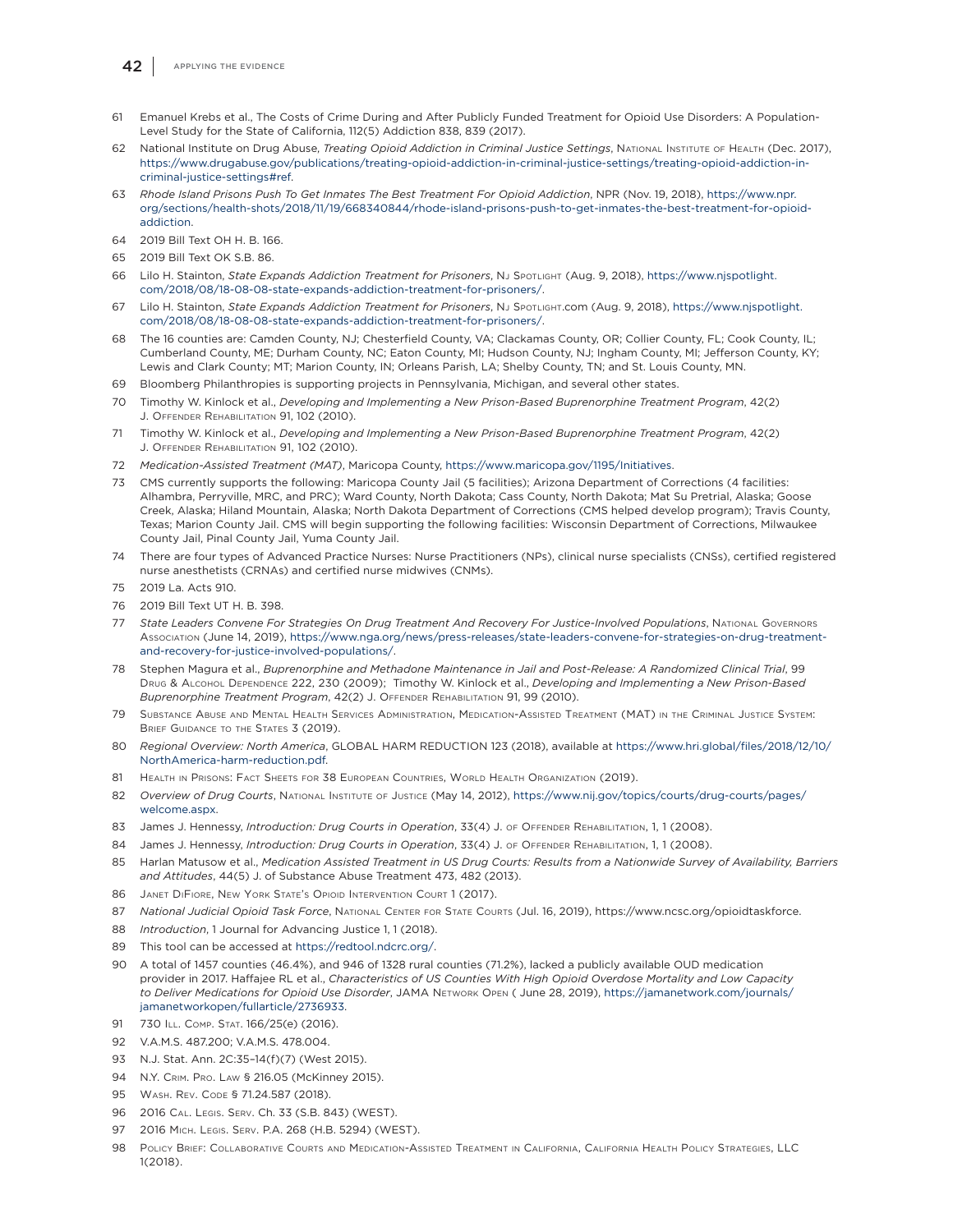- 99 2016 Fla. Sess. Law Serv. Ch. 2016-66 (H.B. 5001) (WEST).
- 100 Paige Pfleger, *In This Ohio Courthouse, Addiction Treatment Is Just Down The Hall*, Illinois Public Media (Feb. 11, 2019), [https://will.](https://will.illinois.edu/news/story/in-this-ohio-courthouse-addiction-treatment-is-just-down-the-hall) [illinois.edu/news/story/in-this-ohio-courthouse-addiction-treatment-is-just-down-the-hall.](https://will.illinois.edu/news/story/in-this-ohio-courthouse-addiction-treatment-is-just-down-the-hall)
- 101 2016 Pa. Legis. Serv. Act 2016-25 (H.B. 1589) (WEST).
- 102 2015 Tenn. Legis. Serv. Ch. 427 (H.B. 1374) (WEST).
- 103 Jason Cherkis, *Kentucky Reforms Drug Court Rules To Let Heroin Addicts Take Prescribed Meds*, The Huffington Post (Apr. 17, 2015), [https://www.huffpost.com/entry/heroin-addiction-kentucky\\_n\\_7088270.](https://www.huffpost.com/entry/heroin-addiction-kentucky_n_7088270)
- 104 2016 Va. Legis. Serv. Ch. 188 (H.B. 245) (WEST).
- 105 2015 W. Va. Acts Ch. 62 § 62-15A-2 (a).
- 106 *Louisiana: Fiscal Year 2018 Discretionary Funds*, Substance Abuse and Mental Health Services Administration, [https://www.samhsa.](https://www.samhsa.gov/grants-awards-by-state/LA/discretionary/2018/details) [gov/grants-awards-by-state/LA/discretionary/2018/details](https://www.samhsa.gov/grants-awards-by-state/LA/discretionary/2018/details).
- 107 *Drug Court Legislation*, National Center for State Courts, [https://www.ncsc.org/Topics/Court-Management/Leadership-and-](https://www.ncsc.org/Topics/Court-Management/Leadership-and-Change-Management/Opioids-and-the-Courts/Legislation-categories/Drug-Court-Legislation.aspx)[Change-Management/Opioids-and-the-Courts/Legislation-categories/Drug-Court-Legislation.aspx.](https://www.ncsc.org/Topics/Court-Management/Leadership-and-Change-Management/Opioids-and-the-Courts/Legislation-categories/Drug-Court-Legislation.aspx)
- 108 State of Missouri Office of State Courts Administrator, Drug Courts Coordinating Commission Treatment Court Program Status (2018), <https://www.courts.mo.gov/file.jsp?id=31408>.
- 109 2013 Ohio Legis. Serv. Ann. File 25 (Am. Sub. H.B. 59) (WEST).
- 110 2015-2016 Wis. Legis. Serv. Act 388 (2015 A.B. 657) (WEST).
- 111 *NM Drug Court Certification*, New Mexico Courts: The Judicial Branch of New Mexico, [https://pscourts.nmcourts.gov/nm-drug](https://pscourts.nmcourts.gov/nm-drug-court-certification.aspx)[court-certification.aspx](https://pscourts.nmcourts.gov/nm-drug-court-certification.aspx).
- 112 *Certification and Program Forms*, Indiana Judicial Branch, [https://www.in.gov/judiciary/iocs/2365.htm.](https://www.in.gov/judiciary/iocs/2365.htm)
- 113 *Utah Adult Drug Court Certification Checklist*, [https://www.utcourts.gov/psc/docs/Utah\\_Drug\\_Court\\_Certification\\_Checklist.pdf.](https://www.utcourts.gov/psc/docs/Utah_Drug_Court_Certification_Checklist.pdf)
- 114 *Specialized Dockets Certification*, The Supreme Court of Ohio & the Ohio Judicial System, [http://www.supremecourt.ohio.gov/JCS/](http://www.supremecourt.ohio.gov/JCS/specDockets/certification/default.asp) [specDockets/certification/default.asp](http://www.supremecourt.ohio.gov/JCS/specDockets/certification/default.asp)
- 115 *Mendocino County*, National Drug Court Research Center, <https://ndcrc.org/source/mendocino-county/>.
- 116 *Certificates*, National Drug Court Research Center, [https://ndcrc.org/topic/certificates/.](ttps://ndcrc.org/topic/certificates/)
- 117 *Adult Drug Court Best Practice Standards*, National Association of Drug Court Professionals, [https://www.nadcp.org/standards/](https://www.nadcp.org/standards/adult-drug-court-best-practice-standards/) [adult-drug-court-best-practice-standards/](https://www.nadcp.org/standards/adult-drug-court-best-practice-standards/)
- 118 *About*, Center for Court Innovation,<https://www.courtinnovation.org/about>.
- 119 *National Drug Court Resource Center: Project Description*, American University, [https://www.american.edu/spa/jpo/initiatives/](https://www.american.edu/spa/jpo/initiatives/national-drug-court-resource-center.cfm) [national-drug-court-resource-center.cfm](https://www.american.edu/spa/jpo/initiatives/national-drug-court-resource-center.cfm).
- 120 Buffalo Opioid Intervention Court, Brochure, [https://www.nawj.org/uploads/files/midyear\\_conference/materials/opioid\\_crisis/](https://www.nawj.org/uploads/files/midyear_conference/materials/opioid_crisis/buffalo_opioid_intervention_court_brochure.pdf) [buffalo\\_opioid\\_intervention\\_court\\_brochure.pdf.](https://www.nawj.org/uploads/files/midyear_conference/materials/opioid_crisis/buffalo_opioid_intervention_court_brochure.pdf)
- 121 *Essential Components of Trauma-Informed Judicial Practice*, SUBSTANCE ABUSE AND MENTAL HEALTH SERVICES ADMINISTRATION, [https://www.nasmhpd.org/sites/default/files/DRAFT\\_Essential\\_Components\\_of\\_Trauma\\_Informed\\_Judicial\\_Practice.pdf.](https://www.nasmhpd.org/sites/default/files/DRAFT_Essential_Components_of_Trauma_Informed_Judicial_Practice.pdf)
- 122 Dee J. Hall, A Day in Trauma-Informed Court: Parents Work to Regain Custody of Their Kids, Wisconsin WATCH (May 22, 2016), [https://www.wisconsinwatch.org/2016/05/a-day-in-trauma-informed-court-parents-work-to-regain-custody-of-their-kids/.](https://www.wisconsinwatch.org/2016/05/a-day-in-trauma-informed-court-parents-work-to-regain-custody-of-their-kids/)
- 123 Erinn Calahan, *15 Set to Graduate from Recovery Court*, The Colorado Springs Business Journal (Sept. 24, 2019), <https://www.csbj.com/2019/09/24/15-set-to-graduate-from-judicial-recovery-court/>.
- 124 *Diversion Program*, Foundation of Hope, https://www.foundationofhope.org/programs/diversion/.
- 125 *LEAD: Law Enforcement Assisted Diversion*, National Institute of Corrections, [https://nicic.gov/lead-law-enforcement-assisted](https://nicic.gov/lead-law-enforcement-assisted-diversion)[diversion.](https://nicic.gov/lead-law-enforcement-assisted-diversion)
- 126 *Our Mission*, LEAD National Support Bureau, <https://www.leadbureau.org/>.
- 127 *About Us*, PAARI: The Police Assisted Addiction and Recovery Initiative, <https://paariusa.org/about-us/>.
- 128 STEER Police Deflection Stop, Triage, Engage, Educate and Rehabilitate (2017), [http://www2.centerforhealthandjustice.org/sites/](http://www2.centerforhealthandjustice.org/sites/www2.centerforhealthandjustice.org/files/publications/STEER-FactSheet.pdf;  https://www.policechiefmagazine.org/deflection-a-powerful-crime-fighting-tool-that-improves-community-relations/) [www2.centerforhealthandjustice.org/files/publications/STEER-FactSheet.pdf; https://www.policechiefmagazine.org/deflection-a](http://www2.centerforhealthandjustice.org/sites/www2.centerforhealthandjustice.org/files/publications/STEER-FactSheet.pdf;  https://www.policechiefmagazine.org/deflection-a-powerful-crime-fighting-tool-that-improves-community-relations/)[powerful-crime-fighting-tool-that-improves-community-relations/.](http://www2.centerforhealthandjustice.org/sites/www2.centerforhealthandjustice.org/files/publications/STEER-FactSheet.pdf;  https://www.policechiefmagazine.org/deflection-a-powerful-crime-fighting-tool-that-improves-community-relations/)
- 129 *About Sihope.org*, SIHOPE.ORG, [https://sihope.org/learn-more.html.](https://sihope.org/learn-more.html)
- 130 *Number of Women With OUD in Labor/Delivery Quadruples*, American Academy of Family Physicians (Aug. 21, 2018), [https://www.aafp.org/news/health-of-the-public/20180821oudlabor-delivery.html.](https://www.aafp.org/news/health-of-the-public/20180821oudlabor-delivery.html)
- 131 U.S. Department of Health and Human Services Office of the Assistant Secretary for Planning and Evaluation, Substance Use, the Opioid Epidemic, and the Child Welfare System: Key Findings from <sup>a</sup> Mixed Methods Study 1 (2018).
- 132 U.S. Department of Health and Human Services Office of the Assistant Secretary for Planning and Evaluation, Substance Use, the Opioid Epidemic, and the Child Welfare System: Key Findings from <sup>a</sup> Mixed Methods Study 1 (2018).
- 133 U.S. Department of Health and Human Services Office of the Assistant Secretary for Planning and Evaluation, Substance Use, the Opioid Epidemic, and the Child Welfare System: Key Findings from <sup>a</sup> Mixed Methods Study 1 (2018).
- 134 Joseph J. Doyle, *Child Protection and Child Outcomes: Measuring the Effects of Foster Care*, 97(5) The Am. Econ. Rev. 1583, 1599 (2007) (finding that children in foster care are estimated to have a juvenile delinquency rate three times higher than those not in foster care); Cheryl Zlotnick et al., *Life Course Outcomes on Mental and Physical Health: The Impact of Foster Care on Adulthood*, 102(3) Am. J. of Pub. Health 534, 538 (2012) (finding that children in foster care are 1.5 times more likely to experience physical or mental health problems, including substance use disorders); Joseph J. Doyle, *Child Protection and Child Outcomes: Measuring the Effects of Foster Care*, 97(5) The Am. Econ. Rev. 1583, 1601 (2007) (finding that girls in foster care are ten percent more likely to become teen mothers); Matthew J. Lindquist & Torsten Santavirta, *Does Placing Children in Foster Care Increase Their Adult Criminality?*, 31 Labour Economics 72, 82 (2014) (finding that boys placed in foster care as adolescents are estimated to have about a 38% higher rate of adult criminality later in life).
- 135 U.S. Department of Health and Human Services Office of the Assistant Secretary for Planning and Evaluation, Medication-Assisted Treatment for Opioid Use Disorder in the Child Welfare Context: Challenges and Opportunities 3 (2018).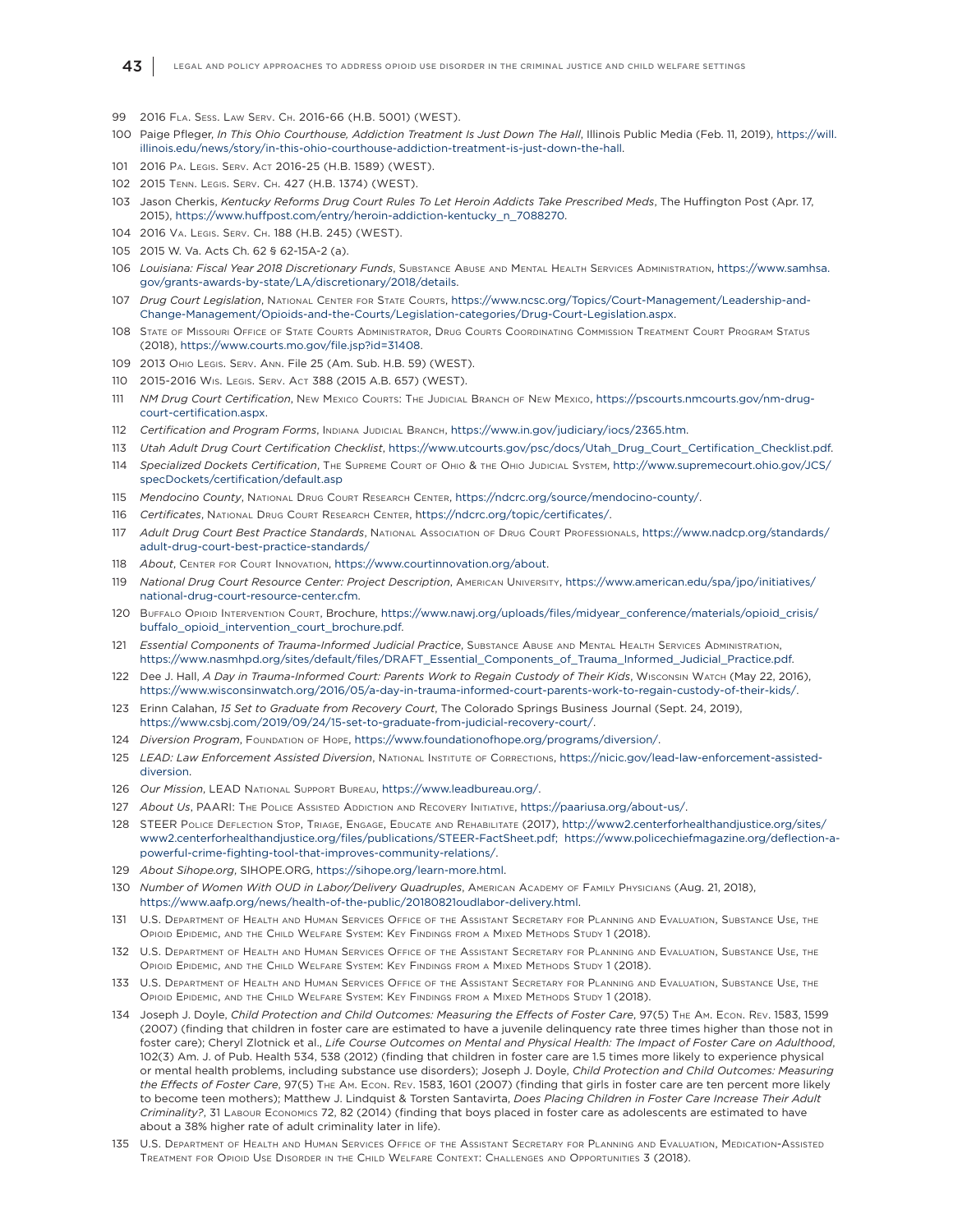#### 44 APPLYING THE EVIDENCE

- 136 U.S. Department of Health and Human Services Office of the Assistant Secretary for Planning and Evaluation, Substance Use, the Opioid Epidemic, and the Child Welfare System: Key Findings from <sup>a</sup> Mixed Methods Study 1 (2018).
- 137 U.S. Department of Health and Human Services Office of the Assistant Secretary for Planning and Evaluation, Medication-Assisted Treatment for Opioid Use Disorder in the Child Welfare Context: Challenges and Opportunities 1 (2018).
- 138 U.S. Department of Health and Human Services Office of the Assistant Secretary for Planning and Evaluation, Medication-Assisted Treatment for Opioid Use Disorder in the Child Welfare Context: Challenges and Opportunities 1 (2018).
- 139 U.S. Department of Health and Human Services Office of the Assistant Secretary for Planning and Evaluation, Substance Use, the Opioid Epidemic, and the Child Welfare System: Key Findings from <sup>a</sup> Mixed Methods Study 1 (2018).
- 140 Rebecca Stone, *Pregnant Women and Substance Use: Fear, Stigma, and Barriers to Care*, 3(2) Health Just. 1, 1 (2015).
- 141 Brooke Conrad, *Lawmakers Looking to Ease Adoption Rules for Children Whose Parents are Dealing with Substance Abuse*, Carolina Journal (Sept. 4, 2019), [https://www.carolinajournal.com/news-article/lawmakers-looking-to-ease-adoption-rules-for](https://www.carolinajournal.com/news-article/lawmakers-looking-to-ease-adoption-rules-for-children-whose-parents-are-dealing-with-substance-abuse/)[children-whose-parents-are-dealing-with-substance-abuse/.](https://www.carolinajournal.com/news-article/lawmakers-looking-to-ease-adoption-rules-for-children-whose-parents-are-dealing-with-substance-abuse/)
- 142 Tenn. H.B. 1168 (2019).
- 143 Sheila Burke, *Doctors Applaud End of Tennessee's Fetal Assault Law*, Associated Press News (Apr. 1, 2016), https://apnews.com/ 08ce8448799148bf852babadc33d1aef; Sung Choi & Douglas Leslie, Address at the AcademyHealth Annual Research Meeting: Implementation of the Tennessee Fetal Assault Law Was Significantly Associated with Higher Rates of Late or No Prenatal Care Among High-Risk Populations (June 4, 2019), available at [https://academyhealth.confex.com/academyhealth/2019arm/](https://academyhealth.confex.com/academyhealth/2019arm/meetingapp.cgi/Paper/33233) [meetingapp.cgi/Paper/33233.](https://academyhealth.confex.com/academyhealth/2019arm/meetingapp.cgi/Paper/33233)
- 144 Charlan D. Kroelinger, et al. *State Strategies to Address Opioid Use Disorder Among Pregnant and Postpartum Women and*  Infants Prenatally Exposed to Substances, Including Infants with Neonatal Abstinence Syndrome. 68 Morbidity & MortaLity WEEKLY Reporter 777–783 (2019).
- 145 National Academy for State Health Policy, State Strategies to Meet the Needs of Young Children and Families Affected by the Opioid Crisis 5 (2018), [available at https://nashp.org/wp-content/uploads/2018/09/Children-and-Opioid-Epidemic-1.pdf.](available at https://nashp.org/wp-content/uploads/2018/09/Children-and-Opioid-Epidemic-1.pdf)
- 146 Hope Homes Recovery Services,<http://hopehomesrecovery.org/>(last visited Oct. 1, 2019).
- 147 National Center on Substance Abuse and Child Welfare, On the Ground: How States Are Addressing Plans of Safe Care for Infants with Prenatal Substance Exposure and Their Families (2019), [https://ncsacw.samhsa.gov/files/on-the-ground-508.pdf.]( https://ncsacw.samhsa.gov/files/on-the-ground-508.pdf)
- 148 Family First Prevention Services Act, H. R. Res. 253, 115th Cong. § 123 (2018).
- 149 OMNI LC supports the following states: Alaska, Florida, Illinois, Kentucky, Nevada, Ohio, Pennsylvania, Rhode Island, Tennessee, Vermont, Washington, West Virginia
- 150 Charlan D. Kroelinger, et al. *State Strategies to Address Opioid Use Disorder Among Pregnant and Postpartum Women and*  Infants Prenatally Exposed to Substances, Including Infants with Neonatal Abstinence Syndrome. 68 Moreabity & Mortality Weekly Reporter 777–783 (2019).
- 151 Child Abuse Prevention and Treatment Act (CAPTA), 42 U.S.C. § 5101 (2018); Family First Prevention Services Act, H. R. Res. 253, 115th Cong. § 123 (2018).
- 152 Arizona, Florida, Georgia, Kentucky, Tennessee, and Virginia. Shahla M. Jilani et al., *Evaluation of State-Mandated Reporting of Neonatal Abstinence Syndrome — Six States, 2013–2017*, 68 Morbidity and Mortality Weekly Report 6, 6 (2019).
- 153 Shahla M. Jilani et al., *Evaluation of State-Mandated Reporting of Neonatal Abstinence Syndrome Six States, 2013–2017,* 68 Morbidity and Mortality Weekly Report 6, 6 (2019).
- 154 National Center on Substance Abuse and Child Welfare, On the Ground: How States Are Addressing Plans of Safe Care for Infants with Prenatal Substance Exposure and Their Families (2019), [https://ncsacw.samhsa.gov/files/on-the-ground-508.pdf.](https://ncsacw.samhsa.gov/files/on-the-ground-508.pdf)
- 155 Del. Code Ann. tit. 16, §§ 901B-906B (2018).
- 156 National Center on Substance Abuse and Child Welfare, On the Ground: How States Are Addressing Plans of Safe Care for Infants with Prenatal Substance Exposure and Their Families (2019), [https://ncsacw.samhsa.gov/files/on-the-ground-508.pdf.]( https://ncsacw.samhsa.gov/files/on-the-ground-508.pdf)
- 157 U.S. Gov't Accountability Office, Substance-Affected Infants Additional Guidance Would Help States Better Implement Protections for Children 14 (2018).
- 158 Rebecca Seung-Bickley & Randall Marshall, *New Report Shows Alabama's Pregnancy Law Hurts, Not Helps,* ACLU Alabama (May 25, 2017), <https://www.aclualabama.org/en/news/new-report-shows-alabamas-pregnancy-laws-hurts-not-helps>.
- 159 U.S. Gov't Accountability Office, Substance-Affected Infants Additional Guidance Would Help States Better Implement Protections for Children 14 (2018).
- 160 New Jersey Div. of Child Protection and Permanency v. Y.N., 104 A.3d 244, 244 (2014).
- 1611 N.J. Stat. Ann. § 9:6-8.21(c)(4)(b) (2018).
- 162 New Jersey Div. of Child Protection and Permanency v. Y.N., 104 A.3d 244, 253 (2014).
- 163 New Jersey Div. of Child Protection and Permanency v. Y.N., 104 A.3d 244, 253 (2014).
- 164 New Jersey Div. of Child Protection and Permanency v. Y.N., 104 A.3d 244, 253 (2014).
- 165 Wis. Stat. § 48.133 (2018).
- 166 Beltran v. Strachota, 2014 WL 4924668.
- 167 Beltran v. Strachota, 2014 WL 4924668.
- 168 Beltran v. Strachota, 2014 WL 4924668.
- 169 Beltran v. Strachota, 2014 WL 4924668.
- 170 U.S. Attorney for the Southern District of N.Y., Comment Letter on Medication-Assisted Treatment and the Americans with Disabilities Act (Oct. 3, 2017)<https://lac.org/wp-content/uploads/2018/02/DOJ-SDNY-ltr-to-OCA-10.3.17.pdf>.
- 171 W. VA. CODE § 49-4-604(e) (2018).
- 172 Ariz. Rev. Stat. § 8-201(25)(c).
- 173 Corey S. Davis, *The SUPPORT for Patients and Communities Act What Will It Mean for the Opioid-Overdose Crisis?*, 380 New England J. of Med. 3, 3 (2019).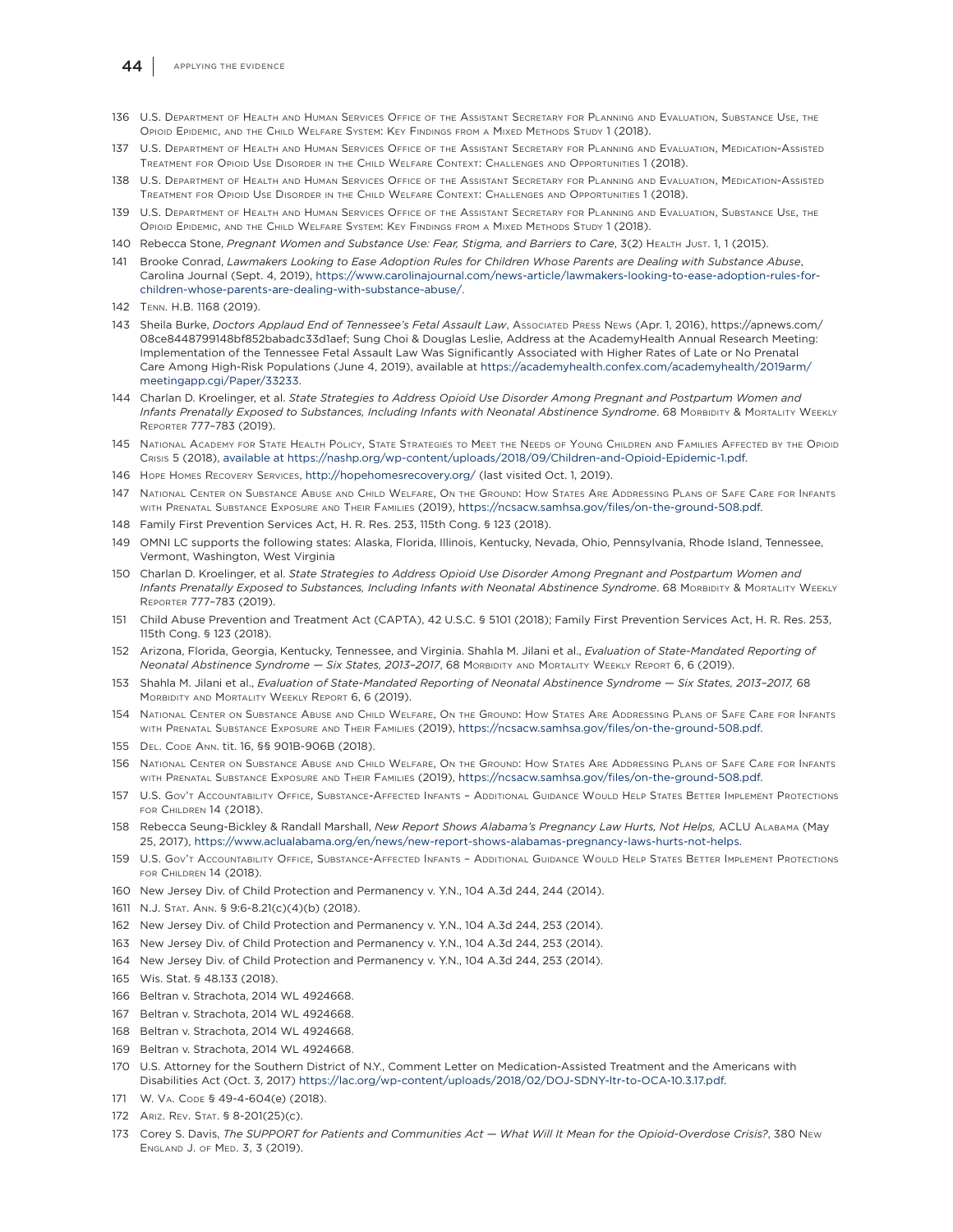- 174 Family First Services Prevention Act, 42 U.S.C. § 671 (2018).
- 175 *Title IV-E Home Page*, New York State,<https://ocfs.ny.gov/main/fostercare/titleiv-e/>.
- 176 U.S. Department of Health and Human Services Office of the Assistant Secretary for Planning and Evaluation, Medication-Assisted Treatment for Opioid Use Disorder in the Child Welfare Context: Challenges and Opportunities 7 (2018).
- 177 Suzanne C. Brundage & Carol Levine, The Ripple Effect: The Impact of the Opioid Epidemic on Children and Families 19 (2019); Joint Principles: Addressing the Opioid Epidemic, American Academy of Family Physicians et al. 2 (2018).
- 178 Lisa Clemans-Cope et. al., State Variation in Medicaid Prescriptions for Opioid Use Disorder from 2011 to 2018, the urban institute (2019); Bachhuber MA, Mehta PK, Faherty LJ, Saloner B. Medicaid coverage of methadone maintenance and the use of opioid agonist therapy among pregnant women in specialty treatment. Med Care. 2017;55(12):985–990.
- 179 U.S. Department of Health and Human Services Office of the Assistant Secretary for Planning and Evaluation, The Relationship between Substance Use Indicators and Child Welfare Caseloads 6 (2018).
- 180 Strengthening Families Program,<https://strengtheningfamiliesprogram.org/>.
- 181 National Academy for State Health Policy, State Strategies to Meet the Needs of Young Children and Families Affected by the Opioid Crisis 4 2018, available at [https://nashp.org/wp-content/uploads/2018/09/Children-and-Opioid-Epidemic-1.pdf.](https://nashp.org/wp-content/uploads/2018/09/Children-and-Opioid-Epidemic-1.pdf)
- 182 National Academy for State Health Policy, State Strategies to Meet the Needs of Young Children and Families Affected by the Opioid Crisis 4 2018, available at [https://nashp.org/wp-content/uploads/2018/09/Children-and-Opioid-Epidemic-1.pdf.](https://nashp.org/wp-content/uploads/2018/09/Children-and-Opioid-Epidemic-1.pdf)
- 183 National Academy for State Health Policy, State Strategies to Meet the Needs of Young Children and Families Affected by the Opioid Crisis 4 2018, available at [https://nashp.org/wp-content/uploads/2018/09/Children-and-Opioid-Epidemic-1.pdf.](https://nashp.org/wp-content/uploads/2018/09/Children-and-Opioid-Epidemic-1.pdf)
- 184 *Ohio START*, PUBLIC CHILDREN SERVICES Association of Ohio, <https://www.pcsao.org/programs/ohio-start>.
- 185 *Maternal Opiate Medical Supports Plus (MOMS+)*, Ohio Perinatal Quality Collaborative, [https://www.opqc.net/projects/active](https://www.opqc.net/projects/active-projects/maternal-opiate-medical-supports-plus-moms)[projects/maternal-opiate-medical-supports-plus-moms](https://www.opqc.net/projects/active-projects/maternal-opiate-medical-supports-plus-moms).
- 186 Center for Children and Family Futures and National Association of Drug Court Professionals, Family Treatment Court Best Practice Standards supported by Grant #2016-DC-BX-K003 awarded by the Office of Juvenile Justice and Delinquency Prevention, Office of Justice Programs, U.S. Department of Justice (2019), [https://www.nadcp.org/wp-content/uploads/2019/09/Family-](https://www.nadcp.org/wp-content/uploads/2019/09/Family-Treatment-Court-Best-Practice-Standards_Final2.pdf)[Treatment-Court-Best-Practice-Standards\\_Final2.pdf](https://www.nadcp.org/wp-content/uploads/2019/09/Family-Treatment-Court-Best-Practice-Standards_Final2.pdf).
- 187 Douglas L. Polcin et al., *Addressing Trauma Among Women With Serious Addictive Disorders: Treatment Models, Program Factors, And Potential Mediators*, 4(3-4) Journal of Drug Addiction, Education, and Eradication, 221–237 (2008).